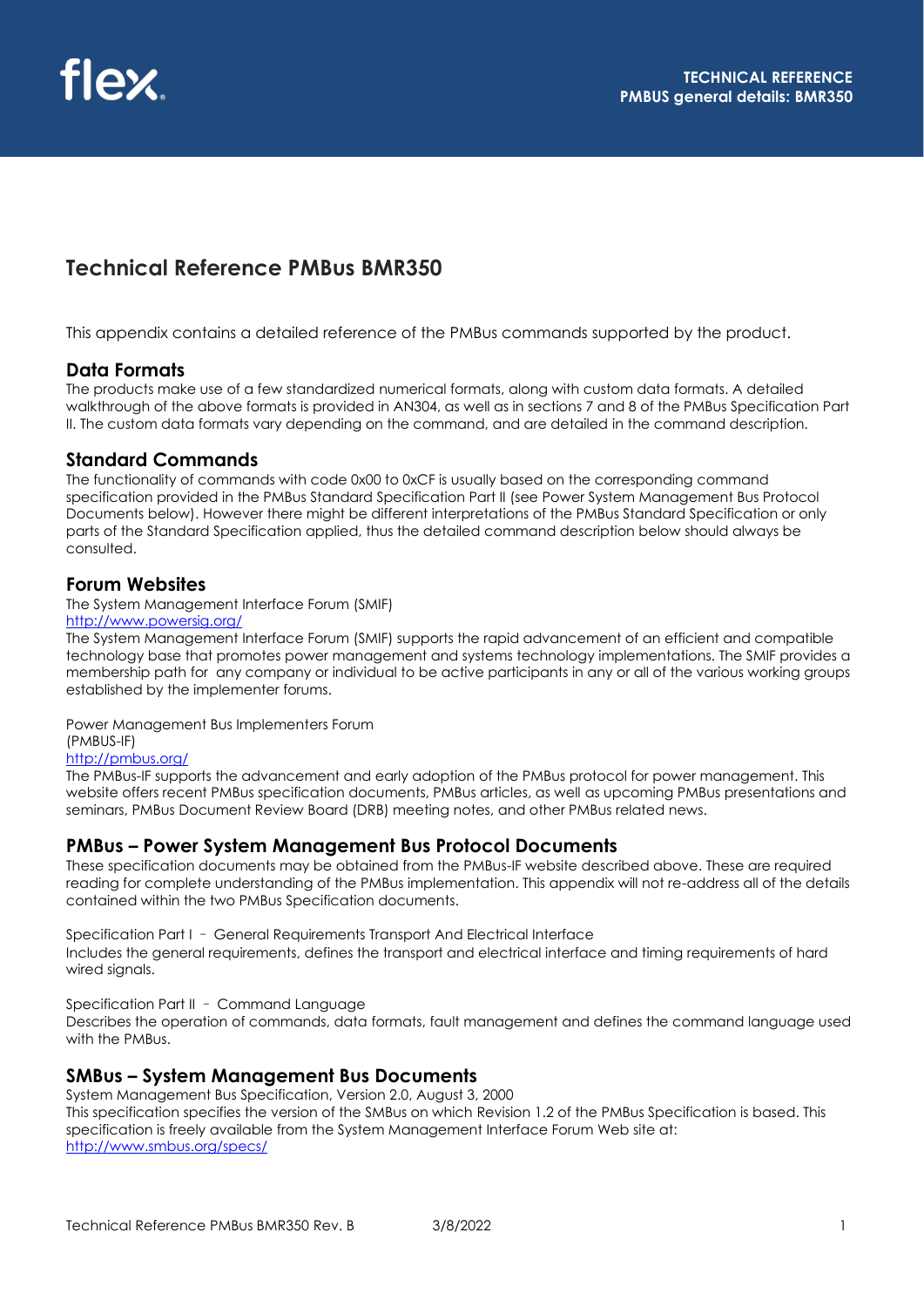## **PMBus Command Summary and Factory Default Values of Standard Configuration**

The factory default values provided in the table below are valid for the Standard configuration. Factory default values for other configurations can be found using the Flex Power Designer tool.

| Code | <b>Name</b>                  | <b>Data Format</b>   | <b>Factory Default Value</b>  |             |  |
|------|------------------------------|----------------------|-------------------------------|-------------|--|
|      |                              |                      | <b>Standard Configuration</b> |             |  |
|      |                              |                      | <b>BMR 350 XXXX/031 R1A</b>   |             |  |
| 0x01 | <b>OPERATION</b>             | R/W Byte             | 0x80                          |             |  |
| 0x02 | ON OFF CONFIG                | R/W Byte             | 0x1F                          |             |  |
| 0x03 | <b>CLEAR FAULTS</b>          | Send Byte            |                               |             |  |
| 0x10 | <b>WRITE_PROTECT</b>         | R/W Byte             |                               |             |  |
| 0x11 | STORE DEFAULT ALL            | Send Byte            |                               |             |  |
| 0x12 | RESTORE_DEFAULT_ALL          | Send Byte            |                               |             |  |
| 0x15 | STORE_USER_ALL               | Send Byte            |                               |             |  |
| 0x16 | RESTORE_USER_ALL             | Send Byte            |                               |             |  |
| 0x19 | <b>CAPABILITY</b>            | Read Byte            |                               |             |  |
| 0x1B | SMBALERT_MASK (STATUS_VOUT)  | <b>SMBAlert Mask</b> | 0x00                          |             |  |
| 0x1B | SMBALERT_MASK (STATUS_IOUT)  | <b>SMBAlert Mask</b> | 0x00                          |             |  |
| 0x1B | SMBALERT_MASK (STATUS_INPUT) | <b>SMBAlert Mask</b> | 0x00                          |             |  |
| 0x1B | SMBALERT_MASK                | <b>SMBAlert Mask</b> | 0x00                          |             |  |
|      | (STATUS_TEMPERATURE)         |                      |                               |             |  |
| 0x1B | SMBALERT_MASK (STATUS_CML)   | <b>SMBAlert Mask</b> | 0x00                          |             |  |
| 0x1B | SMBALERT_MASK                | <b>SMBAlert Mask</b> | 0x00                          |             |  |
|      | (STATUS_MFR_SPECIFIC)        |                      |                               |             |  |
| 0x20 | VOUT_MODE                    | Read Byte            | 0x15                          |             |  |
| 0x21 | VOUT_COMMAND                 | R/W Word             | 0x61EC                        | 12.24 V     |  |
| 0x22 | VOUT_TRIM                    | R/W Word             | 0x0000                        | 0.0V        |  |
| 0x23 | VOUT_CAL_OFFSET              | R/W Word             | <b>Unit Specific</b>          |             |  |
| 0x24 | <b>VOUT MAX</b>              | R/W Word             | 0x7333                        | 14.4 V      |  |
| 0x25 | VOUT_MARGIN_HIGH             | R/W Word             | 0x699A                        | 13.2V       |  |
| 0x26 | VOUT_MARGIN_LOW              | R/W Word             | 0x5666                        | 10.8V       |  |
| 0x27 | <b>VOUT_TRANSITION_RATE</b>  | R/W Word             | 0xE810                        | 2.0 V/ms    |  |
| 0x28 | VOUT_DROOP                   | R/W Word             | 0xE015                        | 1.3125 mV/A |  |
| 0x2B | VOUT_MIN                     | R/W Word             | 0x0000                        | 0.0V        |  |
| 0x32 | MAX_DUTY                     | R/W Word             | 0xF186                        | 97.5%       |  |
| 0x33 | FREQUENCY_SWITCH             | R/W Word             | 0x084B                        | 150.0 kHz   |  |
| 0x34 | POWER MODE                   | R/W Byte             | 0x03                          |             |  |
| 0x35 | $\overline{VIN}$ ON          | R/W Word             | 0x0025                        | 37.0 V      |  |
| 0x36 | VIN_OFF                      | R/W Word             | 0x0020                        | 32.0 V      |  |
| 0x37 | <b>INTERLEAVE</b>            | R/W Word             | 0x0000                        |             |  |
| 0x39 | <b>IOUT CAL OFFSET</b>       | <b>Read Word</b>     | Unit Specific                 |             |  |
| 0x40 | VOUT_OV_FAULT_LIMIT          | R/W Word             | 0x7CCD                        | 15.6V       |  |
| 0x41 | VOUT_OV_FAULT_RESPONSE       | R/W Byte             | 0xB8                          |             |  |
| 0x42 | VOUT_OV_WARN_LIMIT           | R/W Word             | 0x7800                        | 15.0 V      |  |
| 0x43 | VOUT_UV_WARN_LIMIT           | R/W Word             | 0x0001                        | 0.0V        |  |
| 0x44 | VOUT_UV_FAULT_LIMIT          | R/W Word             | 0x0000                        | 0.0V        |  |
| 0x45 | VOUT_UV_FAULT_RESPONSE       | R/W Byte             | 0x00                          |             |  |
| 0x46 | IOUT_OC_FAULT_LIMIT          | R/W Word             | 0x006E                        | 110.0 A     |  |
| 0x47 | IOUT_OC_FAULT_RESPONSE       | R/W Byte             | 0xDE                          |             |  |
| 0x48 | IOUT_OC_LV_FAULT_LIMIT       | R/W Word             | 0x1800                        | 3.0 V       |  |
| 0x4A | IOUT_OC_WARN_LIMIT           | R/W Word             | 0x0069                        | 105.0 A     |  |
| 0x4B | <b>IOUT_UC_FAULT_LIMIT</b>   | R/W Word             | 0x07DD                        | $-35.0A$    |  |
| 0x4C | IOUT_UC_FAULT_RESPONSE       | R/W Byte             | 0xB8                          |             |  |
| 0x4F | OT_FAULT_LIMIT               | R/W Word             | 0x0078                        | 120.0 °C    |  |
| 0x50 | OT_FAULT_RESPONSE            | R/W Byte             | 0xC0                          |             |  |
| 0x51 | OT_WARN_LIMIT                | R/W Word             | 0x005A                        | 90.0 °C     |  |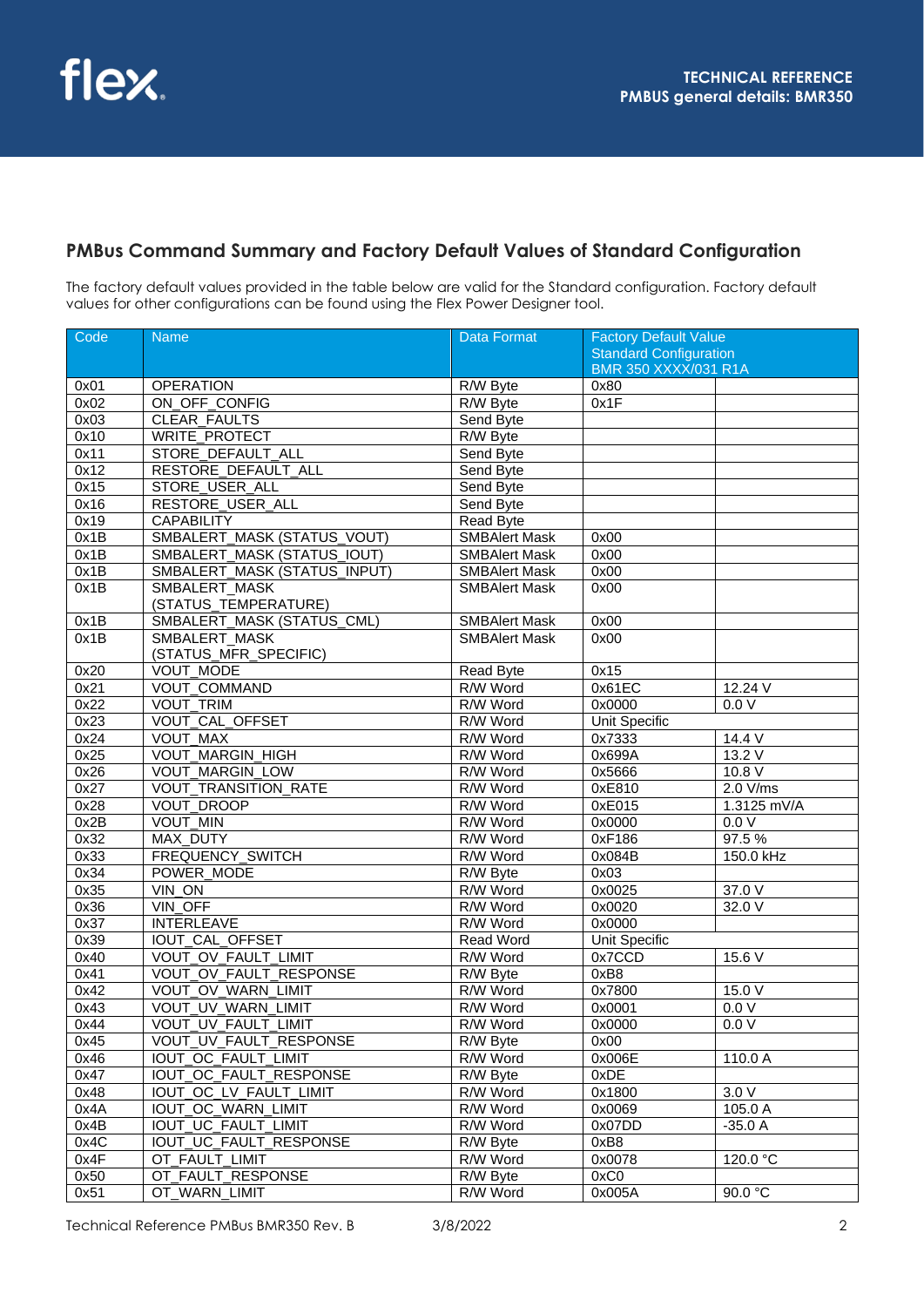| 0x52 | UT WARN LIMIT                   | R/W Word         | 0x0FEC                         | $-40.0 °C$           |
|------|---------------------------------|------------------|--------------------------------|----------------------|
| 0x53 | UT FAULT LIMIT                  | R/W Word         | 0x0FE7                         | $-50.0 °C$           |
| 0x54 | UT_FAULT_RESPONSE               | R/W Byte         | 0x00                           |                      |
| 0x55 | VIN OV FAULT LIMIT              | R/W Word         | 0xF154                         | 85.0 V               |
| 0x56 | VIN OV FAULT RESPONSE           | R/W Byte         | 0xB8                           |                      |
| 0x57 | VIN_OV_WARN_LIMIT               | R/W Word         | 0xF104                         | 65.0 V               |
| 0x58 | VIN_UV_WARN_LIMIT               | R/W Word         | 0x0025                         | 37.0 V               |
| 0x59 | VIN UV FAULT LIMIT              | R/W Word         | 0x0023                         | 35.0 V               |
| 0x5A | VIN UV FAULT RESPONSE           | R/W Byte         | 0xBC                           |                      |
| 0x5E | POWER GOOD ON                   | R/W Word         | 0x5C00                         | 11.5 V               |
| 0x5F | POWER GOOD OFF                  | R/W Word         | 0x5666                         | 10.8 V               |
| 0x60 | TON_DELAY                       | R/W Word         | 0x000F                         | 15.0 ms              |
| 0x61 | TON_RISE                        | R/W Word         | 0xF028                         | 10.0 ms              |
| 0x62 | TON_MAX_FAULT_LIMIT             | R/W Word         | 0xF3FC                         | $255.0$ ms           |
| 0x63 | TON MAX FAULT RESPONSE          | R/W Byte         | 0x00                           |                      |
|      | <b>TOFF DELAY</b>               | R/W Word         |                                |                      |
| 0x64 |                                 |                  | 0x0000                         | 0.0 <sub>ms</sub>    |
| 0x65 | TOFF_FALL                       | R/W Word         | 0xF028                         | $\overline{10.0}$ ms |
| 0x66 | TOFF_MAX_WARN_LIMIT             | R/W Word         | 0xF0FF                         | 63.8 ms              |
| 0x6A | POUT_OP_WARN_LIMIT              | R/W Word         | 0x13FF                         | 4092.0 W             |
| 0x6B | PIN_OP_WARN_LIMIT               | R/W Word         | 0x13FF                         | 4092.0 W             |
| 0x78 | <b>STATUS BYTE</b>              | Read Byte        |                                |                      |
| 0x79 | STATUS_WORD                     | <b>Read Word</b> |                                |                      |
| 0x7A | STATUS_VOUT                     | Read Byte        |                                |                      |
| 0x7B | STATUS_IOUT                     | Read Byte        |                                |                      |
| 0x7C | <b>STATUS INPUT</b>             | Read Byte        |                                |                      |
| 0x7D | <b>STATUS_TEMPERATURE</b>       | Read Byte        |                                |                      |
| 0x7E | STATUS_CML                      | Read Byte        |                                |                      |
| 0x88 | READ_VIN                        | <b>Read Word</b> |                                |                      |
| 0x8B | <b>READ_VOUT</b>                | Read Word        |                                |                      |
| 0x8C | READ_IOUT                       | Read Word        |                                |                      |
| 0x8D | READ_TEMPERATURE_1              | <b>Read Word</b> |                                |                      |
| 0x94 | READ_DUTY_CYCLE                 | Read Word        |                                |                      |
| 0x95 | READ_FREQUENCY                  | Read Word        |                                |                      |
| 0x98 | PMBUS_REVISION                  | Read Byte        |                                |                      |
| 0x99 | MFR_ID                          | R/W Block12      | Unit Specific                  |                      |
| 0x9A | MFR_MODEL                       | R/W Block20      | Unit Specific                  |                      |
| 0x9B | MFR_REVISION                    | R/W Block12      | <b>Unit Specific</b>           |                      |
| 0x9C | MFR_LOCATION                    | R/W Block12      | Unit Specific                  |                      |
| 0x9D | MFR_DATE                        | R/W Block12      | <b>Unit Specific</b>           |                      |
| 0x9E | MFR_SERIAL                      | R/W Block20      | <b>Unit Specific</b>           |                      |
| 0xA0 | MFR_VIN_MIN                     | R/W Word         | 0x0000                         | 0.0V                 |
| 0xA1 | MFR_VIN_MAX                     | R/W Word         | 0x0050                         | 80.0 V               |
| 0xA4 | MFR_VOUT_MIN                    | R/W Word         | 0x0000                         | 0.0V                 |
| 0xA5 | MFR_VOUT_MAX                    | R/W Word         | 0x699A                         | 13.2 V               |
| 0xA6 | MFR_IOUT_MAX                    | R/W Word         | 0x0064                         | 100.0 A              |
| 0xC5 | FW_CONFIG_REGULATION            | R/W Block14      | 0xF800F800C800F800F8000000C200 |                      |
| 0xC8 | FW_CONFIG_FAULTS                | R/W Block25      |                                |                      |
|      |                                 |                  | 000000000000000008             |                      |
| 0xC9 | FW_CONFIG_PMBUS                 | R/W Block11      | 0x00000000B8008060011000       |                      |
| 0xCA | MFR IOUT OC FAST FAULT RESPONSE | R/W Byte         | 0xDE                           |                      |
| 0xD1 | MFR_IOUT_OC_FAST_FAULT_LIMIT    | R/W Word         | 0x0079                         | 121 A                |
| 0xDA | MFR ISHARE THRESHOLD            | R/W Word         |                                |                      |
| 0xDC |                                 |                  | 0xF801                         |                      |
|      | MFR_SELECT_TEMPERATURE_SENSOR   | R/W Byte         | 0x01                           |                      |
| 0xE8 | MFR_FILTER_COEFF                | R/W Block4       | 0x3C532A28                     |                      |
| 0xEA | MFR_IOUT_APC                    | Read Word        | Unit Specific                  |                      |
| 0xEB | MFR_MIN_PW                      | R/W Byte         | 0x10                           |                      |
| 0xF9 | MFR_MULTI_PIN_CONFIG            | R/W Word         | 0x0206                         |                      |
| 0xFC | MFR_ADDED_DROOP_DURING_RAMP     | R/W Word         | 0x0002                         |                      |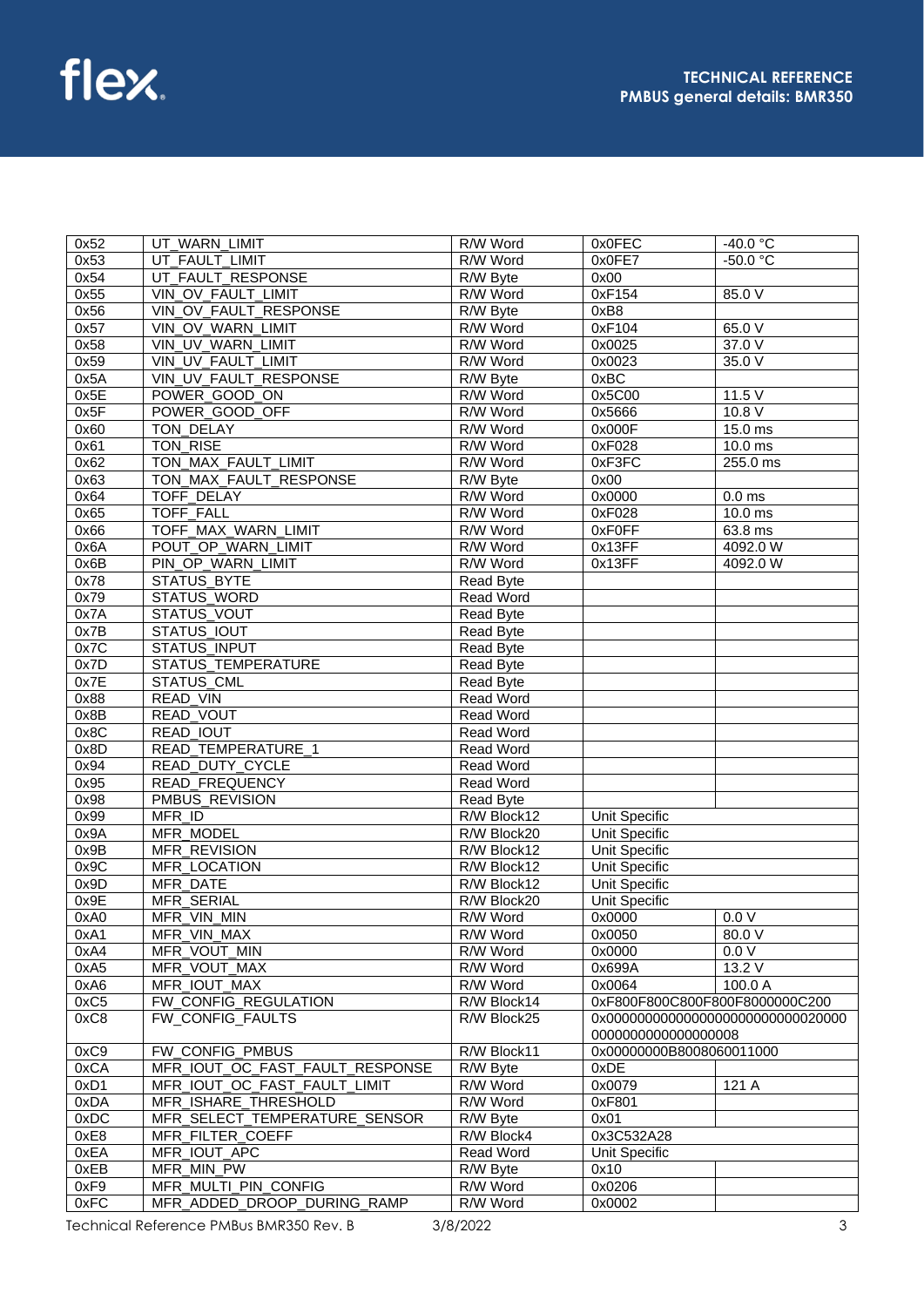## **PMBus Command Details**

## **OPERATION (0x01)**

Description: Sets the desired PMBus enable and margin operations.

| <b>Bit</b> | Function     | <b>Description</b>                                        | Value          | Function         | <b>Description</b>                                                                                                                                                                                                     |
|------------|--------------|-----------------------------------------------------------|----------------|------------------|------------------------------------------------------------------------------------------------------------------------------------------------------------------------------------------------------------------------|
| 7:6        | Enable       | Make the device enable or<br>disable.                     | 00             | Immediate<br>Off | Disable Immediately without<br>sequencing.                                                                                                                                                                             |
|            |              |                                                           | 01             | Soft Off         | Disable "Softly" with<br>sequencing.                                                                                                                                                                                   |
|            |              |                                                           | 10             | Enable           | Enable device to the desired<br>margin state.                                                                                                                                                                          |
| 5:4        | Margin       | Select between margin<br>high/low states or nominal       | 00             | Nominal          | Operate at nominal output<br>voltage.                                                                                                                                                                                  |
|            |              | output.                                                   | 01             | Margin Low       | Operate at margin low<br>voltage set in<br>VOUT_MARGIN_LOW.                                                                                                                                                            |
|            |              |                                                           | 10             | Margin High      | Operate at margin high<br>voltage set in<br>VOUT_MARGIN_HIGH.                                                                                                                                                          |
| 3:2        | Act on Fault | Set 10b to act on fault or set to<br>01b to ignore fault. | O <sub>1</sub> | Ignore Faults    | Ignore Faults when in a<br>margined state. The device<br>will ignore appropriate<br>overvoltage/undervoltage<br>warnings and faults and<br>respond as programmed by<br>the warning limit or fault<br>response command. |
|            |              |                                                           | 10             | Act on Faults    | Act on Faults when in a<br>margined state. The device<br>will handle appropriate<br>overvoltage/undervoltage<br>warnings and faults and<br>respond as programmed by<br>the warning limit or fault<br>response command. |

## **ON\_OFF\_CONFIG (0x02)**

Description: Configures how the device is controlled by the CONTROL pin and the PMBus.

| - Bit | <b>Function</b>      | <b>Description</b>                                                                                                                                  | Value | <b>Function</b>               | <b>Description</b>                                                                                                                                          |
|-------|----------------------|-----------------------------------------------------------------------------------------------------------------------------------------------------|-------|-------------------------------|-------------------------------------------------------------------------------------------------------------------------------------------------------------|
| 4     | Powerup<br>Operation | Sets the default to either<br>operate any time power is<br>present or for the on/off to be<br>controlled by CONTROL pin<br>and serial bus commands. | 0     | Enable<br>Always              | Unit powers up any time<br>power is present regardless of<br>state of the CONTROL pin,<br>taking the RC configuration<br>into account, see command<br>0xE3. |
|       |                      |                                                                                                                                                     |       | Enable pin or<br><b>PMBUS</b> | Unit does not power up until<br>commanded by the<br>CONTROL pin and<br>OPERATION command.                                                                   |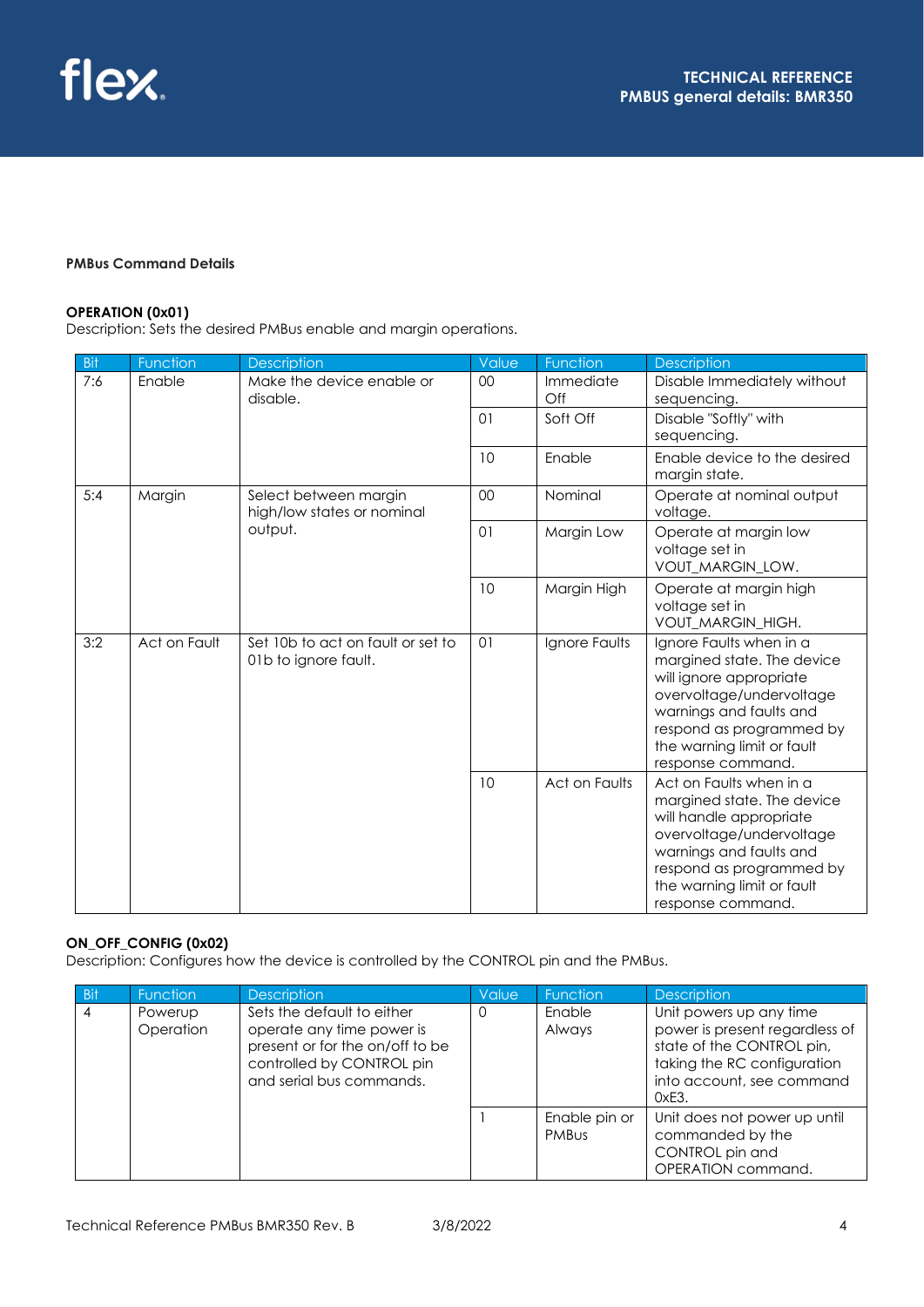| Bit      | Function                    | Description                                                                   | Value       | Function     | Description                                                                                                                                                                                                                              |
|----------|-----------------------------|-------------------------------------------------------------------------------|-------------|--------------|------------------------------------------------------------------------------------------------------------------------------------------------------------------------------------------------------------------------------------------|
| 3        | <b>PMBus</b><br>Enable Mode | Controls how the unit responds<br>to commands received via the<br>serial bus. | $\Omega$    | Ignore PMBus | Unit ignores the on/off portion<br>of the OPERATION command<br>from serial bus.                                                                                                                                                          |
|          |                             |                                                                               |             | Use PMBus    | To start, the unit requires that<br>the on/off portion of the<br>OPERATION command is<br>instructing the unit to run.                                                                                                                    |
| 2        | Enable Pin<br>Mode          | Controls how the unit responds<br>to the CONTROL pin.                         | $\mathbf 0$ | Ignore pin   | Unit ignores the<br>CONTROL/Enable pin.                                                                                                                                                                                                  |
|          |                             |                                                                               |             | Use pin      | Unit requires the CONTROL<br>pin to be asserted to start the<br>unit.                                                                                                                                                                    |
|          | Enable Pin<br>Polarity      | Polarity of the CONTROL pin.                                                  | $\mathbf 0$ | Active High  | Enable pin will cause device<br>to enable when driven high.                                                                                                                                                                              |
|          |                             |                                                                               |             | Active Low   | Enable pin will cause device<br>to enable when driven low.                                                                                                                                                                               |
| $\Omega$ | <b>Disable</b><br>Action    | CONTROL pin action when<br>commanding the unit to turn                        | $\Omega$    | Soft Off     | Use the programmed turn off<br>delay and fall time.                                                                                                                                                                                      |
|          |                             | off.                                                                          |             | Imm. Off     | Turn off the output and stop<br>transferring energy to the<br>output as fast as possible. The<br>device's product literature<br>shall specify whether or not<br>the device sinks current to<br>decrease the output voltage<br>fall time. |

#### **CLEAR\_FAULTS (0x03)**

Description: Clears all fault status bits

### **WRITE\_PROTECT (0x10)**

Description: The WRITE\_PROTECT command is used to control writing to the PMBus device. The intent of this command is to provide protection against accidental changes. This command is not intended to provide protection against deliberate or malicious changes to a device's configuration or operation.

| <b>Bit</b> | <b>Description</b>                                                                                     | Value                  | Function                                  | <b>Description</b>                                                                                                              |
|------------|--------------------------------------------------------------------------------------------------------|------------------------|-------------------------------------------|---------------------------------------------------------------------------------------------------------------------------------|
| 7:0        | All supported commands may have their<br>parameters read, regardless of the<br>WRITE_PROTECT settings. | 0x80                   | Disable all<br>writes                     | Disable all writes except to<br>the WRITE_PROTECT<br>command.                                                                   |
|            |                                                                                                        | 0x40                   | Enable<br>operation                       | Disable all writes except to<br>the WRITE_PROTECT,<br>OPERATION and PAGE<br>commands.                                           |
|            |                                                                                                        | 0x20                   | Enable<br>control and<br>Vout<br>commands | Disable all writes except to<br>the WRITE_PROTECT,<br>OPERATION, PAGE,<br>ON OFF CONFIG and<br><b>VOUT_COMMAND</b><br>commands. |
|            | 0x00                                                                                                   | Enable all<br>commands | Enable writes to all<br>commands.         |                                                                                                                                 |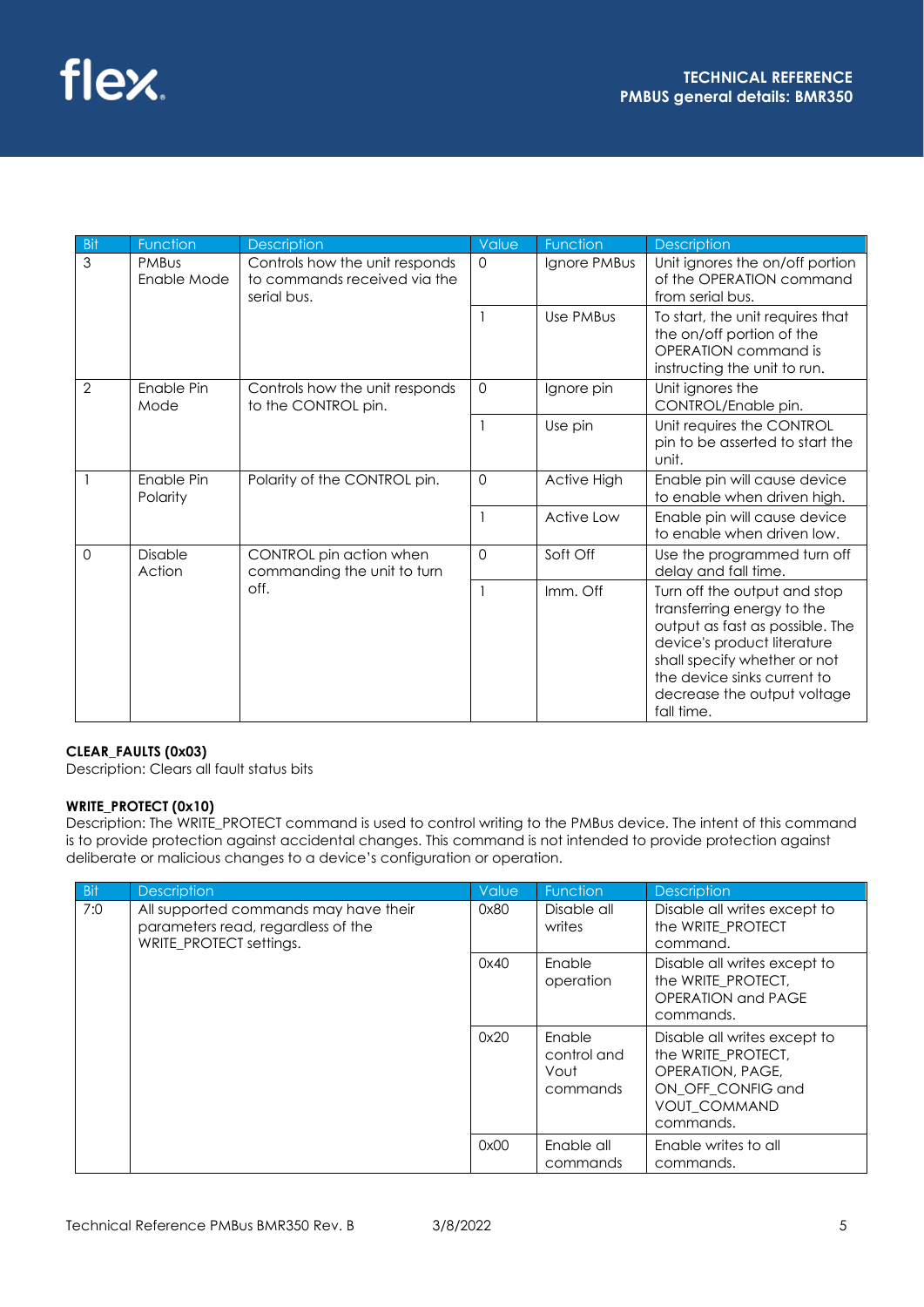#### **STORE\_DEFAULT\_ALL (0x11)**

Description: Commands the device to store its configuration into the Default Store.

#### **RESTORE\_DEFAULT\_ALL (0x12)**

Description: Commands the device to restore its configuration from the Default Store.

#### **STORE\_USER\_ALL (0x15)**

Description: Stores, at the USER level, all PMBus values that were changed since the last restore command.

#### **RESTORE\_USER\_ALL (0x16)**

Description: Restores PMBus settings that were stored using STORE\_USER\_ALL. This command is automatically performed at power up.

#### **CAPABILITY (0x19)**

Description: This command provides a way for a host system to determine some key capabilities of a PMBus device.

| Bit            | Function                 | <b>Description</b>     | Value    | Function                                                         | <b>Description</b>                                                                                        |
|----------------|--------------------------|------------------------|----------|------------------------------------------------------------------|-----------------------------------------------------------------------------------------------------------|
| $\overline{7}$ | Packet Error             | Packet error checking. | 00       | <b>Not</b>                                                       | Packet Error Checking not                                                                                 |
|                | Checking                 |                        |          | Supported                                                        | supported.                                                                                                |
|                |                          |                        | 01       | Supported                                                        | Packet Error Checking is                                                                                  |
|                |                          |                        |          |                                                                  | supported.                                                                                                |
| 6:5            | Maximum Bus<br>Speed     | Maximum bus speed.     | 00       | 100kHz                                                           | Maximum supported bus<br>speed is 100 kHz.                                                                |
|                |                          |                        | 01       | 400kHz                                                           | Maximum supported bus<br>speed is 400 kHz.                                                                |
|                |                          |                        | 11       | 1MHz                                                             | Maximum supported bus<br>speed is 1 MHz.                                                                  |
| 4              | Smbalert                 | SMBALERT               | 00       | No Smbalert                                                      | The device does not have a<br>SMBALERT# pin and does not<br>support the SMBus Alert<br>Response protocol. |
|                |                          |                        | $\Omega$ | Have<br>Smbalert                                                 | The device does have a<br>SMBALERT# pin and does<br>support the SMBus Alert<br>Response protocol.         |
| $\overline{3}$ | <b>Numeric</b><br>Format | Numeric format.        | $\Omega$ | LINEAR or<br><b>DIRECT</b><br>Format                             | Numeric data is in LINEAR or<br>DIRECT format.                                                            |
|                |                          |                        |          | <b>IEEE Half</b><br>Precision<br><b>Floating Point</b><br>Format | Numeric data is in IEEE half<br>precision floating point<br>format.                                       |
| $\overline{2}$ | <b>AVSBus</b><br>Support | AVSBus support.        | $\Omega$ | <b>AVSBus Not</b><br>Supported                                   | AVSBus not supported.                                                                                     |
|                |                          |                        |          | AVSBus                                                           | AVSBus supported.                                                                                         |
|                |                          |                        |          | Supported                                                        |                                                                                                           |

#### **SMBALERT\_MASK (0x1B)**

Status Registers: STATUS\_VOUT (0x7A), STATUS\_IOUT (0x7B), STATUS\_INPUT (0x7C), STATUS\_TEMPERATURE (0x7D), STATUS\_CML (0x7E), STATUS\_MFR\_SPECIFIC (0x80)

Description: The SMBALERT\_MASK command may be used to prevent a warning or fault condition from asserting the SALERT output signal. The format used is to pass the command code for the status register which would indicate the fault intended to be masked, along with bit or bits in the status register which would be set in the case of a fault.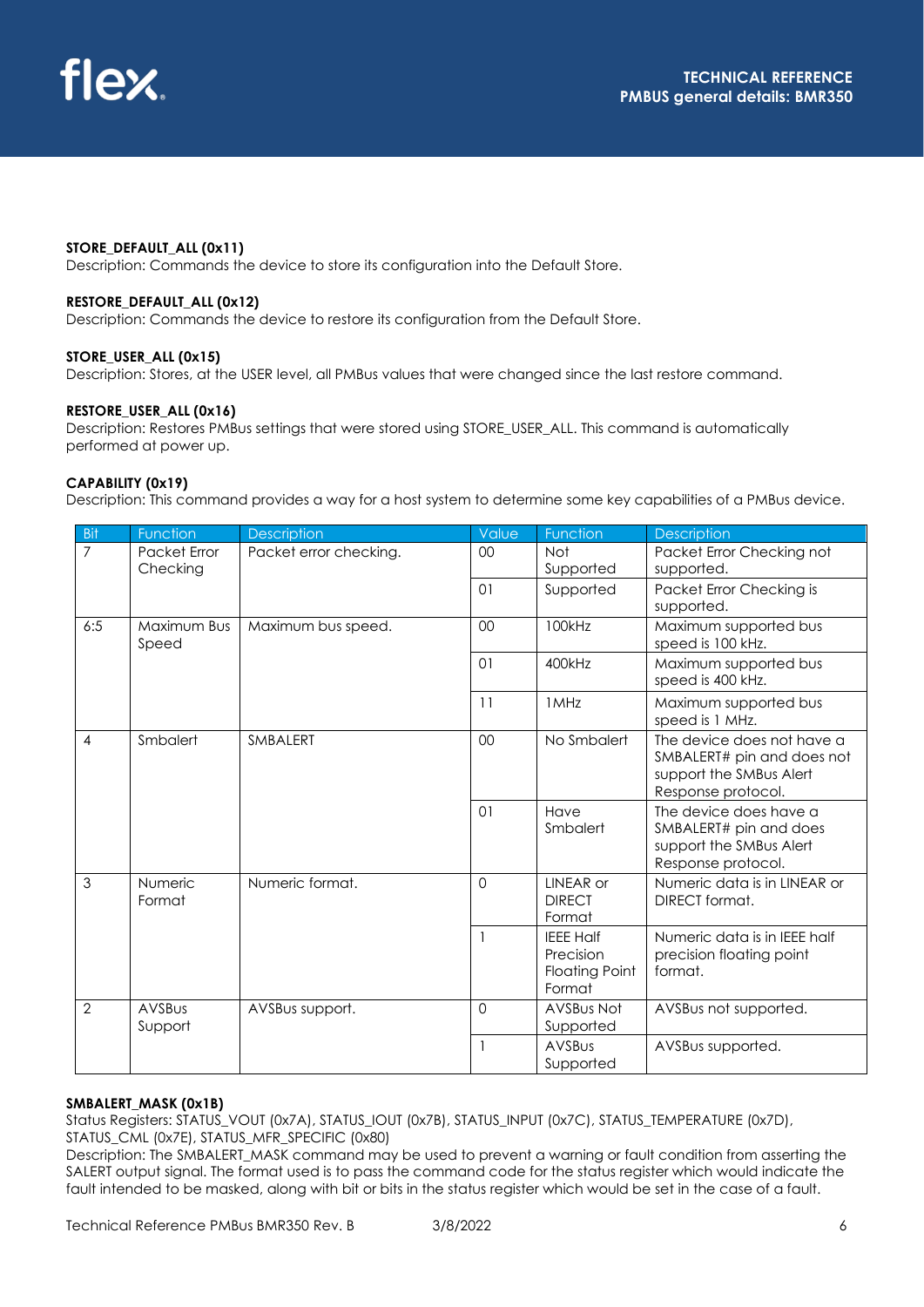| <b>Bit</b>     | Function   | Description | Value          | Function    | Description |
|----------------|------------|-------------|----------------|-------------|-------------|
| $\overline{7}$ | Mask Bit 7 |             | 0              | Pull SALERT |             |
|                |            |             |                | Ignore      |             |
| 6              | Mask Bit 6 |             | $\Omega$       | Pull SALERT |             |
|                |            |             |                | Ignore      |             |
| 5              | Mask Bit 5 |             | $\overline{0}$ | Pull SALERT |             |
|                |            |             |                | Ignore      |             |
| $\overline{4}$ | Mask Bit 4 |             | $\mathbf 0$    | Pull SALERT |             |
|                |            |             |                | Ignore      |             |
| 3              | Mask Bit 3 |             | $\mathbf 0$    | Pull SALERT |             |
|                |            |             |                | Ignore      |             |
| $\overline{2}$ | Mask Bit 2 |             | $\overline{0}$ | Pull SALERT |             |
|                |            |             |                | Ignore      |             |
|                | Mask Bit 1 |             | $\mathbf 0$    | Pull SALERT |             |
|                |            |             |                | Ignore      |             |
| $\mathbf{0}$   | Mask Bit 0 |             | 0              | Pull SALERT |             |
|                |            |             |                | Ignore      |             |

## **VOUT\_MODE (0x20)**

Description: Controls how future VOUT-related commands parameters will be interpreted.

| <b>Bit</b> | <b>Function</b> | <b>Description</b>                                                                                                                                                                                                  | Format         |
|------------|-----------------|---------------------------------------------------------------------------------------------------------------------------------------------------------------------------------------------------------------------|----------------|
| 4:0        |                 | Five bit two's complement EXPONENT for the MANTISSA delivered as<br>the data bytes for VOUT COMMAND in VOUT LINEAR Mode, five bit<br>VID code identifier per in VID Mode or always set to 00000b in Direct<br>Mode. | Integer Signed |

| <b>Bit</b> | <b>Function</b> | <b>Description</b>                                                                                                                                                                                                                                                 | Value | <b>Function</b> | <b>Description</b>  |
|------------|-----------------|--------------------------------------------------------------------------------------------------------------------------------------------------------------------------------------------------------------------------------------------------------------------|-------|-----------------|---------------------|
| 7:5        |                 | Set to 000b to select                                                                                                                                                                                                                                              | 000   | Linear          | Linear Mode Format. |
|            |                 | VOUT_LINEAR Mode (Five bit                                                                                                                                                                                                                                         | 001   | VID             | VID Mode.           |
|            |                 | two's complement exponent<br>for the MANTISSA delivered as<br>the data bytes for an output<br>voltage related command), set<br>to 001b to select VID Mode<br>(Five bit VID code identifier per)<br>or set to 010b to select Direct<br>Mode (Always set to 00000b). | 010   | <b>Direct</b>   | Direct Mode.        |

### **VOUT\_COMMAND (0x21)**

Description: Commands the device to transition to a new output voltage.

| <b>Bit</b> | Description <sup>1</sup>                      | Format   | Unit |
|------------|-----------------------------------------------|----------|------|
| 15:0       | Sets the nominal value of the output voltage. | Vout     |      |
|            |                                               | Mode     |      |
|            |                                               | Unsigned |      |

## **VOUT\_TRIM (0x22)**

Description: Configures a fixed offset to be applied to the output voltage when enabled.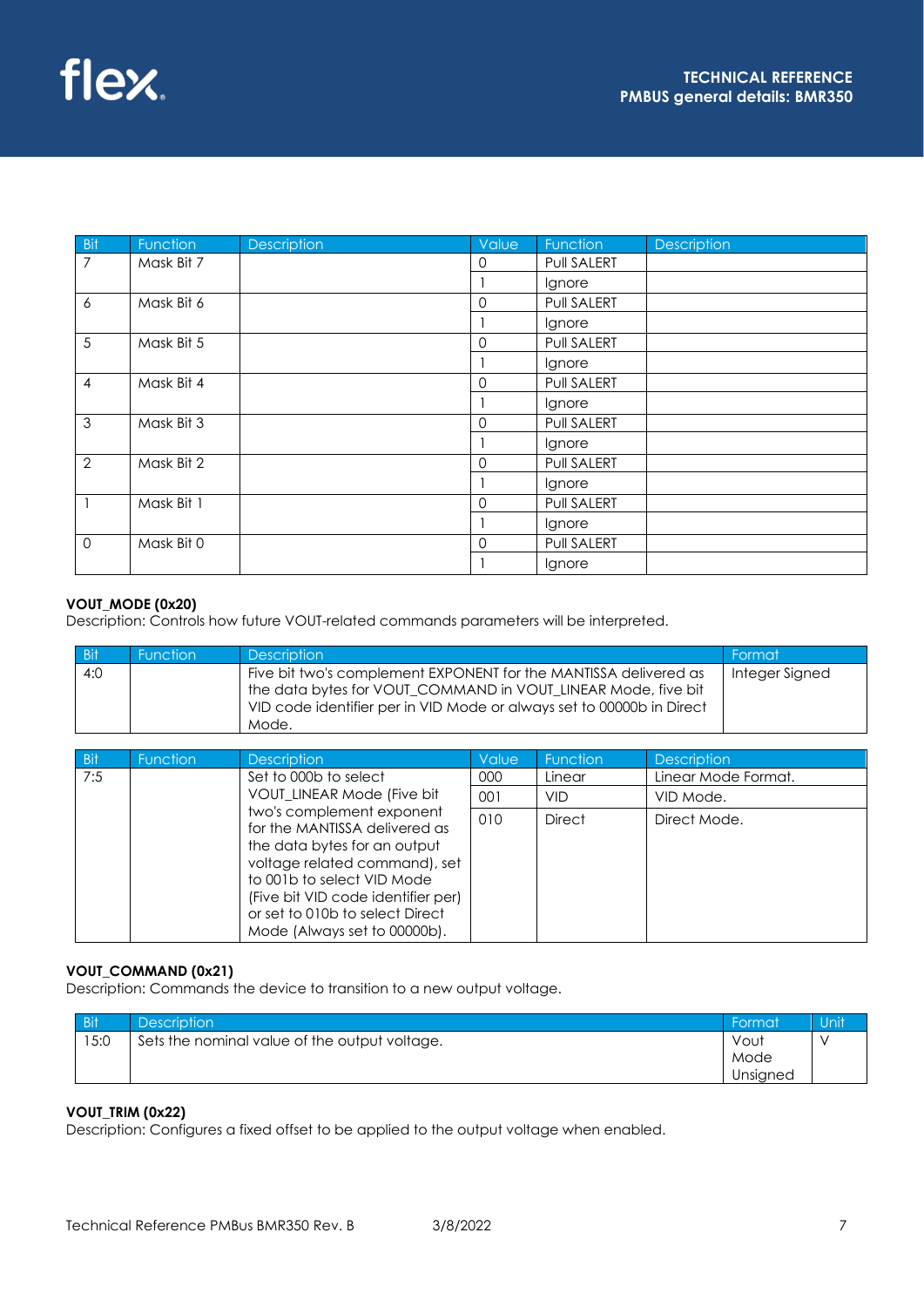

| <b>Bit</b> | <b>Description</b>                                                                                                                                  | Format                 | Unit |
|------------|-----------------------------------------------------------------------------------------------------------------------------------------------------|------------------------|------|
| 15:0       | Sets VOUT trim value. The two bytes are formatted as a two's complement binary<br>mantissa, used in conjunction with the exponent set in VOUT_MODE. | Vout<br>Mode<br>Signed |      |

#### **VOUT\_CAL\_OFFSET (0x23)**

Description: Vout calibration value. It is a signed number in Vout linear mode. The setting will be applied output voltage.

| <b>Bit</b> | <b>Description</b>                                                                     | Format | Unit |
|------------|----------------------------------------------------------------------------------------|--------|------|
| 15:0       | Vout calibration value. It is a signed number in Vout linear mode. The setting will be | Vout   |      |
|            | applied output voltage.                                                                | Mode   |      |
|            |                                                                                        | Signed |      |

### **VOUT\_MAX (0x24)**

Description: Configures the maximum allowed output voltage.

| <b>Bit</b> | <b>Description</b>                                                               | - Format | Unit |
|------------|----------------------------------------------------------------------------------|----------|------|
| 15:0       | Sets the maximum possible value setting of VOUT. The maximum VOUT_MAX setting is | Vout     |      |
|            | 110% of the pin-strap setting.                                                   | Mode     |      |
|            |                                                                                  | Unsigned |      |

#### **VOUT\_MARGIN\_HIGH (0x25)**

Description: Configures the target for margin-up commands.

| <b>Bit</b> | <b>Description</b>                               | ' Format | Unit |
|------------|--------------------------------------------------|----------|------|
| 15:0       | Sets the value of the VOUT during a margin high. | Vout     |      |
|            |                                                  | Mode     |      |
|            |                                                  | Unsigned |      |

## **VOUT\_MARGIN\_LOW (0x26)**

Description: Configures the target for margin-down commands.

| <b>Bit</b> | <b>Description</b>                              | ' Format | Unit |
|------------|-------------------------------------------------|----------|------|
| 15:0       | Sets the value of the VOUT during a margin low. | Vout     |      |
|            |                                                 | Mode     |      |
|            |                                                 | Unsigned |      |

### **VOUT\_TRANSITION\_RATE (0x27)**

Description: Configures the transition time for margins and VCOMMAND output changes.

| - D.H<br>- 21 |                                                                                                               | me.    | 'ni  |
|---------------|---------------------------------------------------------------------------------------------------------------|--------|------|
| 15:0          | /OUT.<br>or<br>Sets<br>other chanae<br>margin<br>rate .<br>durina<br>transition<br>the<br>$\mathcal{U}$<br>ΟŤ | Linear | '/ms |

#### **VOUT\_DROOP (0x28)**

Description: Configures the Isense voltage to load current ratio.

| Bit  | <b>Description</b>                                                                 | - Format | Unit |
|------|------------------------------------------------------------------------------------|----------|------|
| 15:0 | Sets the effective load line (V/I slope) for the rail in which the device is used. | Linear   | mV.  |
|      |                                                                                    |          |      |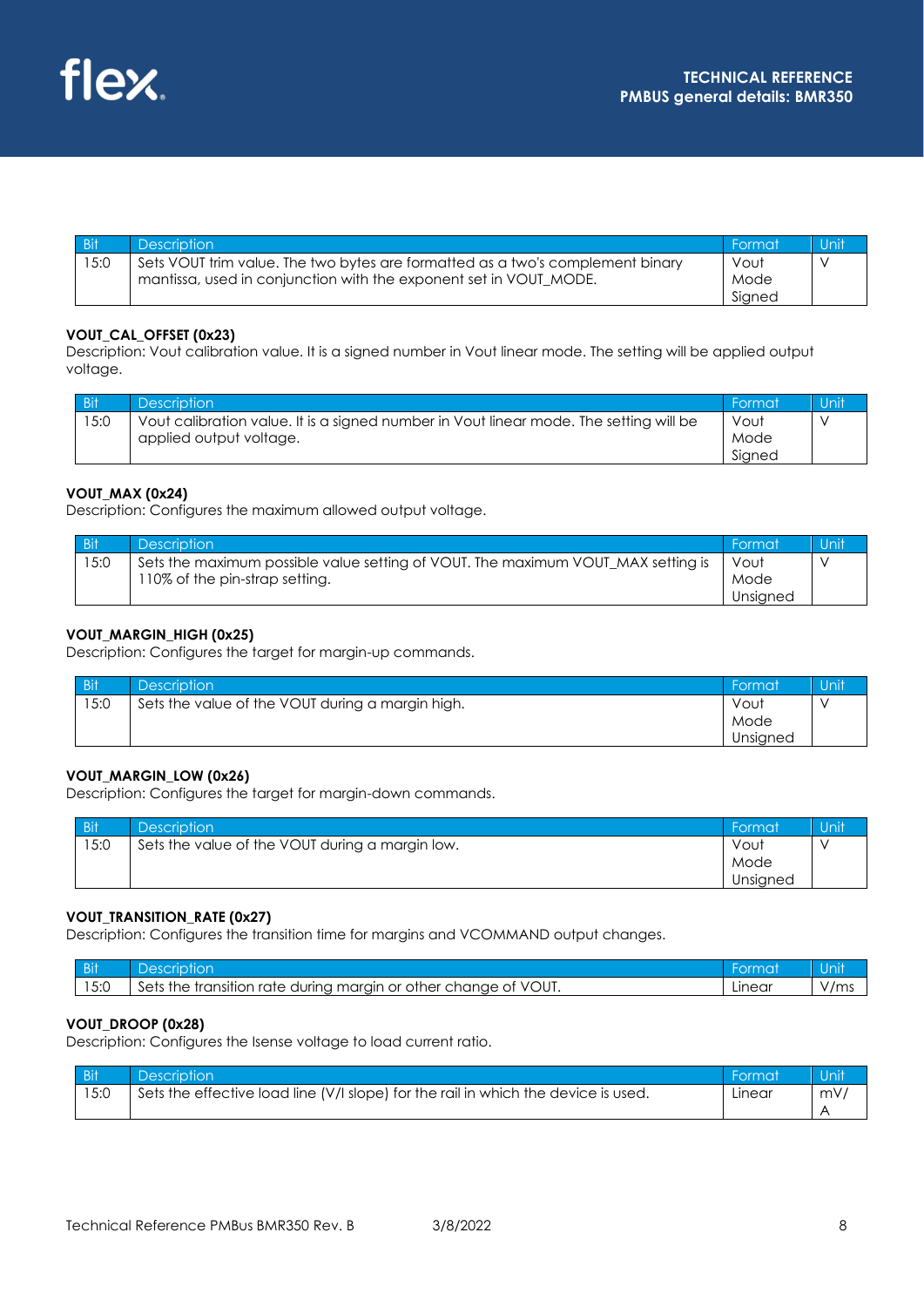#### **VOUT\_MIN (0x2B)**

Description: This command is used to limit the minimum output voltage, irrespective of whatever voltage is commanded by a combination of VOUT\_COMMAND (or VOUT\_MARGIN\_HIGH or VOUT\_MARGIN\_LOW) and VOUT\_TRIM. The intent of this command is to provide a safeguard against a user accidentally setting the output voltage to a possibly destructive level rather than to be the primary output overprotection. The exponent is set by VOUT\_MODE. If an attempt is made to program the output voltage lower than the limit set by this command, this will flag a WARNING condition, but NOT a fault.

| <b>Bit</b> | <b>Description</b>                                       | ' Format | Unit |
|------------|----------------------------------------------------------|----------|------|
| 15:0       | This command is used to limit the minimum output voltage | Vout     |      |
|            |                                                          | Mode     |      |
|            |                                                          | Unsigned |      |

#### **MAX\_DUTY (0x32)**

Description: Configures the maximum allowed duty-cycle.

| <b>DI</b> |                                                                                            | <b>kmo</b> |                  |
|-----------|--------------------------------------------------------------------------------------------|------------|------------------|
| 5:0       | Sets<br>the switching t<br>the<br>maximum<br>allowable<br>duty cycle<br>treauency.<br>, ot | Linear     | σ7<br>$\sqrt{c}$ |

#### **FREQUENCY\_SWITCH (0x33)**

Description: Controls the switching frequency in 1kHz steps.

| <b>DI</b><br>- 21     | $\sim$                                                                                          | $\overline{\phantom{a}}$ | $\cup$ 1      |
|-----------------------|-------------------------------------------------------------------------------------------------|--------------------------|---------------|
| $F \cdot \cap$<br>∪.∪ | the.<br>switching,<br>treauency<br>აe*<br>111 I.C<br>_<br>JU I I U V<br>$\sim$<br>$\sim$<br>. . | IOR<br>LII ICUI          | - 121<br>N IZ |

#### **VIN\_ON (0x35)**

Description: The VIN ON command sets the value of the input voltage, in volts, at which the unit should start power conversion.

| $-1$ | $\sim$                                           | orma:  | $\sim$ |
|------|--------------------------------------------------|--------|--------|
| ווט  | $\cup$ 1                                         |        | Unit   |
| 15:0 | ON<br>VIN<br>$\sim$<br>Sets<br>threshold.<br>the | Linear |        |

#### **VIN\_OFF (0x36)**

Description: The VIN\_OFF command sets the value of the input voltage, in volts, at which the unit, once operation has started, should stop power conversion.

| <b>DI</b> | Ē<br>1000<br>or                                     | prmat         | 7 T H<br>- 91 |
|-----------|-----------------------------------------------------|---------------|---------------|
| 15:0      | OFF th<br>VIN<br>Sets<br>threshold.<br>the<br>iviu. | <b>Linear</b> |               |

#### **INTERLEAVE (0x37)**

Description: Configures the phase offset with respect to a common SYNC clock. When multiple products share a common DC input supply, spreading of the switching phases between the products can be utilized. This reduces the input capacitance requirements and efficiency losses, since the peak current drawn from the input supply is effectively spread out over the whole switch period. If two or more units have their outputs connected in parallel, interleaving will reduce ripple currents. This requires that the products are synchronized using the SYNC pin.

| <b>Bit</b> | <b>Function</b> | <b>Description</b>                                                    | Format           |
|------------|-----------------|-----------------------------------------------------------------------|------------------|
| 11:8       | Group ID        | Value 0-15. Sets an ID number to a group of interleaved rails.        | Integer Unsigned |
|            | <b>Number</b>   |                                                                       |                  |
| 7:4        | Number of       | Value 0-15. Sets the number of units in the group, including the SYNC | Integer Unsigned |
|            | Rails           | OUT product.                                                          |                  |
| 3:0        | Rail Position   | Value 0-15. Sets the interleave order for this unit. The product      | Integer Unsigned |
|            |                 | configured to SYNC OUT shall be assigned to number 0                  |                  |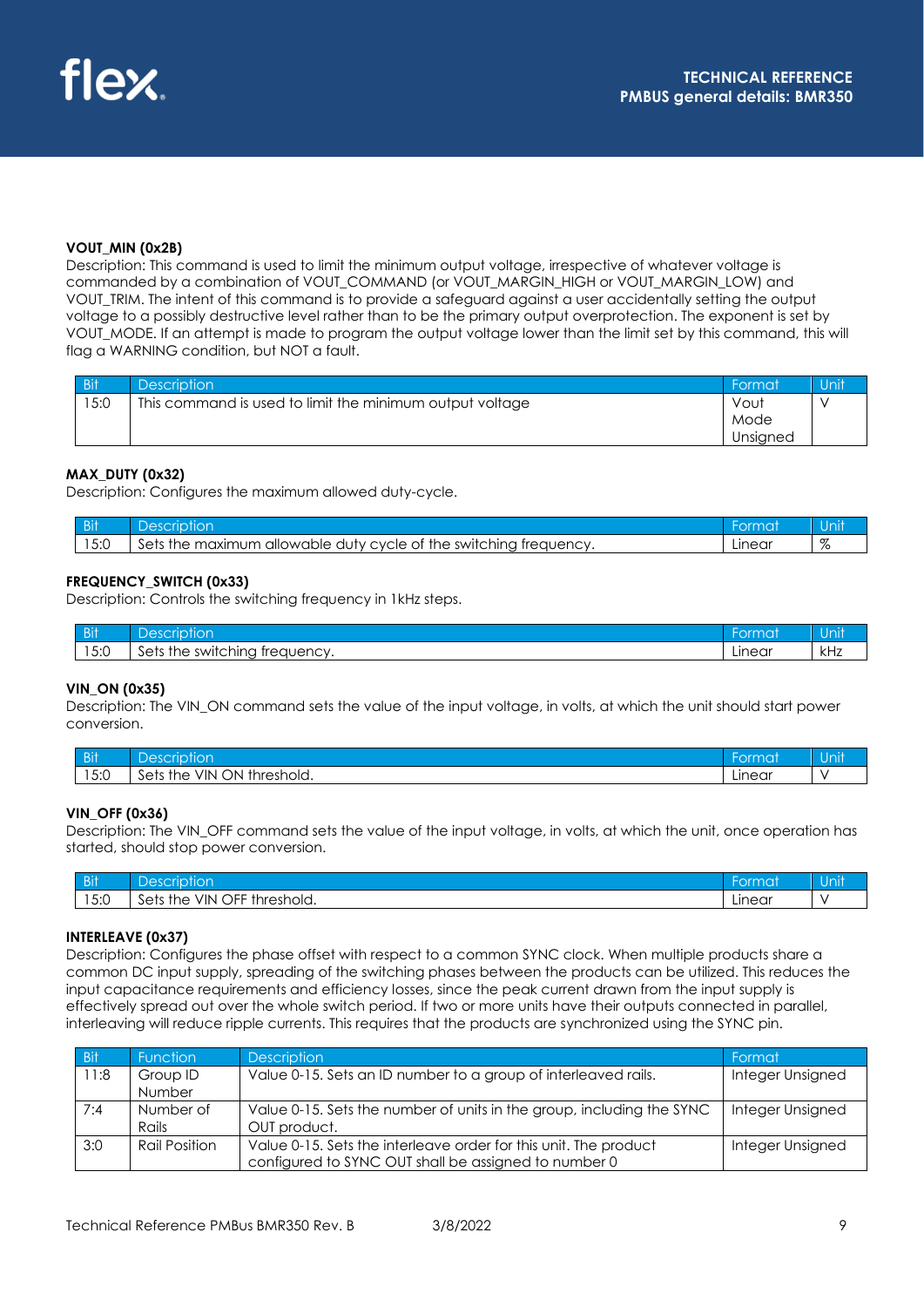## **IOUT\_CAL\_OFFSET (0x39)**

Description: Sets the current-sense offset.

| Bit  | <b>Description</b>                                                             | ı Format | Unit |
|------|--------------------------------------------------------------------------------|----------|------|
| 15:0 | Sets an offset to IOUT readings. Use to compensate for delayed measurements of | Linear   |      |
|      | current ramp.                                                                  |          |      |

### **VOUT\_OV\_FAULT\_LIMIT (0x40)**

Description: Output over voltage fault limit.

| <b>Bit</b> | <b>Description</b>               | Format   | Unit |
|------------|----------------------------------|----------|------|
| 15:0       | Output over voltage fault limit. | Vout     |      |
|            |                                  | Mode     |      |
|            |                                  | Unsigned |      |

### **VOUT\_OV\_FAULT\_RESPONSE (0x41)**

Description: Output over voltage fault response.

| <b>Bit</b>                                                                                                                                                                             | Function | Description                                                                                                                                                                                                                                                                                                                      | Value                                                                                                                                                                                                                                                                                                                                                                                                                         | Function                              | <b>Description</b>                                                                                                                                                                                                                                                                                               |
|----------------------------------------------------------------------------------------------------------------------------------------------------------------------------------------|----------|----------------------------------------------------------------------------------------------------------------------------------------------------------------------------------------------------------------------------------------------------------------------------------------------------------------------------------|-------------------------------------------------------------------------------------------------------------------------------------------------------------------------------------------------------------------------------------------------------------------------------------------------------------------------------------------------------------------------------------------------------------------------------|---------------------------------------|------------------------------------------------------------------------------------------------------------------------------------------------------------------------------------------------------------------------------------------------------------------------------------------------------------------|
| 7:6                                                                                                                                                                                    | Response | Describes the device<br>interruption operation. 00b -<br>The PMBus device continues                                                                                                                                                                                                                                              | 00                                                                                                                                                                                                                                                                                                                                                                                                                            | Ignore Fault                          | The PMBus device continues<br>operation without<br>interruption.                                                                                                                                                                                                                                                 |
|                                                                                                                                                                                        |          | operation without interruption.<br>01b - The PMBus device<br>continues operation for the<br>delay time specified by bits<br>[2:0] and the delay time unit<br>specified for that particular<br>fault. If the fault condition is still<br>present at the end of the delay<br>time, the unit responds as<br>programmed in the Retry | 01                                                                                                                                                                                                                                                                                                                                                                                                                            | Perform<br>Retries while<br>Operating | The PMBus device continues<br>operation for the delay time<br>specified by bits [2:0] and the<br>delay time unit specified for<br>that particular fault. If the<br>fault condition is still present<br>at the end of the delay time,<br>the unit responds as<br>programmed in the Retry<br>Setting (bits [5:3]). |
|                                                                                                                                                                                        |          | Setting (bits [5:3]). 10b - The<br>device shuts down (disables<br>the output) and responds<br>according to the Retry Setting                                                                                                                                                                                                     | 10                                                                                                                                                                                                                                                                                                                                                                                                                            | Disable and<br>retry                  | The device shuts down<br>(disables the output) and<br>responds according to the<br>retry setting in bits [5:3].                                                                                                                                                                                                  |
| in bits [5:3]. 11b - The device's<br>output is disabled while the<br>fault is present. Operation<br>resumes and the output is<br>enabled when the fault<br>condition no longer exists. | 11       | Disable until<br><b>Fault Cleared</b>                                                                                                                                                                                                                                                                                            | A fault can cleared in several<br>ways: The bit is individually<br>cleared. The device receives<br>a CLEAR_FAULTS command,<br>a RESET signal (if one exists) is<br>asserted, the output is<br>commanded through the<br>CTRL pin, the OPERATION<br>command, or the combined<br>action of the CTRL pin and<br>OPERATION command, to<br>turn off and then to turn back<br>on, or Bias power is removed<br>from the PMBus device. |                                       |                                                                                                                                                                                                                                                                                                                  |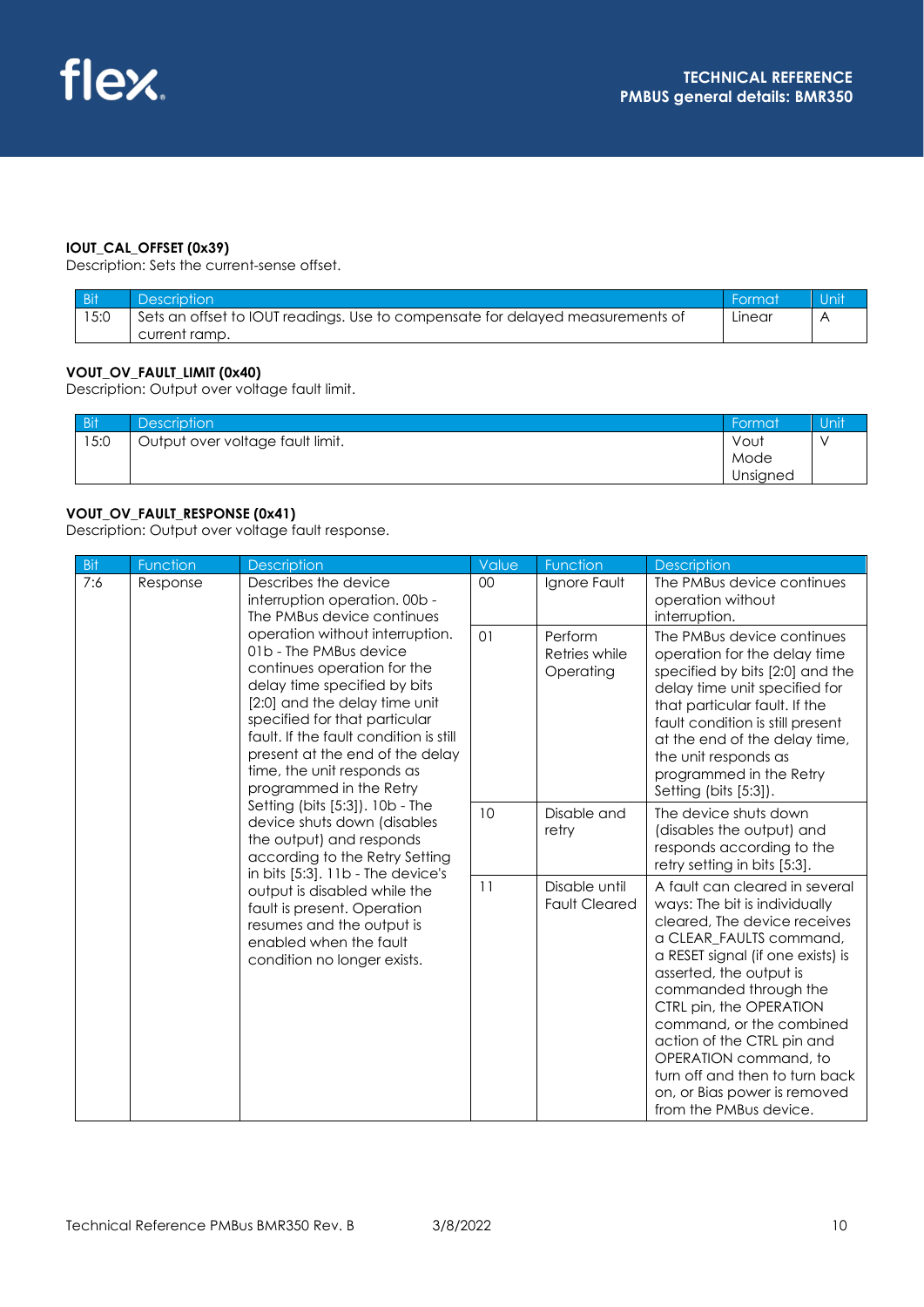

| <b>Bit</b> | Function | Description                                                                                                                                                                      | Value | Function           | Description                                                                                                                                                                                                                                                                                                                                                               |
|------------|----------|----------------------------------------------------------------------------------------------------------------------------------------------------------------------------------|-------|--------------------|---------------------------------------------------------------------------------------------------------------------------------------------------------------------------------------------------------------------------------------------------------------------------------------------------------------------------------------------------------------------------|
| 5:3        | Retries  | The device attempts to restart<br>the number of times set by<br>these bits, 000b means the<br>device does not attempt a<br>restart. 111b means the device<br>attempts restarting | 000   | Do Not Retry       | A zero value for the Retry<br>Setting means that the unit<br>does not attempt to restart.<br>The output remains disabled<br>until the fault is cleared<br>(Section 10.7).                                                                                                                                                                                                 |
|            |          | continuously.                                                                                                                                                                    | 001   | <b>Retry Once</b>  | The PMBus device attempts<br>to restart 1 time. If the device<br>fails to restart, it disables the<br>output and remains off until<br>the fault is cleared as<br>described in Section 10.7. The<br>time between the start of<br>each attempt to restart is set<br>by the value in bits [2:] along<br>with the delay time unit<br>specified for that particular<br>fault.  |
|            |          |                                                                                                                                                                                  | 010   | <b>Retry Twice</b> | The PMBus device attempts<br>to restart 2 times. If the device<br>fails to restart, it disables the<br>output and remains off until<br>the fault is cleared as<br>described in Section 10.7. The<br>time between the start of<br>each attempt to restart is set<br>by the value in bits [2:] along<br>with the delay time unit<br>specified for that particular<br>fault. |
|            |          |                                                                                                                                                                                  | 011   | Retry 3 times      | The PMBus device attempts<br>to restart 3 times. If the device<br>fails to restart, it disables the<br>output and remains off until<br>the fault is cleared as<br>described in Section 10.7. The<br>time between the start of<br>each attempt to restart is set<br>by the value in bits [2:] along<br>with the delay time unit<br>specified for that particular<br>fault. |
|            |          |                                                                                                                                                                                  | 100   | Retry 4 times      | The PMBus device attempts<br>to restart 4 times. If the device<br>fails to restart, it disables the<br>output and remains off until<br>the fault is cleared as<br>described in Section 10.7. The<br>time between the start of<br>each attempt to restart is set<br>by the value in bits [2:] along<br>with the delay time unit<br>specified for that particular<br>fault. |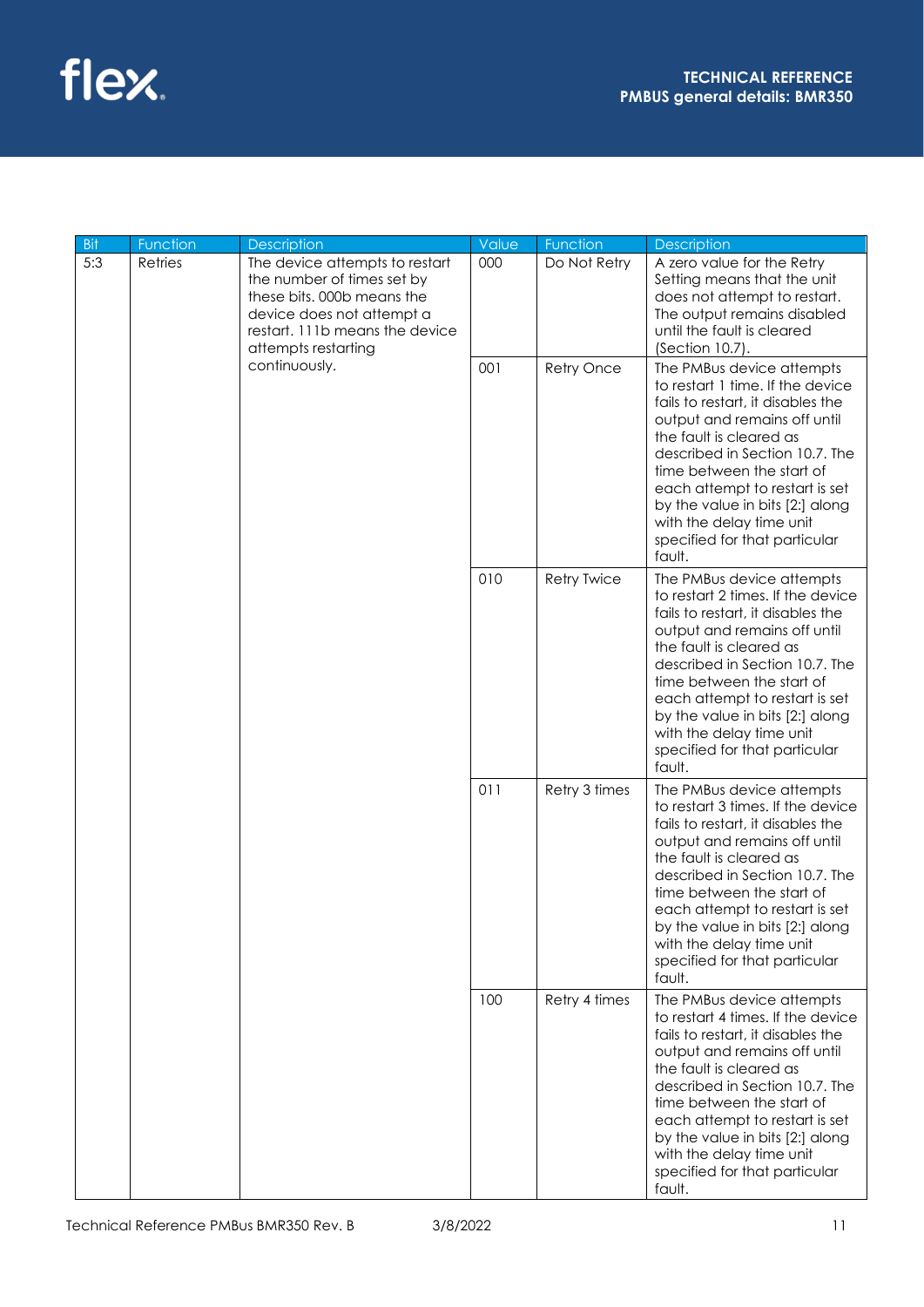

| <b>Bit</b> | Function          | <b>Description</b>                                              | Value          | Function                 | <b>Description</b>                                                                                                                                                                                                                                                                                                                                                        |
|------------|-------------------|-----------------------------------------------------------------|----------------|--------------------------|---------------------------------------------------------------------------------------------------------------------------------------------------------------------------------------------------------------------------------------------------------------------------------------------------------------------------------------------------------------------------|
|            |                   |                                                                 | 101            | Retry 5 times            | The PMBus device attempts<br>to restart 5 times. If the device<br>fails to restart, it disables the<br>output and remains off until<br>the fault is cleared as<br>described in Section 10.7. The<br>time between the start of<br>each attempt to restart is set<br>by the value in bits [2:] along<br>with the delay time unit<br>specified for that particular<br>fault. |
|            |                   |                                                                 | 110            | Retry 6 times            | The PMBus device attempts<br>to restart 6 times. If the device<br>fails to restart, it disables the<br>output and remains off until<br>the fault is cleared as<br>described in Section 10.7. The<br>time between the start of<br>each attempt to restart is set<br>by the value in bits [2:] along<br>with the delay time unit<br>specified for that particular<br>fault. |
|            |                   |                                                                 | 111            | Retry<br>Continuously    | The PMBus device attempts<br>to restart continuously,<br>without limitation, until it is<br>commanded OFF (by the<br>CONTROL pin or OPERATION<br>command or both), bias<br>power is removed, or another<br>fault condition causes the<br>unit to shut down.                                                                                                               |
| 2:0        | <b>Retry Time</b> | Number of delay time units.                                     | $\mathbf 0$    | $\overline{\phantom{a}}$ |                                                                                                                                                                                                                                                                                                                                                                           |
|            | and Delay         | Used for either the amount of<br>time the device is to continue | $\mathbf{1}$   | $\overline{2}$           |                                                                                                                                                                                                                                                                                                                                                                           |
|            | Time              | operating after a fault is                                      | $\overline{2}$ | $\overline{\mathcal{A}}$ |                                                                                                                                                                                                                                                                                                                                                                           |
|            |                   | detected or for the amount of                                   | 3              | 8                        |                                                                                                                                                                                                                                                                                                                                                                           |
|            |                   | time between attempts to                                        | 4              | 16                       |                                                                                                                                                                                                                                                                                                                                                                           |
|            |                   | restart. The time unit is set in<br>register 0xD2.              | 5              | 32                       |                                                                                                                                                                                                                                                                                                                                                                           |
|            |                   |                                                                 | 6              | 64                       |                                                                                                                                                                                                                                                                                                                                                                           |
|            |                   |                                                                 | $\overline{7}$ | 128                      |                                                                                                                                                                                                                                                                                                                                                                           |

## **VOUT\_OV\_WARN\_LIMIT (0x42)**

Description: Output over voltage warning limit.

| <b>Bit</b> | <b>Description</b>                 | Format   | Unit |
|------------|------------------------------------|----------|------|
| 15:0       | Output over voltage warning limit. | Vout     |      |
|            |                                    | Mode     |      |
|            |                                    | Unsigned |      |

## **VOUT\_UV\_WARN\_LIMIT (0x43)**

Description: Output under voltage warning limit.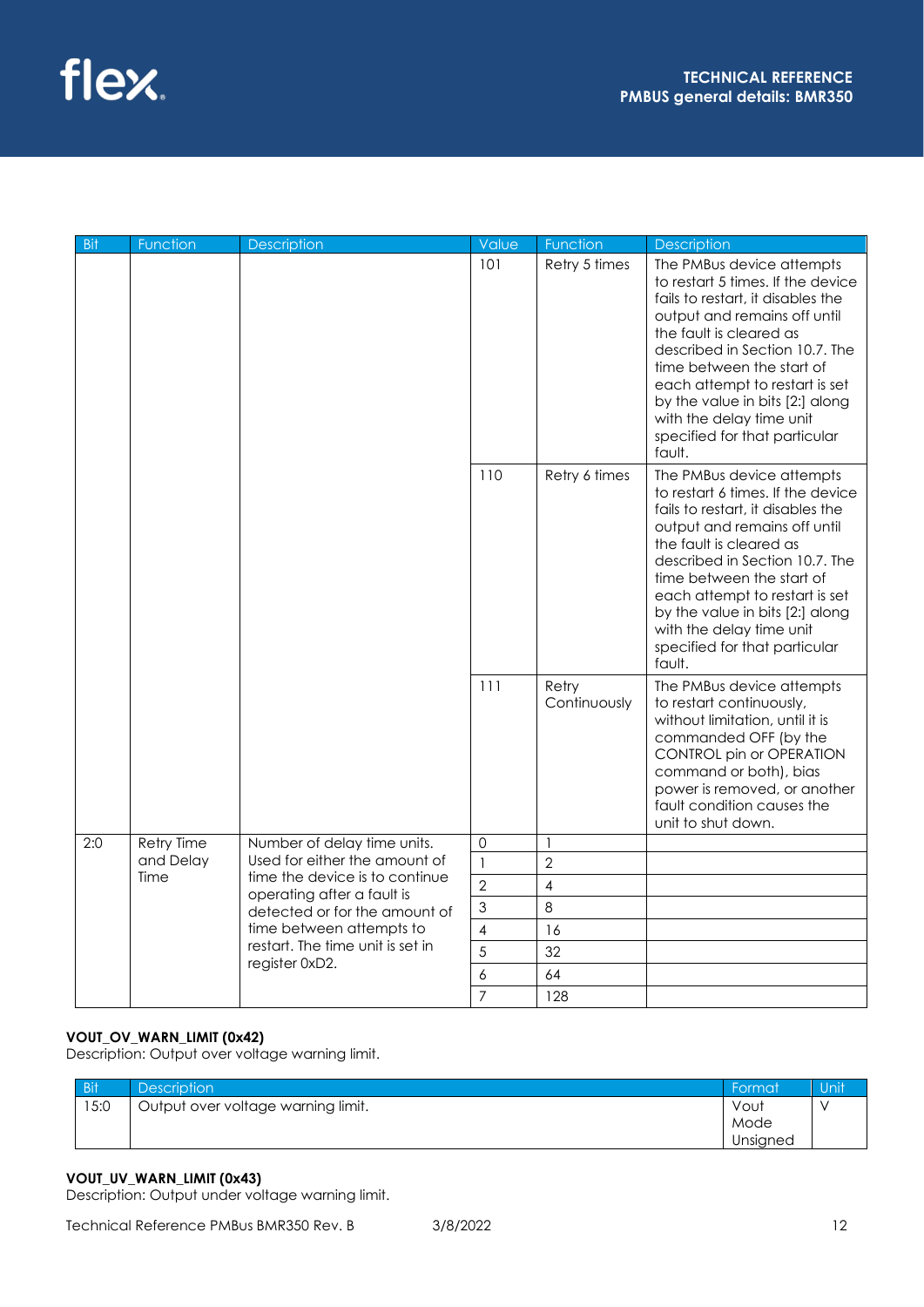| <b>Bit</b> | <b>Description</b>                  | ' Format | ı Unit |
|------------|-------------------------------------|----------|--------|
| 15:0       | Output under voltage warning limit. | Vout     |        |
|            |                                     | Mode     |        |
|            |                                     | Unsigned |        |

## **VOUT\_UV\_FAULT\_LIMIT (0x44)**

Description: Output under voltage fault limit.

| <b>Bit</b> | <b>Description</b>                | Format   | Unit      |
|------------|-----------------------------------|----------|-----------|
| 15:0       | Output under voltage fault limit. | Vout     | $\lambda$ |
|            |                                   | Mode     |           |
|            |                                   | Unsigned |           |

## **VOUT\_UV\_FAULT\_RESPONSE (0x45)**

Description: Output under voltage fault response.

| Bit | Function                                                                                                                                                                               | Description                                                                                                                                                                                                                                                                                                                      | Value                                 | Function                                                                                                                                                                                                                                                                                                                                                                                                                      | Description                                                                                                                                                                                                                                                                                                      |
|-----|----------------------------------------------------------------------------------------------------------------------------------------------------------------------------------------|----------------------------------------------------------------------------------------------------------------------------------------------------------------------------------------------------------------------------------------------------------------------------------------------------------------------------------|---------------------------------------|-------------------------------------------------------------------------------------------------------------------------------------------------------------------------------------------------------------------------------------------------------------------------------------------------------------------------------------------------------------------------------------------------------------------------------|------------------------------------------------------------------------------------------------------------------------------------------------------------------------------------------------------------------------------------------------------------------------------------------------------------------|
| 7:6 | Response                                                                                                                                                                               | Describes the device<br>interruption operation. 00b -<br>The PMBus device continues                                                                                                                                                                                                                                              | $00\,$                                | Ignore Fault                                                                                                                                                                                                                                                                                                                                                                                                                  | The PMBus device continues<br>operation without<br>interruption.                                                                                                                                                                                                                                                 |
|     |                                                                                                                                                                                        | operation without interruption.<br>01b - The PMBus device<br>continues operation for the<br>delay time specified by bits<br>[2:0] and the delay time unit<br>specified for that particular<br>fault. If the fault condition is still<br>present at the end of the delay<br>time, the unit responds as<br>programmed in the Retry | 01                                    | Perform<br>Retries while<br>Operating                                                                                                                                                                                                                                                                                                                                                                                         | The PMBus device continues<br>operation for the delay time<br>specified by bits [2:0] and the<br>delay time unit specified for<br>that particular fault. If the<br>fault condition is still present<br>at the end of the delay time,<br>the unit responds as<br>programmed in the Retry<br>Setting (bits [5:3]). |
|     |                                                                                                                                                                                        | Setting (bits [5:3]). 10b - The<br>device shuts down (disables<br>the output) and responds<br>according to the Retry Setting                                                                                                                                                                                                     | 10                                    | Disable and<br>retry                                                                                                                                                                                                                                                                                                                                                                                                          | The device shuts down<br>(disables the output) and<br>responds according to the<br>retry setting in bits [5:3].                                                                                                                                                                                                  |
|     | in bits [5:3]. 11b - The device's<br>output is disabled while the<br>fault is present. Operation<br>resumes and the output is<br>enabled when the fault<br>condition no longer exists. | 11                                                                                                                                                                                                                                                                                                                               | Disable until<br><b>Fault Cleared</b> | A fault can cleared in several<br>ways: The bit is individually<br>cleared, The device receives<br>a CLEAR_FAULTS command,<br>a RESET signal (if one exists) is<br>asserted, the output is<br>commanded through the<br>CTRL pin, the OPERATION<br>command, or the combined<br>action of the CTRL pin and<br>OPERATION command, to<br>turn off and then to turn back<br>on, or Bias power is removed<br>from the PMBus device. |                                                                                                                                                                                                                                                                                                                  |
| 5:3 | Retries                                                                                                                                                                                | The device attempts to restart<br>the number of times set by<br>these bits, 000b means the<br>device does not attempt a<br>restart. 111b means the device                                                                                                                                                                        | 000                                   | Do Not Retry                                                                                                                                                                                                                                                                                                                                                                                                                  | A zero value for the Retry<br>Setting means that the unit<br>does not attempt to restart.<br>The output remains disabled<br>until the fault is cleared<br>(Section 10.7).                                                                                                                                        |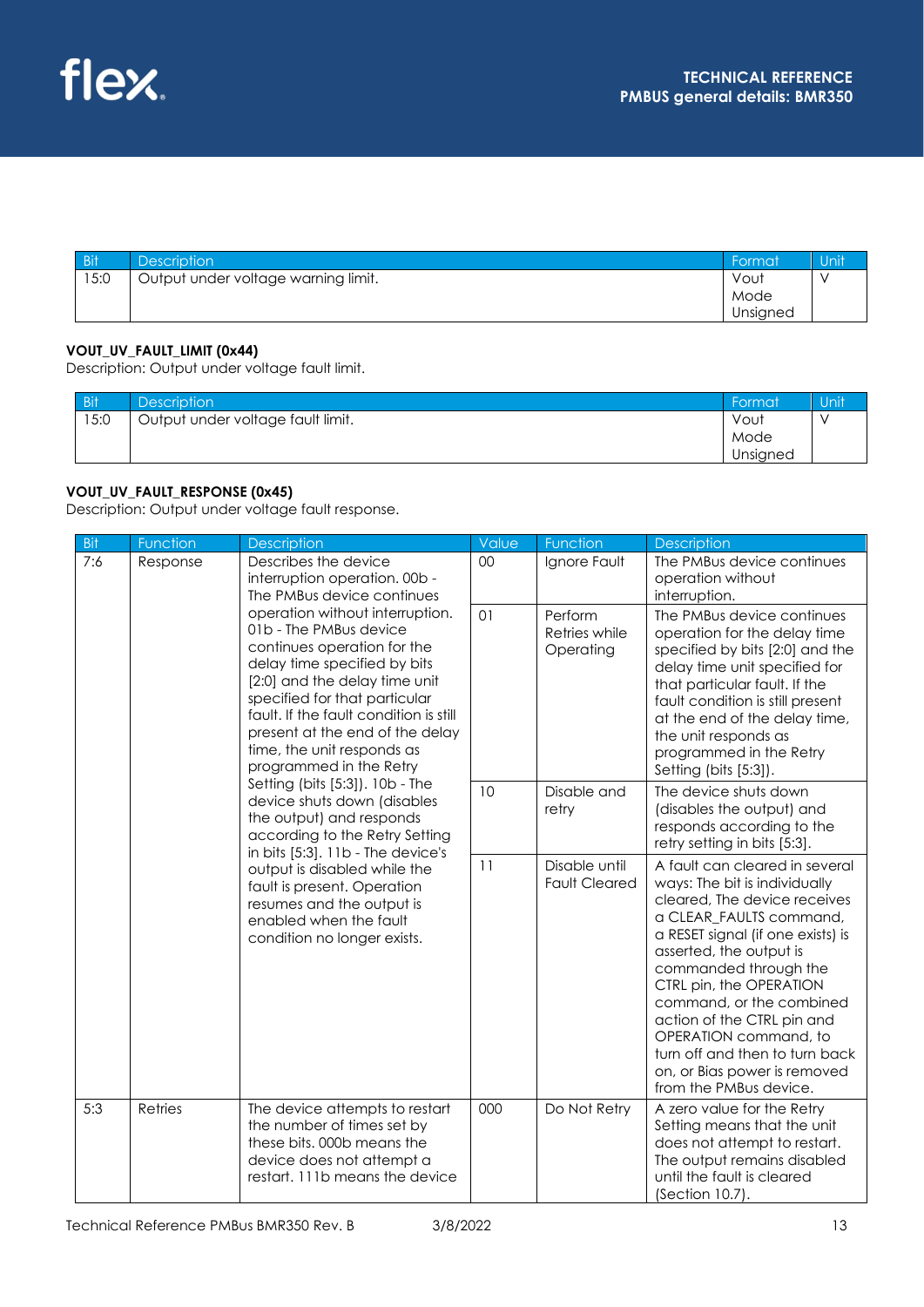| Bit | Function | <b>Description</b>                   | Value | Function           | Description                                                                                                                                                                                                                                                                                                                                                               |
|-----|----------|--------------------------------------|-------|--------------------|---------------------------------------------------------------------------------------------------------------------------------------------------------------------------------------------------------------------------------------------------------------------------------------------------------------------------------------------------------------------------|
|     |          | attempts restarting<br>continuously. | 001   | Retry Once         | The PMBus device attempts<br>to restart 1 time. If the device<br>fails to restart, it disables the<br>output and remains off until<br>the fault is cleared as<br>described in Section 10.7. The<br>time between the start of<br>each attempt to restart is set<br>by the value in bits [2:] along<br>with the delay time unit<br>specified for that particular<br>fault.  |
|     |          |                                      | 010   | <b>Retry Twice</b> | The PMBus device attempts<br>to restart 2 times. If the device<br>fails to restart, it disables the<br>output and remains off until<br>the fault is cleared as<br>described in Section 10.7. The<br>time between the start of<br>each attempt to restart is set<br>by the value in bits [2:] along<br>with the delay time unit<br>specified for that particular<br>fault. |
|     |          |                                      | 011   | Retry 3 times      | The PMBus device attempts<br>to restart 3 times. If the device<br>fails to restart, it disables the<br>output and remains off until<br>the fault is cleared as<br>described in Section 10.7. The<br>time between the start of<br>each attempt to restart is set<br>by the value in bits [2:] along<br>with the delay time unit<br>specified for that particular<br>fault. |
|     |          |                                      | 100   | Retry 4 times      | The PMBus device attempts<br>to restart 4 times. If the device<br>fails to restart, it disables the<br>output and remains off until<br>the fault is cleared as<br>described in Section 10.7. The<br>time between the start of<br>each attempt to restart is set<br>by the value in bits [2:] along<br>with the delay time unit<br>specified for that particular<br>fault. |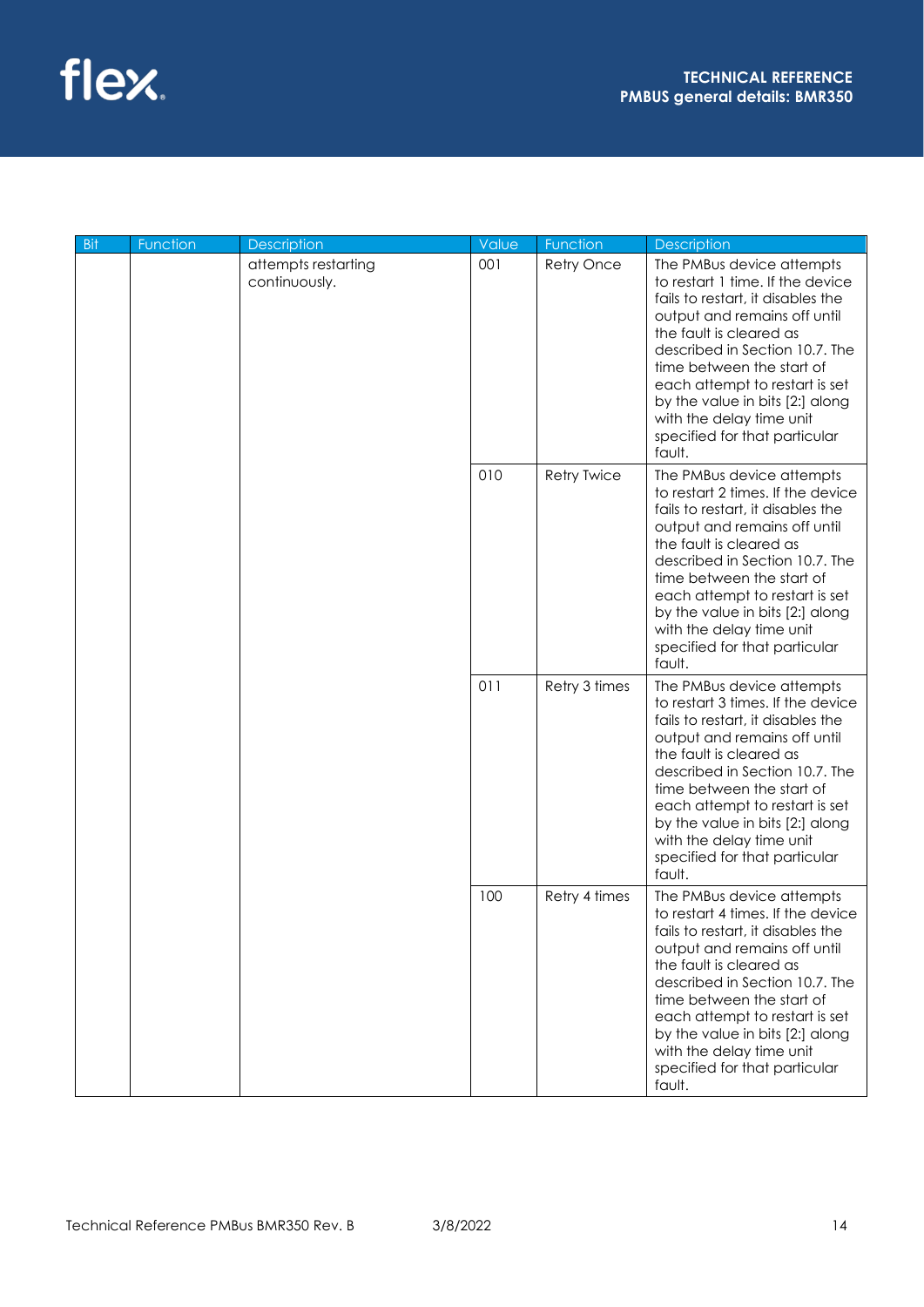

| - Bit | Function          | <b>Description</b>                                           | Value          | Function              | <b>Description</b>                                                                                                                                                                                                                                                                                                                                                        |
|-------|-------------------|--------------------------------------------------------------|----------------|-----------------------|---------------------------------------------------------------------------------------------------------------------------------------------------------------------------------------------------------------------------------------------------------------------------------------------------------------------------------------------------------------------------|
|       |                   |                                                              | 101            | Retry 5 times         | The PMBus device attempts<br>to restart 5 times. If the device<br>fails to restart, it disables the<br>output and remains off until<br>the fault is cleared as<br>described in Section 10.7. The<br>time between the start of<br>each attempt to restart is set<br>by the value in bits [2:] along<br>with the delay time unit<br>specified for that particular<br>fault. |
|       |                   |                                                              | 110            | Retry 6 times         | The PMBus device attempts<br>to restart 6 times. If the device<br>fails to restart, it disables the<br>output and remains off until<br>the fault is cleared as<br>described in Section 10.7. The<br>time between the start of<br>each attempt to restart is set<br>by the value in bits [2:] along<br>with the delay time unit<br>specified for that particular<br>fault. |
|       |                   |                                                              | 111            | Retry<br>Continuously | The PMBus device attempts<br>to restart continuously,<br>without limitation, until it is<br>commanded OFF (by the<br>CONTROL pin or OPERATION<br>command or both), bias<br>power is removed, or another<br>fault condition causes the<br>unit to shut down.                                                                                                               |
| 2:0   | <b>Retry Time</b> | Number of delay time units.                                  | 0              | $\mathbf{1}$          |                                                                                                                                                                                                                                                                                                                                                                           |
|       | and Delay         | Used for either the amount of                                | $\mathbf{1}$   | $\overline{2}$        |                                                                                                                                                                                                                                                                                                                                                                           |
|       | Time              | time the device is to continue<br>operating after a fault is | $\overline{2}$ | 4                     |                                                                                                                                                                                                                                                                                                                                                                           |
|       |                   | detected or for the amount of                                | 3              | $\,8\,$               |                                                                                                                                                                                                                                                                                                                                                                           |
|       |                   | time between attempts to<br>restart. The time unit is set in | 4              | 16                    |                                                                                                                                                                                                                                                                                                                                                                           |
|       |                   | register 0xD2.                                               | 5              | 32                    |                                                                                                                                                                                                                                                                                                                                                                           |
|       |                   |                                                              | 6              | 64                    |                                                                                                                                                                                                                                                                                                                                                                           |
|       |                   |                                                              | $\overline{7}$ | 128                   |                                                                                                                                                                                                                                                                                                                                                                           |

## **IOUT\_OC\_FAULT\_LIMIT (0x46)**

Description: Output over current limit.

| ⊑ Di#<br>-DII | $A^{\text{P}}$<br>ior<br>Ίľ                                            | ormat  | <u>у Он к</u> |
|---------------|------------------------------------------------------------------------|--------|---------------|
| 15:0          | $\cdots$<br>It limit.<br>current<br>taui<br>over<br>$+ -$<br>ΩU.<br>vu | Linear |               |

## **IOUT\_OC\_FAULT\_RESPONSE (0x47)**

Description: Output over current fault response.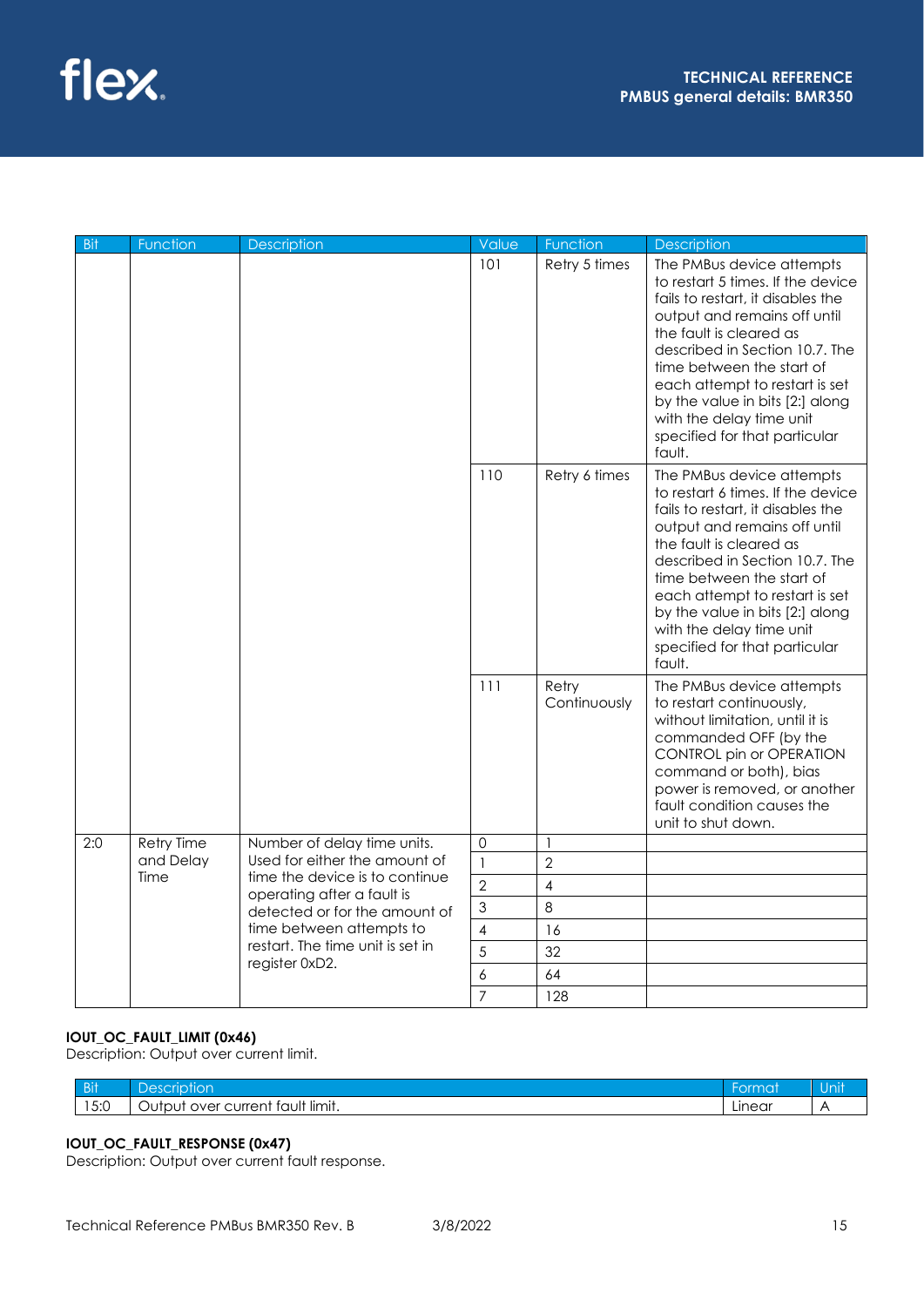

| <b>Bit</b> | Function | <b>Description</b>                                                                                                                                                        | Value | Function                                 | Description                                                                                                                                                                                                                                                                                                                                                                                                                                                    |
|------------|----------|---------------------------------------------------------------------------------------------------------------------------------------------------------------------------|-------|------------------------------------------|----------------------------------------------------------------------------------------------------------------------------------------------------------------------------------------------------------------------------------------------------------------------------------------------------------------------------------------------------------------------------------------------------------------------------------------------------------------|
| 7:6        | Response | For all values of bits [7:6], the<br>device: Sets the corresponding<br>fault bit in the status registers<br>and If the device supports<br>notifying the host, it does so. | 00    | Ignore Fault                             | The PMBus device continues<br>to operate indefinitely while<br>maintaining the output<br>current at the value set by<br>IOUT_OC_FAULT_LIMIT without<br>regard to the output voltage<br>(known as constant-current or<br>brickwall limiting).                                                                                                                                                                                                                   |
|            |          |                                                                                                                                                                           | 01    | Conditioned<br>constant<br>current       | The PMBus device continues<br>to operate indefinitely while<br>maintaining the output<br>current at the value set by<br>IOUT_OC_FAULT_LIMIT as long<br>as the output voltage remains<br>above the minimum value<br>specified by<br>IOUT_OC_LV_FAULT_LIMIT. If<br>the output voltage is pulled<br>down to less than that value,<br>then the PMBus device shuts<br>down and responds<br>according to the Retry setting<br>in bits [5:3].                         |
|            |          |                                                                                                                                                                           | 10    | Delay w/<br>Const.<br>Current &<br>Retry | The PMBus device continues<br>to operate, maintaining the<br>output current at the value<br>set by IOUT_OC_FAULT_LIMIT<br>without regard to the output<br>voltage, for the delay time set<br>by bits [2:0] and the delay<br>time units for specified in the<br>IOUT_OC_FAULT_RESPONSE. If<br>the device is still operating in<br>current limiting at the end of<br>the delay time, the device<br>responds as programmed by<br>the Retry Setting in bits [5:3]. |
|            |          |                                                                                                                                                                           | 11    | Disable and<br>Retry                     | The PMBus device shuts down<br>and responds as<br>programmed by the Retry<br>Setting in bits [5:3].                                                                                                                                                                                                                                                                                                                                                            |
| 5:3        | Retries  | The device attempts to restart<br>the number of times set by<br>these bits. 000b means the<br>device does not attempt a<br>restart. 111b means the device                 | 000   | Do Not Retry                             | A zero value for the Retry<br>Setting means that the unit<br>does not attempt to restart.<br>The output remains disabled<br>until the fault is cleared<br>(Section 10.7).                                                                                                                                                                                                                                                                                      |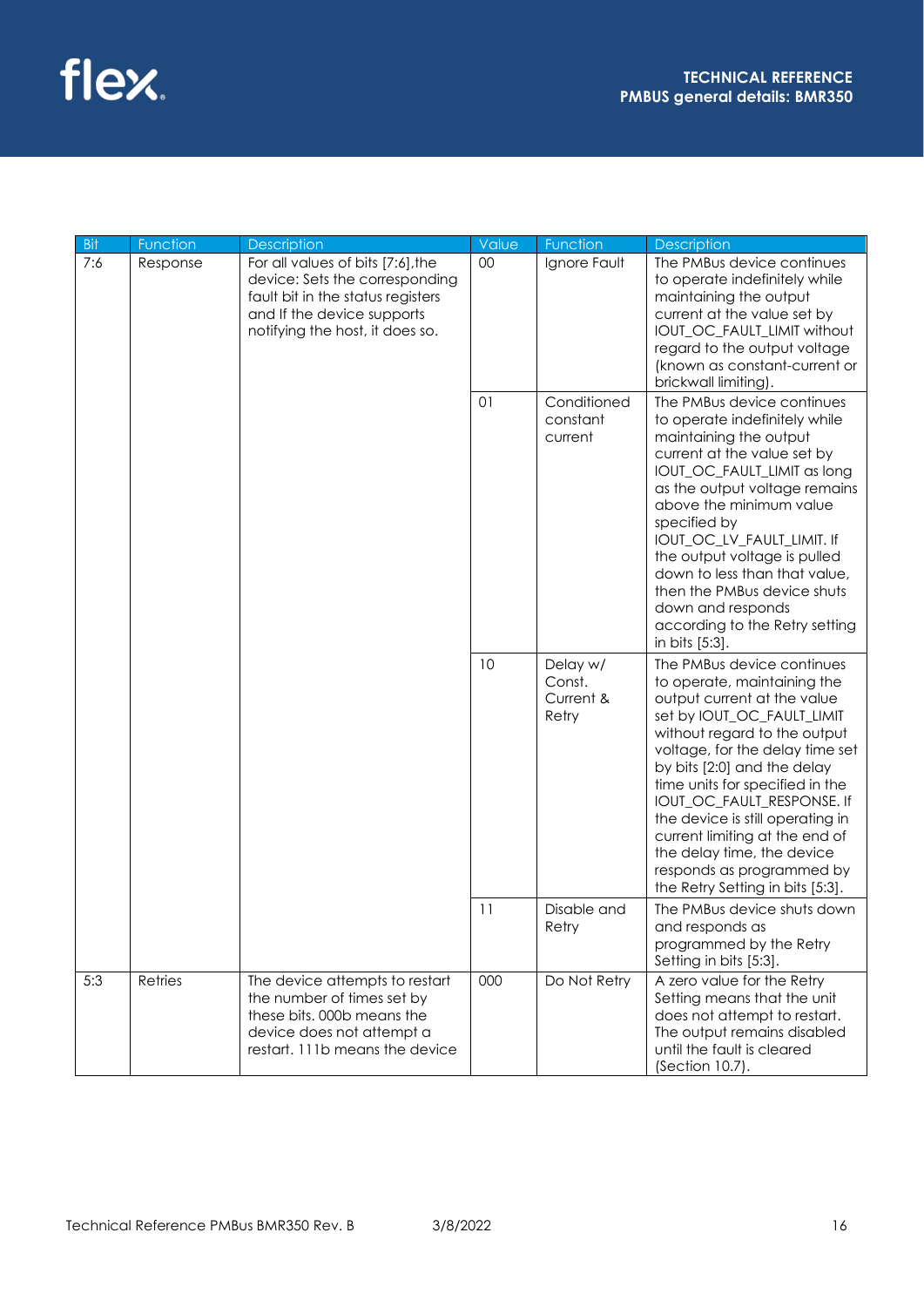| Bit | Function      | <b>Description</b>  | Value         | Function                                                                                                                                                                                                                                                                                                                                                                  | Description                                                                                                                                                                                                                                                                                                                                                               |
|-----|---------------|---------------------|---------------|---------------------------------------------------------------------------------------------------------------------------------------------------------------------------------------------------------------------------------------------------------------------------------------------------------------------------------------------------------------------------|---------------------------------------------------------------------------------------------------------------------------------------------------------------------------------------------------------------------------------------------------------------------------------------------------------------------------------------------------------------------------|
|     | continuously. | attempts restarting | 001           | Retry Once                                                                                                                                                                                                                                                                                                                                                                | The PMBus device attempts<br>to restart 1 time. If the device<br>fails to restart, it disables the<br>output and remains off until<br>the fault is cleared as<br>described in Section 10.7. The<br>time between the start of<br>each attempt to restart is set<br>by the value in bits [2:] along<br>with the delay time unit<br>specified for that particular<br>fault.  |
|     |               |                     | 010           | <b>Retry Twice</b>                                                                                                                                                                                                                                                                                                                                                        | The PMBus device attempts<br>to restart 2 times. If the device<br>fails to restart, it disables the<br>output and remains off until<br>the fault is cleared as<br>described in Section 10.7. The<br>time between the start of<br>each attempt to restart is set<br>by the value in bits [2:] along<br>with the delay time unit<br>specified for that particular<br>fault. |
|     |               | 011                 | Retry 3 times | The PMBus device attempts<br>to restart 3 times. If the device<br>fails to restart, it disables the<br>output and remains off until<br>the fault is cleared as<br>described in Section 10.7. The<br>time between the start of<br>each attempt to restart is set<br>by the value in bits [2:] along<br>with the delay time unit<br>specified for that particular<br>fault. |                                                                                                                                                                                                                                                                                                                                                                           |
|     |               |                     | 100           | Retry 4 times                                                                                                                                                                                                                                                                                                                                                             | The PMBus device attempts<br>to restart 4 times. If the device<br>fails to restart, it disables the<br>output and remains off until<br>the fault is cleared as<br>described in Section 10.7. The<br>time between the start of<br>each attempt to restart is set<br>by the value in bits [2:] along<br>with the delay time unit<br>specified for that particular<br>fault. |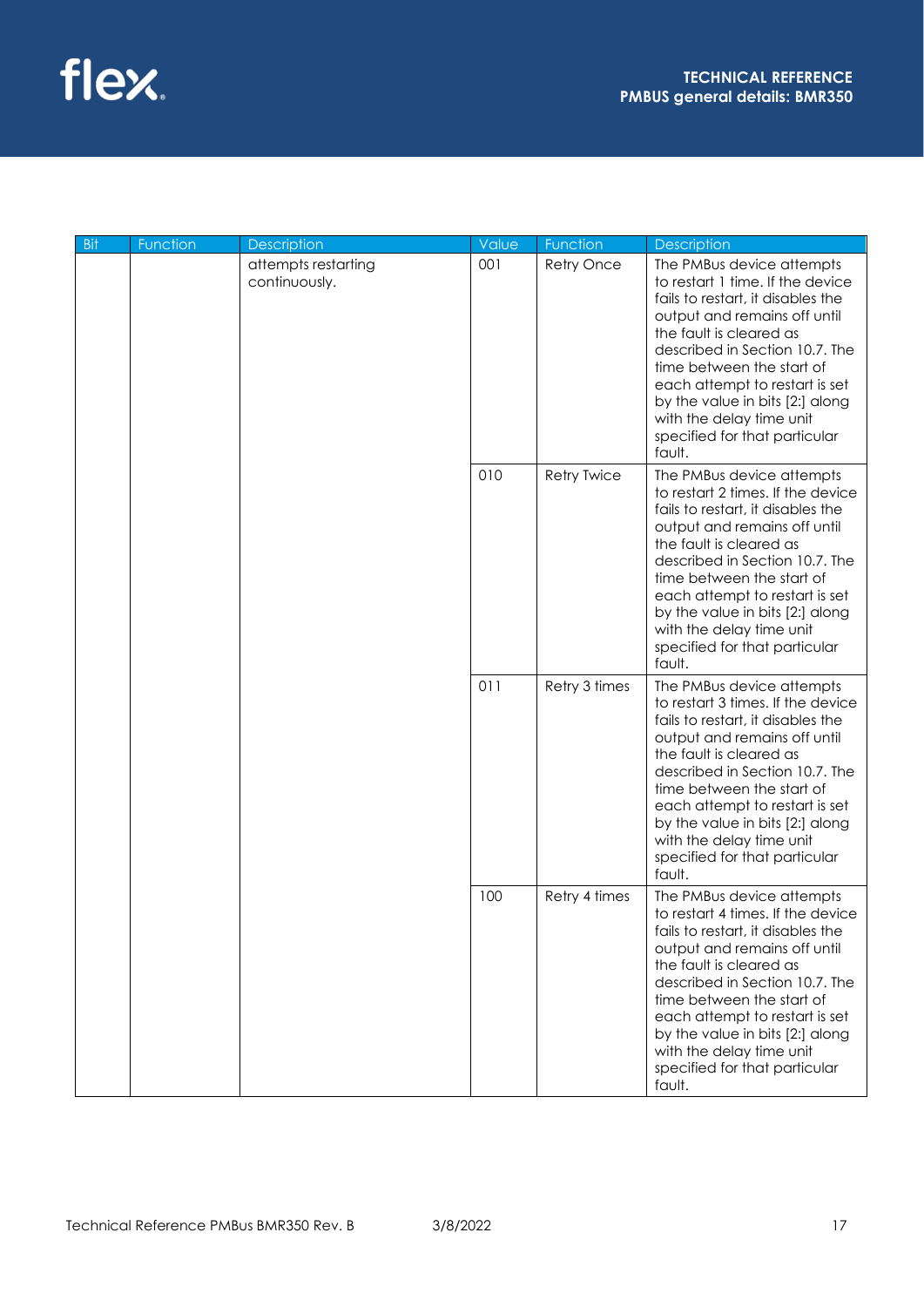

| - Bit | Function          | <b>Description</b>                                           | Value                    | Function              | <b>Description</b>                                                                                                                                                                                                                                                                                                                                                        |
|-------|-------------------|--------------------------------------------------------------|--------------------------|-----------------------|---------------------------------------------------------------------------------------------------------------------------------------------------------------------------------------------------------------------------------------------------------------------------------------------------------------------------------------------------------------------------|
|       |                   |                                                              | 101                      | Retry 5 times         | The PMBus device attempts<br>to restart 5 times. If the device<br>fails to restart, it disables the<br>output and remains off until<br>the fault is cleared as<br>described in Section 10.7. The<br>time between the start of<br>each attempt to restart is set<br>by the value in bits [2:] along<br>with the delay time unit<br>specified for that particular<br>fault. |
|       |                   |                                                              | 110                      | Retry 6 times         | The PMBus device attempts<br>to restart 6 times. If the device<br>fails to restart, it disables the<br>output and remains off until<br>the fault is cleared as<br>described in Section 10.7. The<br>time between the start of<br>each attempt to restart is set<br>by the value in bits [2:] along<br>with the delay time unit<br>specified for that particular<br>fault. |
|       |                   |                                                              | 111                      | Retry<br>Continuously | The PMBus device attempts<br>to restart continuously,<br>without limitation, until it is<br>commanded OFF (by the<br>CONTROL pin or OPERATION<br>command or both), bias<br>power is removed, or another<br>fault condition causes the<br>unit to shut down.                                                                                                               |
| 2:0   | <b>Retry Time</b> | Number of delay time units.                                  | $\overline{0}$           |                       |                                                                                                                                                                                                                                                                                                                                                                           |
|       | and Delay         | Used for either the amount of                                | $\mathbf{1}$             | $\overline{2}$        |                                                                                                                                                                                                                                                                                                                                                                           |
|       | Time              | time the device is to continue<br>operating after a fault is | $\overline{2}$           | 4                     |                                                                                                                                                                                                                                                                                                                                                                           |
|       |                   | detected or for the amount of                                | 3                        | 8                     |                                                                                                                                                                                                                                                                                                                                                                           |
|       |                   | time between attempts to<br>restart. The time unit is set in | $\overline{\mathcal{A}}$ | 16                    |                                                                                                                                                                                                                                                                                                                                                                           |
|       |                   | register 0xD2.                                               | 5                        | 32                    |                                                                                                                                                                                                                                                                                                                                                                           |
|       |                   |                                                              | 6                        | 64                    |                                                                                                                                                                                                                                                                                                                                                                           |
|       |                   |                                                              | $\overline{7}$           | 128                   |                                                                                                                                                                                                                                                                                                                                                                           |

## **IOUT\_OC\_LV\_FAULT\_LIMIT (0x48)**

Description: Set the output over-current low-voltage fault threshold.

| <b>Bit</b> | <b>Description</b>                                       | Format   | Unit |
|------------|----------------------------------------------------------|----------|------|
| 15:0       | Set the output over-current low-voltage fault threshold. | Vout     |      |
|            |                                                          | Mode     |      |
|            |                                                          | Unsigned |      |

## **IOUT\_OC\_WARN\_LIMIT (0x4A)**

Description: Output over current warning limit.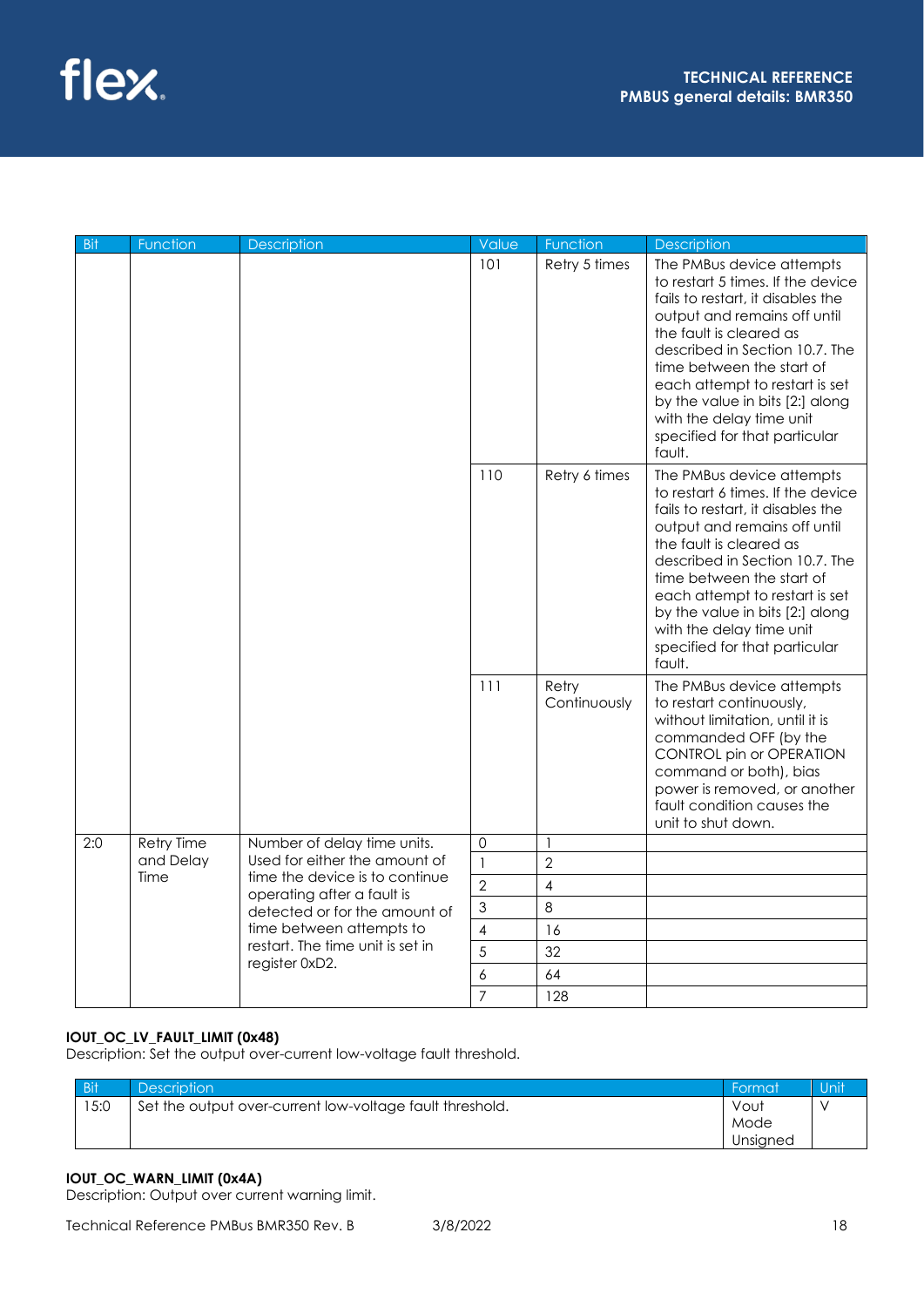| $-0.11$<br>ווט        |                                                         |        |  |
|-----------------------|---------------------------------------------------------|--------|--|
| $F \cdot \cap$<br>ي.ر | $\cdot$<br>limit.<br>warning<br>urrer<br>$-1$<br>. IVAr | Linear |  |

### **IOUT\_UC\_FAULT\_LIMIT (0x4B)**

Description: Sets the output under-current peak limit.

| <b>Bit</b>    | $\sim$<br>$\overline{\Omega}$<br>uor                                                                              | ırmat  | UH |
|---------------|-------------------------------------------------------------------------------------------------------------------|--------|----|
| 15.0<br>' J.U | . <del>.</del><br><b>IOU</b><br>$\sim$<br>sets<br>the<br><sup>.</sup> beak tault<br>* threshold.<br>under-current | Linear |    |

## **IOUT\_UC\_FAULT\_RESPONSE (0x4C)**

Description: Configures the output undercurrent fault response. The command format is the same as the PMBus standard responses for voltage and temperature faults except that it sets the undercurrent status bit.

| Bit | Function             | Description                                                                                                                                                                      | Value | Function                              | <b>Description</b>                                                                                                                                                                                                                                                                                                                     |
|-----|----------------------|----------------------------------------------------------------------------------------------------------------------------------------------------------------------------------|-------|---------------------------------------|----------------------------------------------------------------------------------------------------------------------------------------------------------------------------------------------------------------------------------------------------------------------------------------------------------------------------------------|
| 7:6 | Response             | Describes the device<br>interruption operation. For all<br>modes set by bits [7:6], the<br>device pulls SALERT low and<br>sets the related fault bit in the<br>status registers. | 00    | Ignore Fault                          | The PMBus device continues<br>operation without<br>interruption.                                                                                                                                                                                                                                                                       |
|     |                      |                                                                                                                                                                                  | 01    | Perform<br>Retries while<br>Operating | The PMBus device continues<br>operation for the delay time<br>specified by bits [2:0] and the<br>delay time unit specified for<br>that particular fault. If the<br>fault condition is still present<br>at the end of the delay time,<br>the unit responds as<br>programmed in the Retry<br>Setting (bits [5:3]).                       |
|     |                      |                                                                                                                                                                                  | 10    | Disable and<br>Retry                  | The device shuts down<br>(disables the output) and<br>responds according to the<br>retry setting in bits [5:3].                                                                                                                                                                                                                        |
|     |                      |                                                                                                                                                                                  | 11    | Disable until<br>clear                | The device's output is<br>disabled while the fault is<br>present. Operation resumes<br>and the output is enabled<br>when the fault condition no<br>longer exists.                                                                                                                                                                      |
| 5:3 | <b>Retry Setting</b> | The device attempts to restart<br>the number of times set by<br>these bits.                                                                                                      | 000   | Do Not Retry                          | A zero value for the Retry<br>Setting means that the unit<br>does not attempt to restart.<br>The output remains disabled<br>until the fault is cleared.                                                                                                                                                                                |
|     |                      |                                                                                                                                                                                  | 001   | Retry Once                            | The PMBus device attempts<br>to restart 1 time. If the device<br>fails to restart, it disables the<br>output and remains off until<br>the fault is cleared. The time<br>between the start of each<br>attempt to restart is set by the<br>value in bits [2:0] along with<br>the delay time unit specified<br>for that particular fault. |
|     |                      |                                                                                                                                                                                  | 010   | <b>Retry Twice</b>                    | The PMBus device attempts<br>to restart 2 times.                                                                                                                                                                                                                                                                                       |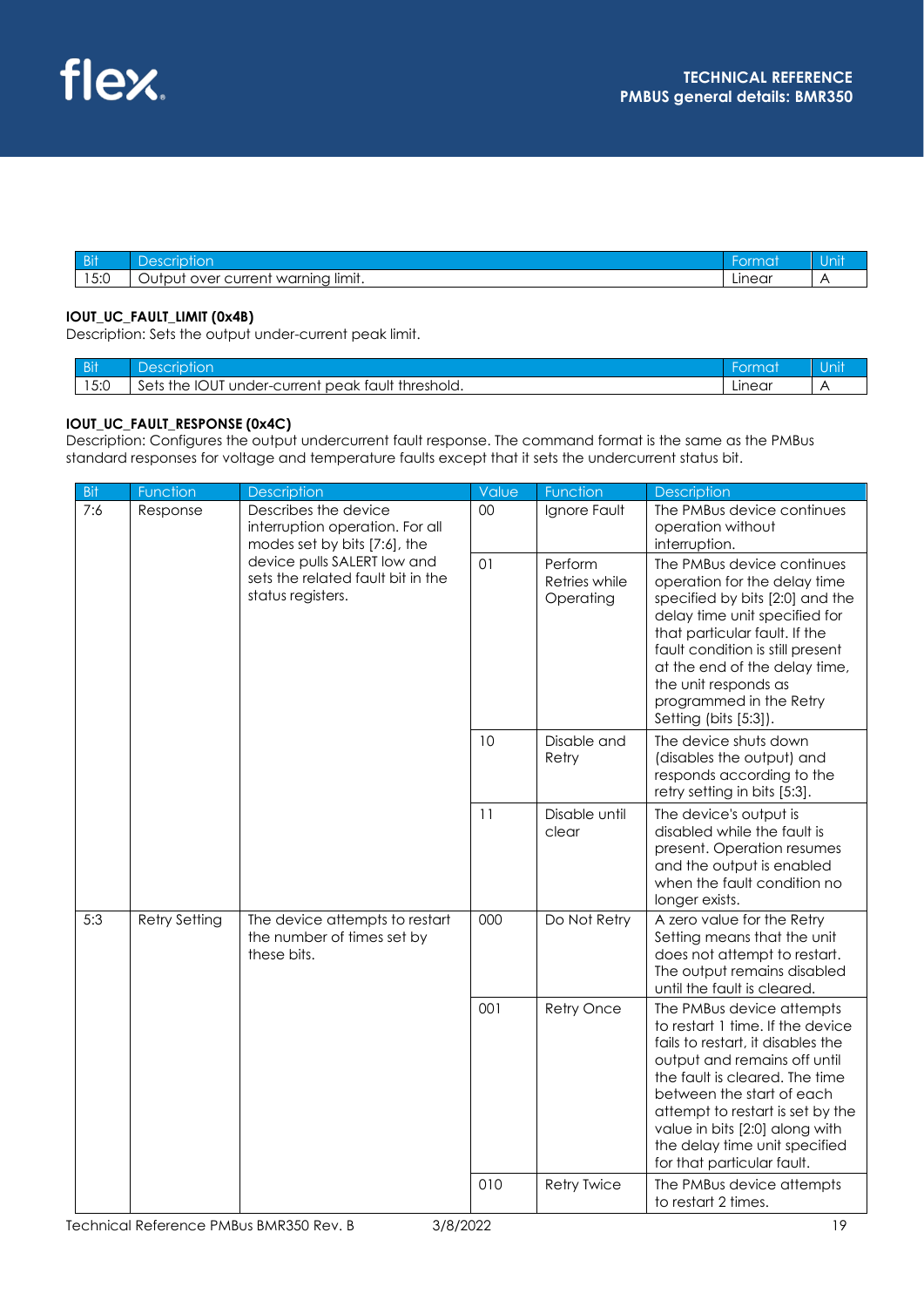| <b>Bit</b> | Function          | <b>Description</b>                                                                                | Value          | Function              | Description                                                                                                                                                                                          |
|------------|-------------------|---------------------------------------------------------------------------------------------------|----------------|-----------------------|------------------------------------------------------------------------------------------------------------------------------------------------------------------------------------------------------|
|            |                   |                                                                                                   | 011            | Retry 3 times         | The PMBus device attempts<br>to restart 3 times.                                                                                                                                                     |
|            |                   |                                                                                                   | 100            | Retry 4 times         | The PMBus device attempts<br>to restart 4 times.                                                                                                                                                     |
|            |                   |                                                                                                   | 101            | Retry 5 times         | The PMBus device attempts<br>to restart 5 times.                                                                                                                                                     |
|            |                   |                                                                                                   | 110            | Retry 6 times         | The PMBus device attempts<br>to restart 6 times.                                                                                                                                                     |
|            |                   |                                                                                                   | 111            | Retry<br>Continuously | The PMBus device attempts<br>to restart continuously,<br>without limitation, until output<br>is DISABLED, bias power is<br>removed, or another fault<br>condition causes the output<br>to shut down. |
| 2:0        | <b>Retry Time</b> | Number of delay time units.                                                                       | $\Omega$       | 0                     |                                                                                                                                                                                                      |
|            | and Delay         | Used for either the amount of<br>time the device (10 ms/unit) is<br>to continue operating after a | $\mathbf{1}$   |                       |                                                                                                                                                                                                      |
|            | Time              |                                                                                                   | $\overline{2}$ | $\overline{2}$        |                                                                                                                                                                                                      |
|            |                   | fault is detected or for the                                                                      | 3              | 3                     |                                                                                                                                                                                                      |
|            |                   | amount of time (8.2 ms/unit)                                                                      | $\overline{4}$ | $\overline{4}$        |                                                                                                                                                                                                      |
|            |                   | between attempts to restart.                                                                      | 5              | 5                     |                                                                                                                                                                                                      |
|            |                   |                                                                                                   | 6              | 6                     |                                                                                                                                                                                                      |
|            |                   |                                                                                                   | $\overline{7}$ | $\overline{7}$        |                                                                                                                                                                                                      |

## **OT\_FAULT\_LIMIT (0x4F)**

Description: Over temperature fault limit.

| <b>Bit</b>            |                                                                                              | $km \wedge m$<br><b>LIUN</b> | יו וו ו ש |
|-----------------------|----------------------------------------------------------------------------------------------|------------------------------|-----------|
| $F \cdot \cap$<br>∪.⊽ | $\cdot$ .<br>$\cdot$<br>'ault limit.<br>temnerat<br>ure<br>. ⊸<br>)ver<br>mu<br>◡<br>$\cdot$ | Linear                       | $\circ$   |

## **OT\_FAULT\_RESPONSE (0x50)**

Description: Over temperature fault response.

| Bit | <b>Function</b> | <b>Description</b> | Value           | Function                              | <b>Description</b>                                                                                                                                                                                                                                                                                               |
|-----|-----------------|--------------------|-----------------|---------------------------------------|------------------------------------------------------------------------------------------------------------------------------------------------------------------------------------------------------------------------------------------------------------------------------------------------------------------|
| 7:6 | Response        |                    | 00 <sup>°</sup> | Ignore Fault                          | The PMBus device continues<br>operation without<br>interruption.                                                                                                                                                                                                                                                 |
|     |                 |                    | 01              | Perform<br>Retries while<br>Operating | The PMBus device continues<br>operation for the delay time<br>specified by bits [2:0] and the<br>delay time unit specified for<br>that particular fault. If the<br>fault condition is still present<br>at the end of the delay time,<br>the unit responds as<br>programmed in the Retry<br>Setting (bits [5:3]). |
|     |                 |                    | 10              | Disable and<br>retry                  | The device shuts down<br>(disables the output) and<br>responds according to the<br>retry setting in bits [5:3].                                                                                                                                                                                                  |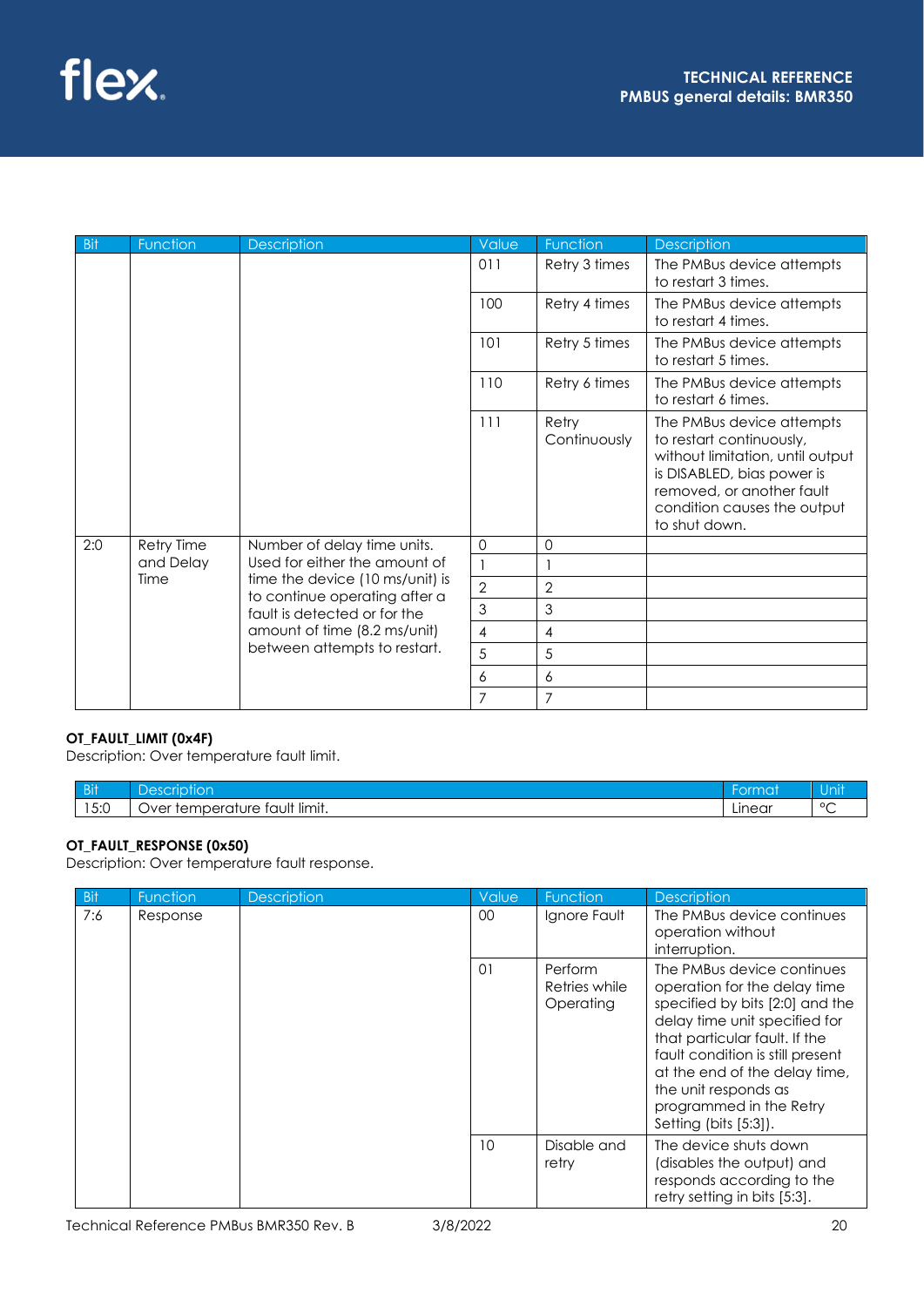| <b>Bit</b> | Function | Description | Value | Function                              | Description                                                                                                                                                                                                                                                                                                                                                                                                                   |
|------------|----------|-------------|-------|---------------------------------------|-------------------------------------------------------------------------------------------------------------------------------------------------------------------------------------------------------------------------------------------------------------------------------------------------------------------------------------------------------------------------------------------------------------------------------|
|            |          |             | 11    | Disable until<br><b>Fault Cleared</b> | A fault can cleared in several<br>ways: The bit is individually<br>cleared, The device receives<br>a CLEAR FAULTS command,<br>a RESET signal (if one exists) is<br>asserted, the output is<br>commanded through the<br>CTRL pin, the OPERATION<br>command, or the combined<br>action of the CTRL pin and<br>OPERATION command, to<br>turn off and then to turn back<br>on, or Bias power is removed<br>from the PMBus device. |
| 5:3        | Retries  |             | 000   | Do Not Retry                          | A zero value for the Retry<br>Setting means that the unit<br>does not attempt to restart.<br>The output remains disabled<br>until the fault is cleared<br>(Section 10.7).                                                                                                                                                                                                                                                     |
|            |          |             | 001   | Retry Once                            | The PMBus device attempts<br>to restart 1 time. If the device<br>fails to restart, it disables the<br>output and remains off until<br>the fault is cleared as<br>described in Section 10.7. The<br>time between the start of<br>each attempt to restart is set<br>by the value in bits [2:] along<br>with the delay time unit<br>specified for that particular<br>fault.                                                      |
|            |          |             | 010   | <b>Retry Twice</b>                    | The PMBus device attempts<br>to restart 2 times. If the device<br>fails to restart, it disables the<br>output and remains off until<br>the fault is cleared as<br>described in Section 10.7. The<br>time between the start of<br>each attempt to restart is set<br>by the value in bits [2:] along<br>with the delay time unit<br>specified for that particular<br>fault.                                                     |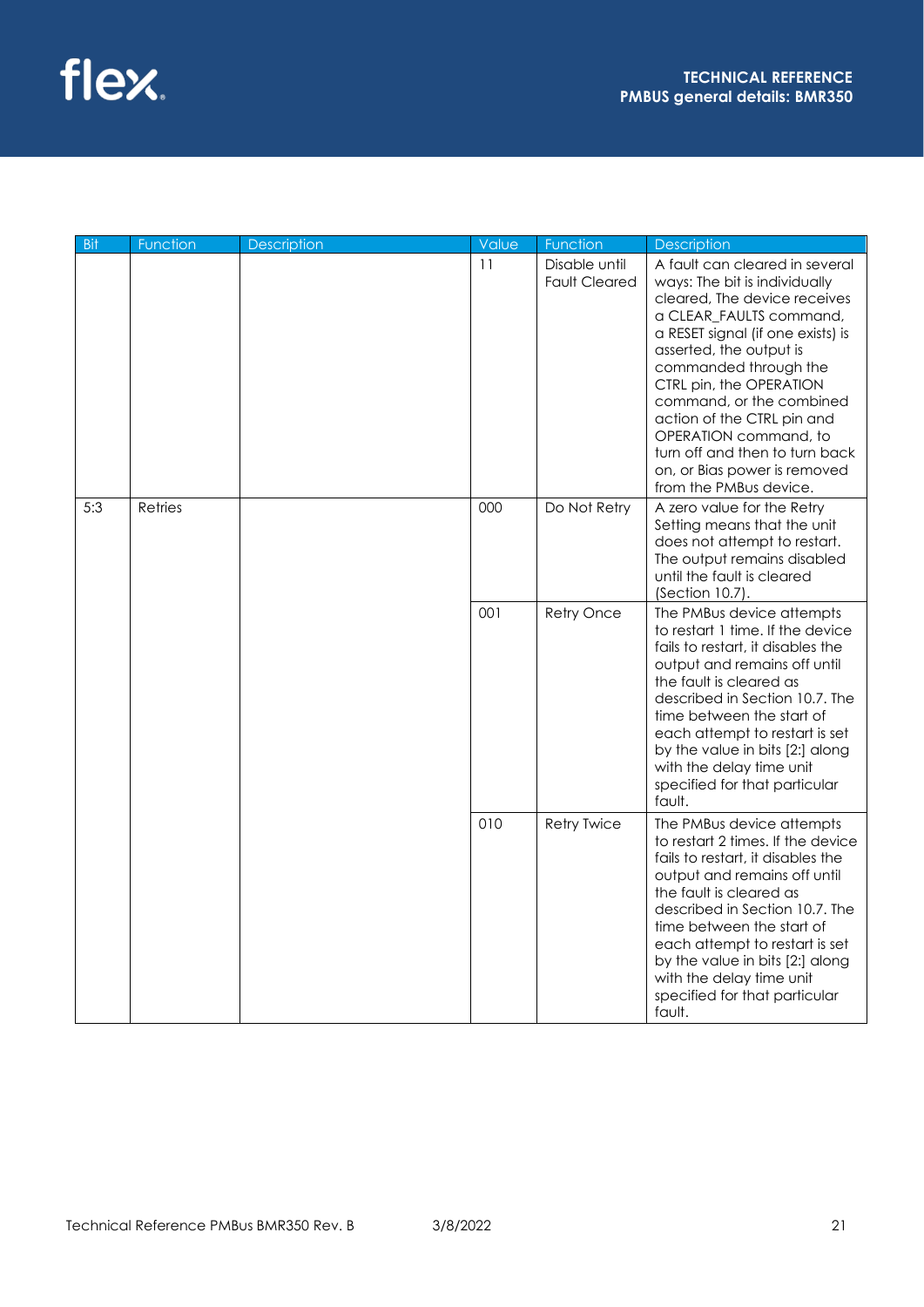

| <b>Bit</b> | Function | Description | Value | Function      | Description                                                                                                                                                                                                                                                                                                                                                               |
|------------|----------|-------------|-------|---------------|---------------------------------------------------------------------------------------------------------------------------------------------------------------------------------------------------------------------------------------------------------------------------------------------------------------------------------------------------------------------------|
|            |          |             | 011   | Retry 3 times | The PMBus device attempts<br>to restart 3 times. If the device<br>fails to restart, it disables the<br>output and remains off until<br>the fault is cleared as<br>described in Section 10.7. The<br>time between the start of<br>each attempt to restart is set<br>by the value in bits [2:] along<br>with the delay time unit<br>specified for that particular<br>fault. |
|            |          |             | 100   | Retry 4 times | The PMBus device attempts<br>to restart 4 times. If the device<br>fails to restart, it disables the<br>output and remains off until<br>the fault is cleared as<br>described in Section 10.7. The<br>time between the start of<br>each attempt to restart is set<br>by the value in bits [2:] along<br>with the delay time unit<br>specified for that particular<br>fault. |
|            |          |             | 101   | Retry 5 times | The PMBus device attempts<br>to restart 5 times. If the device<br>fails to restart, it disables the<br>output and remains off until<br>the fault is cleared as<br>described in Section 10.7. The<br>time between the start of<br>each attempt to restart is set<br>by the value in bits [2:] along<br>with the delay time unit<br>specified for that particular<br>fault. |
|            |          |             | 110   | Retry 6 times | The PMBus device attempts<br>to restart 6 times. If the device<br>fails to restart, it disables the<br>output and remains off until<br>the fault is cleared as<br>described in Section 10.7. The<br>time between the start of<br>each attempt to restart is set<br>by the value in bits [2:] along<br>with the delay time unit<br>specified for that particular<br>fault. |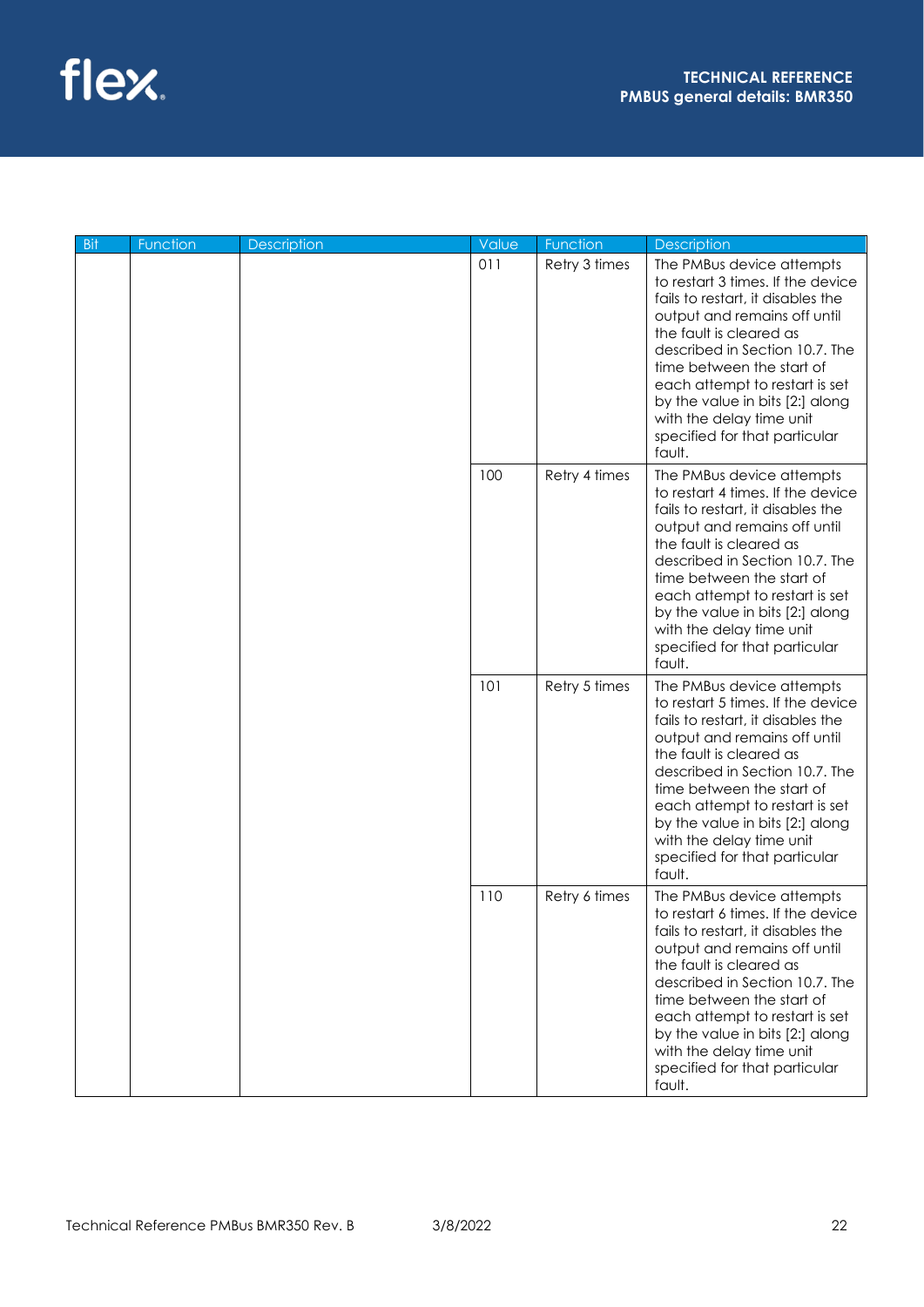| <b>Bit</b> | Function          | <b>Description</b>                                                                            | Value          | Function              | <b>Description</b>                                                                                                                                                                                                                                          |
|------------|-------------------|-----------------------------------------------------------------------------------------------|----------------|-----------------------|-------------------------------------------------------------------------------------------------------------------------------------------------------------------------------------------------------------------------------------------------------------|
|            |                   |                                                                                               | 111            | Retry<br>Continuously | The PMBus device attempts<br>to restart continuously,<br>without limitation, until it is<br>commanded OFF (by the<br>CONTROL pin or OPERATION<br>command or both), bias<br>power is removed, or another<br>fault condition causes the<br>unit to shut down. |
| 2:0        | Retry Time        | Number of delay time units.                                                                   | $\Omega$       |                       |                                                                                                                                                                                                                                                             |
|            | and Delay<br>Time | Used for either the amount of                                                                 |                | $\overline{2}$        |                                                                                                                                                                                                                                                             |
|            |                   | time the device is to continue<br>operating after a fault is<br>detected or for the amount of | $\overline{2}$ | 4                     |                                                                                                                                                                                                                                                             |
|            |                   |                                                                                               | 3              | 8                     |                                                                                                                                                                                                                                                             |
|            |                   | time between attempts to                                                                      | $\overline{4}$ | 16                    |                                                                                                                                                                                                                                                             |
|            |                   | restart. The time unit is set in                                                              | 5              | 32                    |                                                                                                                                                                                                                                                             |
|            |                   | register 0xD2.                                                                                | 6              | 64                    |                                                                                                                                                                                                                                                             |
|            |                   |                                                                                               |                | 128                   |                                                                                                                                                                                                                                                             |

## **OT\_WARN\_LIMIT (0x51)**

Description: Over temperature warning limit.

| <b>Bit</b>             |                                                                                 | HU.    | $\sim$  |
|------------------------|---------------------------------------------------------------------------------|--------|---------|
| $F \cdot \cap$<br>ັ∪.⊽ | . .<br>انصصنا<br>warning<br>---<br>ure<br>.∩/\<br>'ه،<br>ادے د<br>IIITIII.<br>ີ | Linear | $\circ$ |

## **UT\_WARN\_LIMIT (0x52)**

Description: Under temperature warning limit.

| <b>Bit</b> | $\sim$<br>п<br>، د ۱                                                               | ч ок          | IJ      |
|------------|------------------------------------------------------------------------------------|---------------|---------|
| 5:0        | <br>× limit.<br>warnina<br>berr<br>$\sim$ 100 $\sim$<br>Jnder<br>ا د ،<br>.<br>. پ | <u>Linear</u> | $\circ$ |

## **UT\_FAULT\_LIMIT (0x53)**

Description: Under temperature fault limit.

| $\sim$ $\sim$ $\sim$ $\sim$<br>ווט | lon<br>∍                                                                              | 49 J J | <b><i><u>ALCO</u></i></b><br>.U<br>. |
|------------------------------------|---------------------------------------------------------------------------------------|--------|--------------------------------------|
| $F \cdot \cap$<br>13.0             | $\cdot$ .<br><sup>.</sup> It limit.<br>emperat<br>ture<br>tauh<br><b>Jnder</b><br>rer | Linear | $\circ$                              |

#### **UT\_FAULT\_RESPONSE (0x54)**

Description: Under temperature fault response.

| <b>Bit</b> | <b>Function</b> | <b>Description</b> | Value | <b>Function</b> | <b>Description</b>                              |
|------------|-----------------|--------------------|-------|-----------------|-------------------------------------------------|
| 7:6        | Response        |                    | 00    | lanore Fault    | The PMBus device continues<br>operation without |
|            |                 |                    |       |                 | interruption.                                   |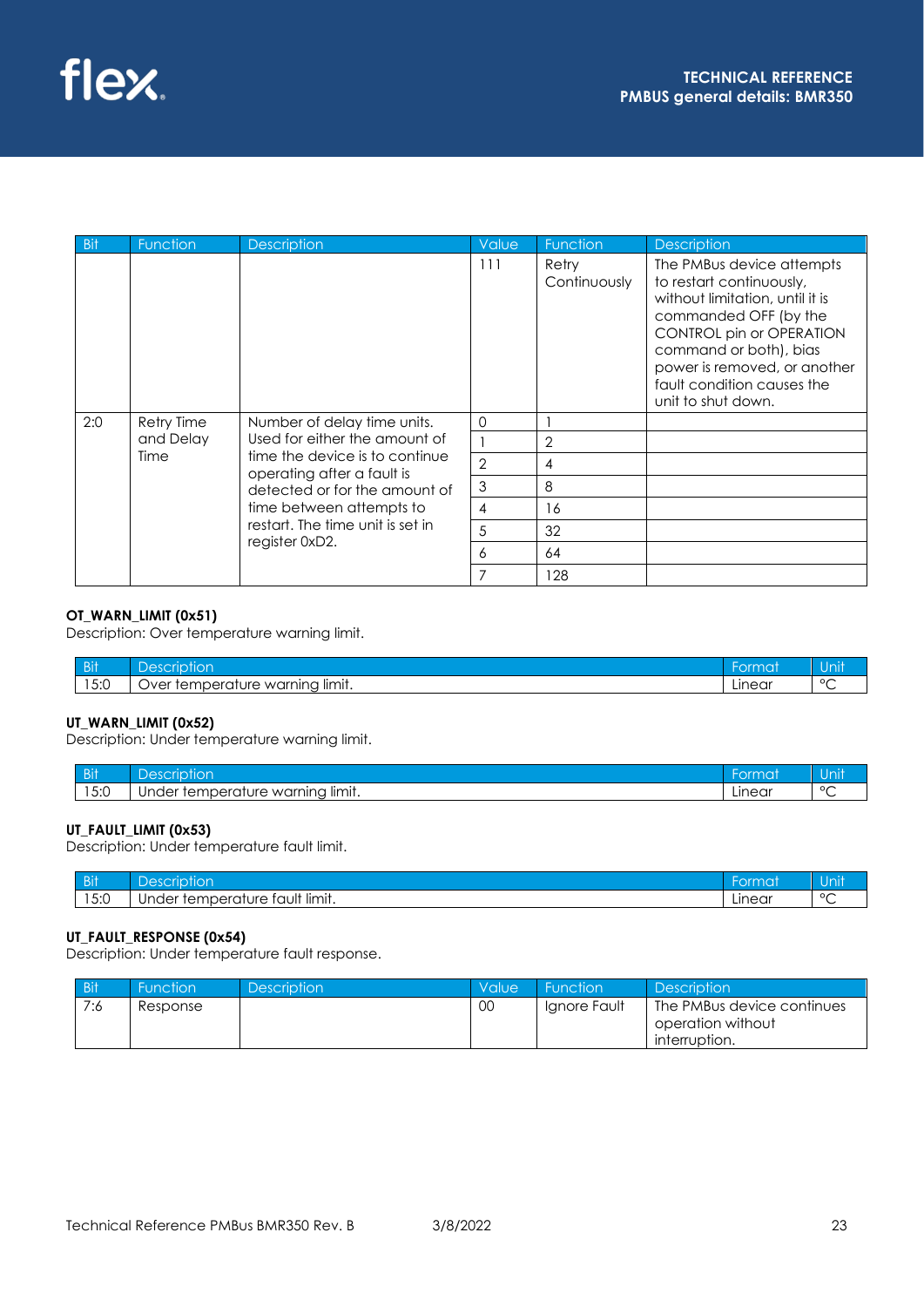

| <b>Bit</b> | Function | Description | Value             | Function                                                                                                                                                                                                                                                                                                                                                                 | Description                                                                                                                                                                                                                                                                                                                                                                                                                   |
|------------|----------|-------------|-------------------|--------------------------------------------------------------------------------------------------------------------------------------------------------------------------------------------------------------------------------------------------------------------------------------------------------------------------------------------------------------------------|-------------------------------------------------------------------------------------------------------------------------------------------------------------------------------------------------------------------------------------------------------------------------------------------------------------------------------------------------------------------------------------------------------------------------------|
|            |          |             | 01                | Perform<br>Retries while<br>Operating                                                                                                                                                                                                                                                                                                                                    | The PMBus device continues<br>operation for the delay time<br>specified by bits [2:0] and the<br>delay time unit specified for<br>that particular fault. If the<br>fault condition is still present<br>at the end of the delay time,<br>the unit responds as<br>programmed in the Retry<br>Setting (bits [5:3]).                                                                                                              |
|            |          |             | 10                | Disable and<br>retry                                                                                                                                                                                                                                                                                                                                                     | The device shuts down<br>(disables the output) and<br>responds according to the<br>retry setting in bits [5:3].                                                                                                                                                                                                                                                                                                               |
|            |          |             | 11                | Disable until<br><b>Fault Cleared</b>                                                                                                                                                                                                                                                                                                                                    | A fault can cleared in several<br>ways: The bit is individually<br>cleared, The device receives<br>a CLEAR_FAULTS command,<br>a RESET signal (if one exists) is<br>asserted, the output is<br>commanded through the<br>CTRL pin, the OPERATION<br>command, or the combined<br>action of the CTRL pin and<br>OPERATION command, to<br>turn off and then to turn back<br>on, or Bias power is removed<br>from the PMBus device. |
| 5:3        | Retries  |             | 000               | Do Not Retry                                                                                                                                                                                                                                                                                                                                                             | A zero value for the Retry<br>Setting means that the unit<br>does not attempt to restart.<br>The output remains disabled<br>until the fault is cleared<br>(Section 10.7).                                                                                                                                                                                                                                                     |
|            |          | 001         | <b>Retry Once</b> | The PMBus device attempts<br>to restart 1 time. If the device<br>fails to restart, it disables the<br>output and remains off until<br>the fault is cleared as<br>described in Section 10.7. The<br>time between the start of<br>each attempt to restart is set<br>by the value in bits [2:] along<br>with the delay time unit<br>specified for that particular<br>fault. |                                                                                                                                                                                                                                                                                                                                                                                                                               |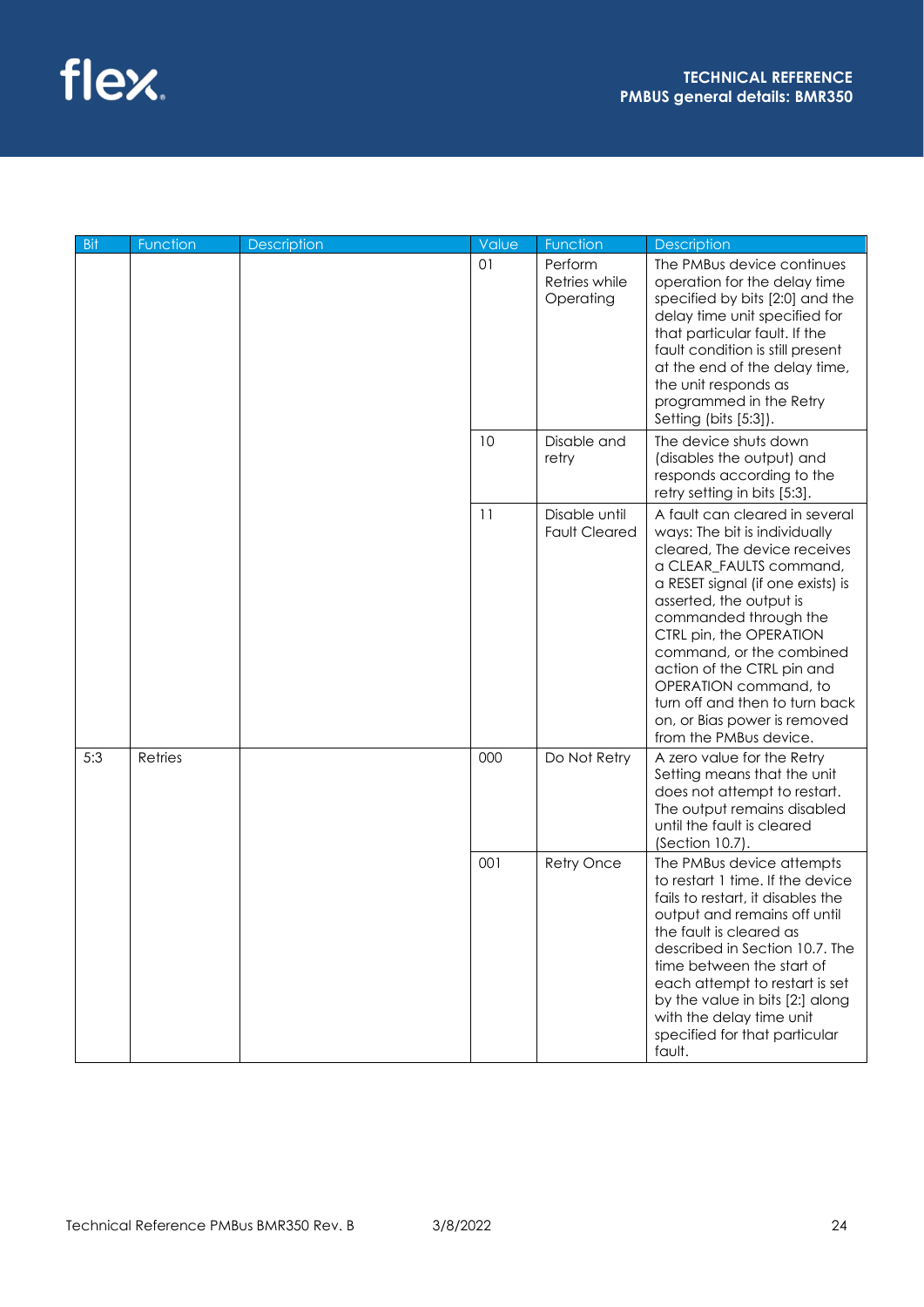

| <b>Bit</b> | Function | <b>Description</b> | Value | Function           | <b>Description</b>                                                                                                                                                                                                                                                                                                                                                        |
|------------|----------|--------------------|-------|--------------------|---------------------------------------------------------------------------------------------------------------------------------------------------------------------------------------------------------------------------------------------------------------------------------------------------------------------------------------------------------------------------|
|            |          |                    | 010   | <b>Retry Twice</b> | The PMBus device attempts<br>to restart 2 times. If the device<br>fails to restart, it disables the<br>output and remains off until<br>the fault is cleared as<br>described in Section 10.7. The<br>time between the start of<br>each attempt to restart is set<br>by the value in bits [2:] along<br>with the delay time unit<br>specified for that particular<br>fault. |
|            |          |                    | 011   | Retry 3 times      | The PMBus device attempts<br>to restart 3 times. If the device<br>fails to restart, it disables the<br>output and remains off until<br>the fault is cleared as<br>described in Section 10.7. The<br>time between the start of<br>each attempt to restart is set<br>by the value in bits [2:] along<br>with the delay time unit<br>specified for that particular<br>fault. |
|            |          |                    | 100   | Retry 4 times      | The PMBus device attempts<br>to restart 4 times. If the device<br>fails to restart, it disables the<br>output and remains off until<br>the fault is cleared as<br>described in Section 10.7. The<br>time between the start of<br>each attempt to restart is set<br>by the value in bits [2:] along<br>with the delay time unit<br>specified for that particular<br>fault. |
|            |          |                    | 101   | Retry 5 times      | The PMBus device attempts<br>to restart 5 times. If the device<br>fails to restart, it disables the<br>output and remains off until<br>the fault is cleared as<br>described in Section 10.7. The<br>time between the start of<br>each attempt to restart is set<br>by the value in bits [2:] along<br>with the delay time unit<br>specified for that particular<br>fault. |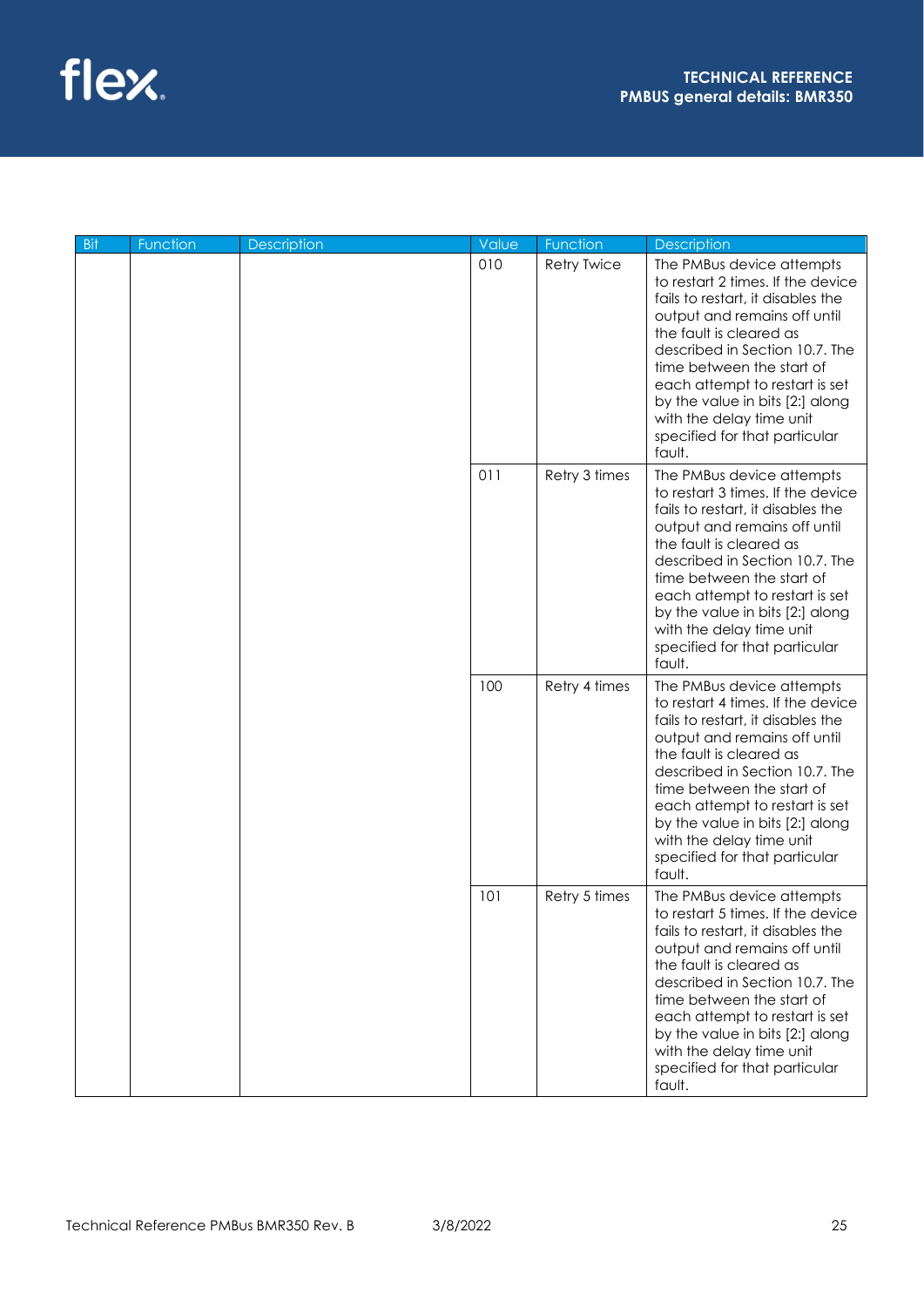

| Bit | Function   | <b>Description</b>                                           | Value          | Function              | <b>Description</b>                                                                                                                                                                                                                                                                                                                                                        |
|-----|------------|--------------------------------------------------------------|----------------|-----------------------|---------------------------------------------------------------------------------------------------------------------------------------------------------------------------------------------------------------------------------------------------------------------------------------------------------------------------------------------------------------------------|
|     |            |                                                              | 110            | Retry 6 times         | The PMBus device attempts<br>to restart 6 times. If the device<br>fails to restart, it disables the<br>output and remains off until<br>the fault is cleared as<br>described in Section 10.7. The<br>time between the start of<br>each attempt to restart is set<br>by the value in bits [2:] along<br>with the delay time unit<br>specified for that particular<br>fault. |
|     |            |                                                              | 111            | Retry<br>Continuously | The PMBus device attempts<br>to restart continuously,<br>without limitation, until it is<br>commanded OFF (by the<br>CONTROL pin or OPERATION<br>command or both), bias<br>power is removed, or another<br>fault condition causes the<br>unit to shut down.                                                                                                               |
| 2:0 | Retry Time | Number of delay time units.                                  | $\mathbf 0$    |                       |                                                                                                                                                                                                                                                                                                                                                                           |
|     | and Delay  | Used for either the amount of                                | $\mathbf{1}$   | $\overline{2}$        |                                                                                                                                                                                                                                                                                                                                                                           |
|     | Time       | time the device is to continue<br>operating after a fault is | $\overline{2}$ | 4                     |                                                                                                                                                                                                                                                                                                                                                                           |
|     |            | detected or for the amount of                                | 3              | 8                     |                                                                                                                                                                                                                                                                                                                                                                           |
|     |            | time between attempts to                                     | 4              | 16                    |                                                                                                                                                                                                                                                                                                                                                                           |
|     |            | restart. The time unit is set in                             | 5              | 32                    |                                                                                                                                                                                                                                                                                                                                                                           |
|     |            | register 0xD2.                                               | 6              | 64                    |                                                                                                                                                                                                                                                                                                                                                                           |
|     |            |                                                              | $\overline{7}$ | 128                   |                                                                                                                                                                                                                                                                                                                                                                           |

#### **VIN\_OV\_FAULT\_LIMIT (0x55)**

Description: Input over voltage fault limit.

| $-1$<br>ווט | د ر<br>ш                                              |        | Unit |
|-------------|-------------------------------------------------------|--------|------|
| 5.0<br>13.U | $\cdots$<br>tault limit.<br>voltage<br>∵Inpu.<br>over | Linear |      |

## **VIN\_OV\_FAULT\_RESPONSE (0x56)**

Description: Input over voltage fault response.

| <b>Bit</b> | <b>Function</b> | <b>Description</b> | Value | <b>Function</b> | <b>Description</b>                                               |
|------------|-----------------|--------------------|-------|-----------------|------------------------------------------------------------------|
| 7:6        | Response        |                    | 00    | Ignore Fault    | The PMBus device continues<br>operation without<br>interruption. |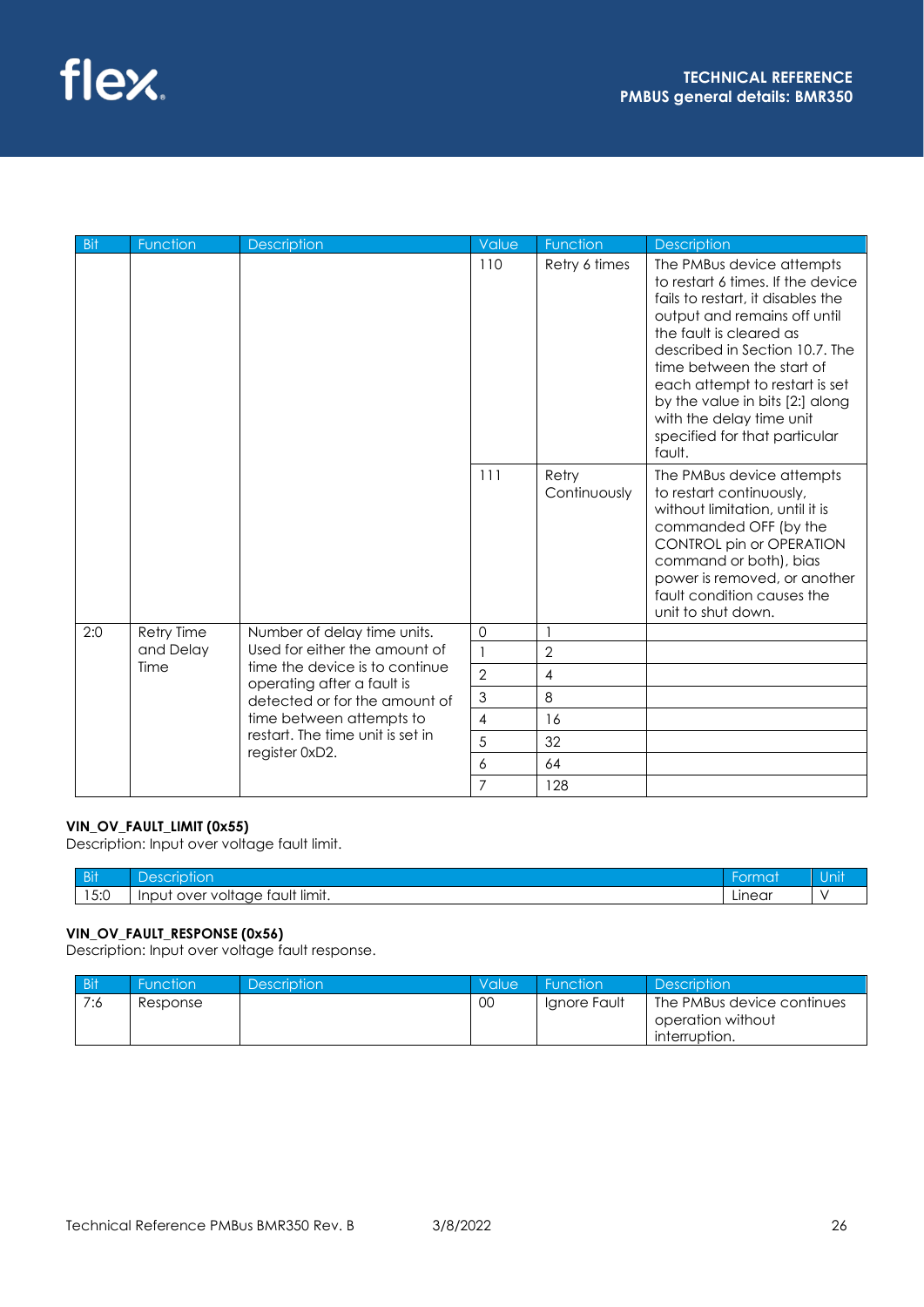

| <b>Bit</b> | Function | Description | Value             | Function                                                                                                                                                                                                                                                                                                                                                                 | Description                                                                                                                                                                                                                                                                                                                                                                                                                   |
|------------|----------|-------------|-------------------|--------------------------------------------------------------------------------------------------------------------------------------------------------------------------------------------------------------------------------------------------------------------------------------------------------------------------------------------------------------------------|-------------------------------------------------------------------------------------------------------------------------------------------------------------------------------------------------------------------------------------------------------------------------------------------------------------------------------------------------------------------------------------------------------------------------------|
|            |          |             | 01                | Perform<br>Retries while<br>Operating                                                                                                                                                                                                                                                                                                                                    | The PMBus device continues<br>operation for the delay time<br>specified by bits [2:0] and the<br>delay time unit specified for<br>that particular fault. If the<br>fault condition is still present<br>at the end of the delay time,<br>the unit responds as<br>programmed in the Retry<br>Setting (bits [5:3]).                                                                                                              |
|            |          |             | 10                | Disable and<br>retry                                                                                                                                                                                                                                                                                                                                                     | The device shuts down<br>(disables the output) and<br>responds according to the<br>retry setting in bits [5:3].                                                                                                                                                                                                                                                                                                               |
|            |          |             | 11                | Disable until<br><b>Fault Cleared</b>                                                                                                                                                                                                                                                                                                                                    | A fault can cleared in several<br>ways: The bit is individually<br>cleared, The device receives<br>a CLEAR_FAULTS command,<br>a RESET signal (if one exists) is<br>asserted, the output is<br>commanded through the<br>CTRL pin, the OPERATION<br>command, or the combined<br>action of the CTRL pin and<br>OPERATION command, to<br>turn off and then to turn back<br>on, or Bias power is removed<br>from the PMBus device. |
| 5:3        | Retries  |             | 000               | Do Not Retry                                                                                                                                                                                                                                                                                                                                                             | A zero value for the Retry<br>Setting means that the unit<br>does not attempt to restart.<br>The output remains disabled<br>until the fault is cleared<br>(Section 10.7).                                                                                                                                                                                                                                                     |
|            |          | 001         | <b>Retry Once</b> | The PMBus device attempts<br>to restart 1 time. If the device<br>fails to restart, it disables the<br>output and remains off until<br>the fault is cleared as<br>described in Section 10.7. The<br>time between the start of<br>each attempt to restart is set<br>by the value in bits [2:] along<br>with the delay time unit<br>specified for that particular<br>fault. |                                                                                                                                                                                                                                                                                                                                                                                                                               |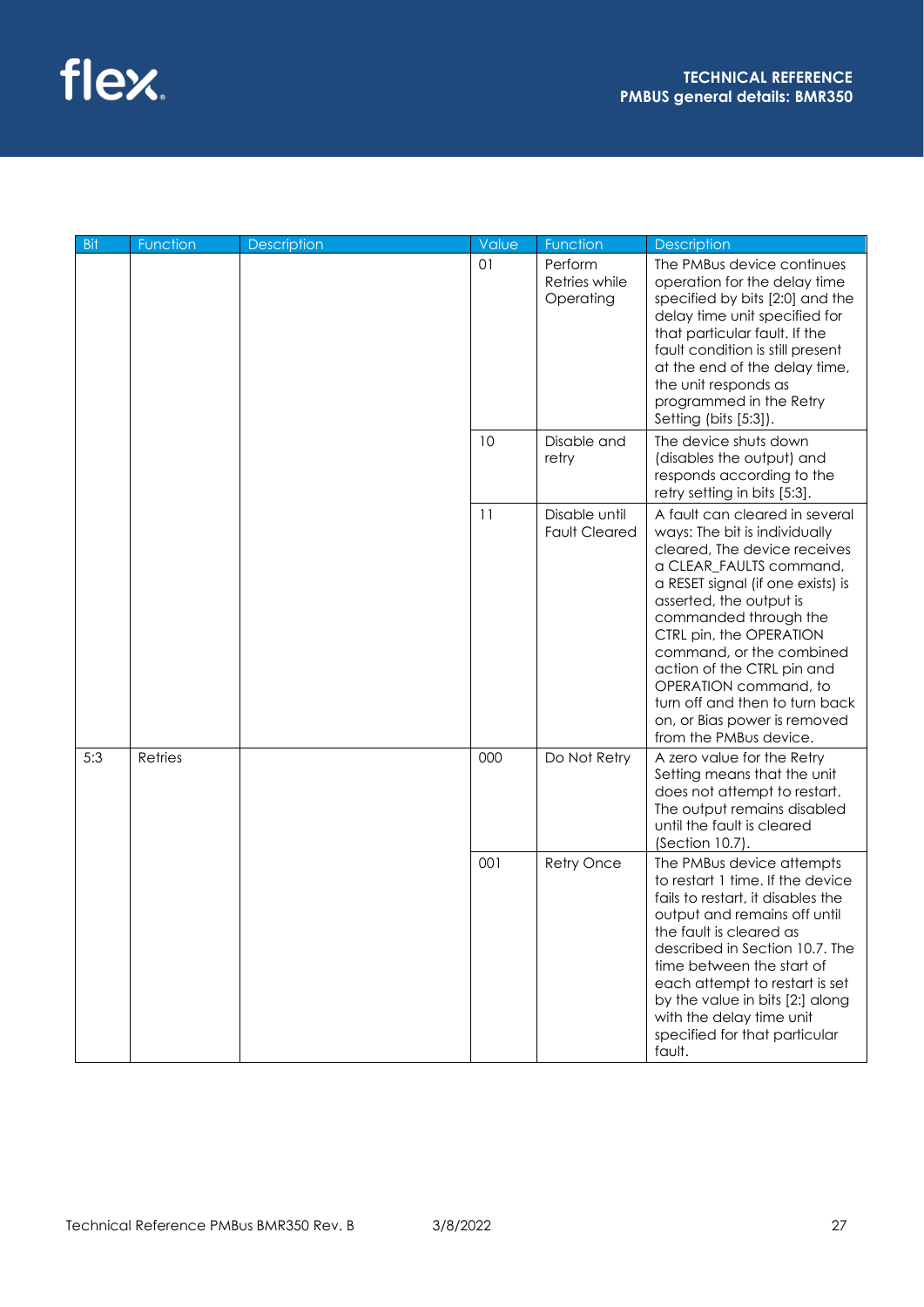

| <b>Bit</b> | Function | <b>Description</b> | Value | Function           | <b>Description</b>                                                                                                                                                                                                                                                                                                                                                        |
|------------|----------|--------------------|-------|--------------------|---------------------------------------------------------------------------------------------------------------------------------------------------------------------------------------------------------------------------------------------------------------------------------------------------------------------------------------------------------------------------|
|            |          |                    | 010   | <b>Retry Twice</b> | The PMBus device attempts<br>to restart 2 times. If the device<br>fails to restart, it disables the<br>output and remains off until<br>the fault is cleared as<br>described in Section 10.7. The<br>time between the start of<br>each attempt to restart is set<br>by the value in bits [2:] along<br>with the delay time unit<br>specified for that particular<br>fault. |
|            |          |                    | 011   | Retry 3 times      | The PMBus device attempts<br>to restart 3 times. If the device<br>fails to restart, it disables the<br>output and remains off until<br>the fault is cleared as<br>described in Section 10.7. The<br>time between the start of<br>each attempt to restart is set<br>by the value in bits [2:] along<br>with the delay time unit<br>specified for that particular<br>fault. |
|            |          |                    | 100   | Retry 4 times      | The PMBus device attempts<br>to restart 4 times. If the device<br>fails to restart, it disables the<br>output and remains off until<br>the fault is cleared as<br>described in Section 10.7. The<br>time between the start of<br>each attempt to restart is set<br>by the value in bits [2:] along<br>with the delay time unit<br>specified for that particular<br>fault. |
|            |          |                    | 101   | Retry 5 times      | The PMBus device attempts<br>to restart 5 times. If the device<br>fails to restart, it disables the<br>output and remains off until<br>the fault is cleared as<br>described in Section 10.7. The<br>time between the start of<br>each attempt to restart is set<br>by the value in bits [2:] along<br>with the delay time unit<br>specified for that particular<br>fault. |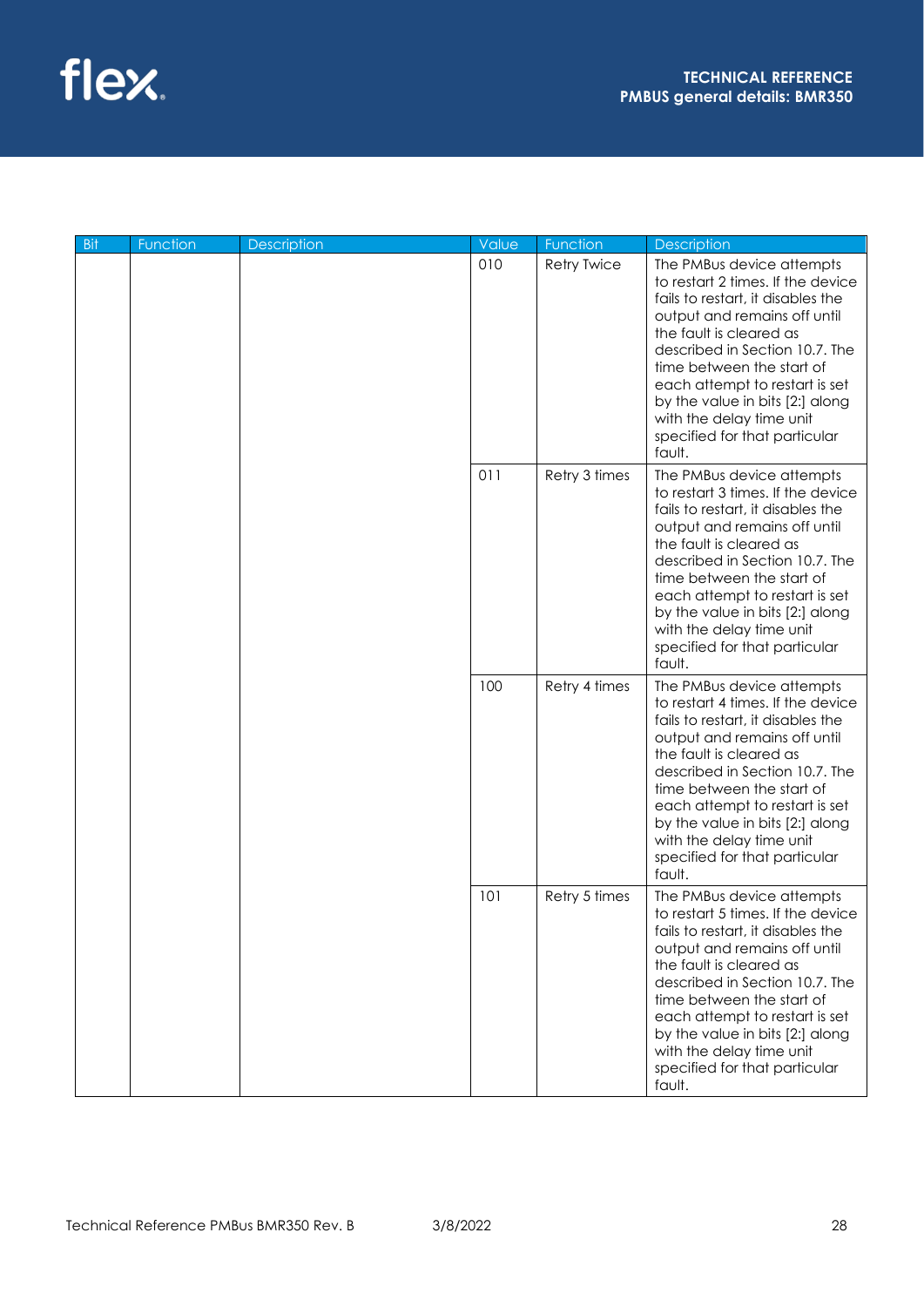

| Bit | Function   | <b>Description</b>                                           | Value          | Function              | <b>Description</b>                                                                                                                                                                                                                                                                                                                                                        |
|-----|------------|--------------------------------------------------------------|----------------|-----------------------|---------------------------------------------------------------------------------------------------------------------------------------------------------------------------------------------------------------------------------------------------------------------------------------------------------------------------------------------------------------------------|
|     |            |                                                              | 110            | Retry 6 times         | The PMBus device attempts<br>to restart 6 times. If the device<br>fails to restart, it disables the<br>output and remains off until<br>the fault is cleared as<br>described in Section 10.7. The<br>time between the start of<br>each attempt to restart is set<br>by the value in bits [2:] along<br>with the delay time unit<br>specified for that particular<br>fault. |
|     |            |                                                              | 111            | Retry<br>Continuously | The PMBus device attempts<br>to restart continuously,<br>without limitation, until it is<br>commanded OFF (by the<br>CONTROL pin or OPERATION<br>command or both), bias<br>power is removed, or another<br>fault condition causes the<br>unit to shut down.                                                                                                               |
| 2:0 | Retry Time | Number of delay time units.                                  | $\mathbf 0$    |                       |                                                                                                                                                                                                                                                                                                                                                                           |
|     | and Delay  | Used for either the amount of                                | $\mathbf{1}$   | $\overline{2}$        |                                                                                                                                                                                                                                                                                                                                                                           |
|     | Time       | time the device is to continue<br>operating after a fault is | $\overline{2}$ | 4                     |                                                                                                                                                                                                                                                                                                                                                                           |
|     |            | detected or for the amount of                                | 3              | 8                     |                                                                                                                                                                                                                                                                                                                                                                           |
|     |            | time between attempts to                                     | 4              | 16                    |                                                                                                                                                                                                                                                                                                                                                                           |
|     |            | restart. The time unit is set in                             | 5              | 32                    |                                                                                                                                                                                                                                                                                                                                                                           |
|     |            | register 0xD2.                                               | 6              | 64                    |                                                                                                                                                                                                                                                                                                                                                                           |
|     |            |                                                              | $\overline{7}$ | 128                   |                                                                                                                                                                                                                                                                                                                                                                           |

### **VIN\_OV\_WARN\_LIMIT (0x57)**

Description: Input over voltage warning limit.

| $-1$<br>ווט             |                                                                            | iu     |  |
|-------------------------|----------------------------------------------------------------------------|--------|--|
| $F \cdot \cap$<br>∣ J.U | $\cdot$<br>limit.<br>warning<br>nver<br>Inpu<br>،ווט<br>$\mathbf{v}$<br>ان | Linear |  |

## **VIN\_UV\_WARN\_LIMIT (0x58)**

Description: Input under voltage warning limit. This command set also the input voltage threshold for the HRR function (Hybrid Ratio Regulation). The HRR function is enabled with command MFR\_SPECIAL\_OPTIONS (0xE0).

| D <sub>i</sub><br>ווט |                                                                                                                  | hat    | JI |
|-----------------------|------------------------------------------------------------------------------------------------------------------|--------|----|
| $  -$<br>v.v          | <b>HRR</b><br>. limit<br>threshold.<br>$1 \wedge r$<br>warnina<br>under<br>and/<br><b>Input</b><br>voltage<br>יש | Linear |    |

#### **VIN\_UV\_FAULT\_LIMIT (0x59)**

Description: Input under voltage fault limit.

| $\sim$ $\sim$ $\sim$ $\sim$ | ŐĨ                                                                           | $\sim$ | .   |
|-----------------------------|------------------------------------------------------------------------------|--------|-----|
| - 21                        |                                                                              | .      | nıı |
| $F \cdot \cap$<br>l J.U     | .<br>limit.<br>Ur<br>voltage<br>InpU<br>$ -$<br>$+ -$<br>auit<br>. .<br>าaer | Linear |     |

### **VIN\_UV\_FAULT\_RESPONSE (0x5A)**

Description: Input under voltage fault response.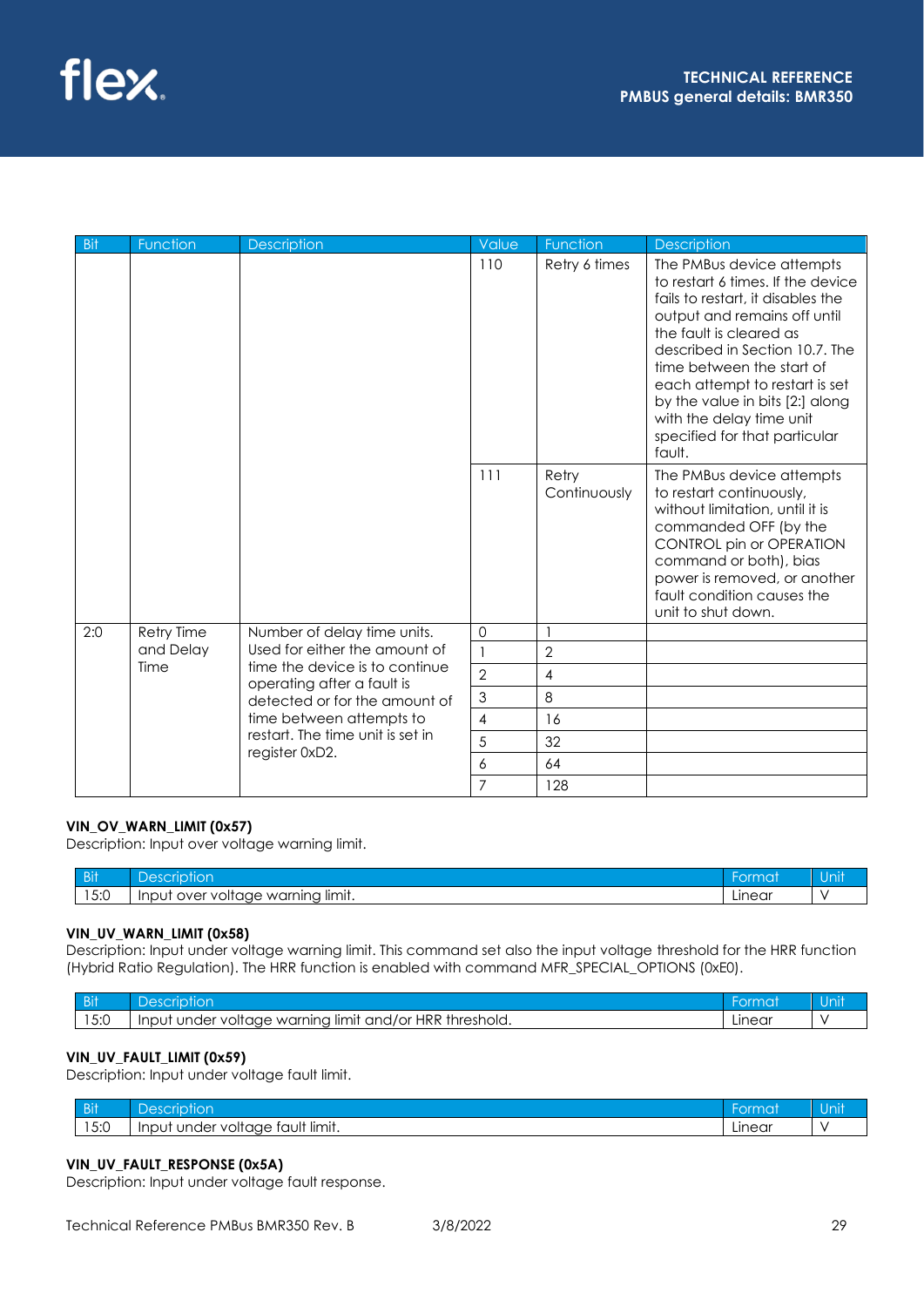

| Bit | Function | <b>Description</b> | Value | Function                              | <b>Description</b>                                                                                                                                                                                                                                                                                                                                                                                                            |
|-----|----------|--------------------|-------|---------------------------------------|-------------------------------------------------------------------------------------------------------------------------------------------------------------------------------------------------------------------------------------------------------------------------------------------------------------------------------------------------------------------------------------------------------------------------------|
| 7:6 | Response |                    | 00    | Ignore Fault                          | The PMBus device continues<br>operation without<br>interruption.                                                                                                                                                                                                                                                                                                                                                              |
|     |          |                    | 01    | Perform<br>Retries while<br>Operating | The PMBus device continues<br>operation for the delay time<br>specified by bits [2:0] and the<br>delay time unit specified for<br>that particular fault. If the<br>fault condition is still present<br>at the end of the delay time,<br>the unit responds as<br>programmed in the Retry<br>Setting (bits [5:3]).                                                                                                              |
|     |          |                    | 10    | Disable and<br>retry                  | The device shuts down<br>(disables the output) and<br>responds according to the<br>retry setting in bits [5:3].                                                                                                                                                                                                                                                                                                               |
|     |          |                    | 11    | Disable until<br><b>Fault Cleared</b> | A fault can cleared in several<br>ways: The bit is individually<br>cleared, The device receives<br>a CLEAR_FAULTS command,<br>a RESET signal (if one exists) is<br>asserted, the output is<br>commanded through the<br>CTRL pin, the OPERATION<br>command, or the combined<br>action of the CTRL pin and<br>OPERATION command, to<br>turn off and then to turn back<br>on, or Bias power is removed<br>from the PMBus device. |
| 5:3 | Retries  |                    | 000   | Do Not Retry                          | A zero value for the Retry<br>Setting means that the unit<br>does not attempt to restart.<br>The output remains disabled<br>until the fault is cleared<br>(Section 10.7).                                                                                                                                                                                                                                                     |
|     |          |                    | 001   | Retry Once                            | The PMBus device attempts<br>to restart 1 time. If the device<br>fails to restart, it disables the<br>output and remains off until<br>the fault is cleared as<br>described in Section 10.7. The<br>time between the start of<br>each attempt to restart is set<br>by the value in bits [2:] along<br>with the delay time unit<br>specified for that particular<br>fault.                                                      |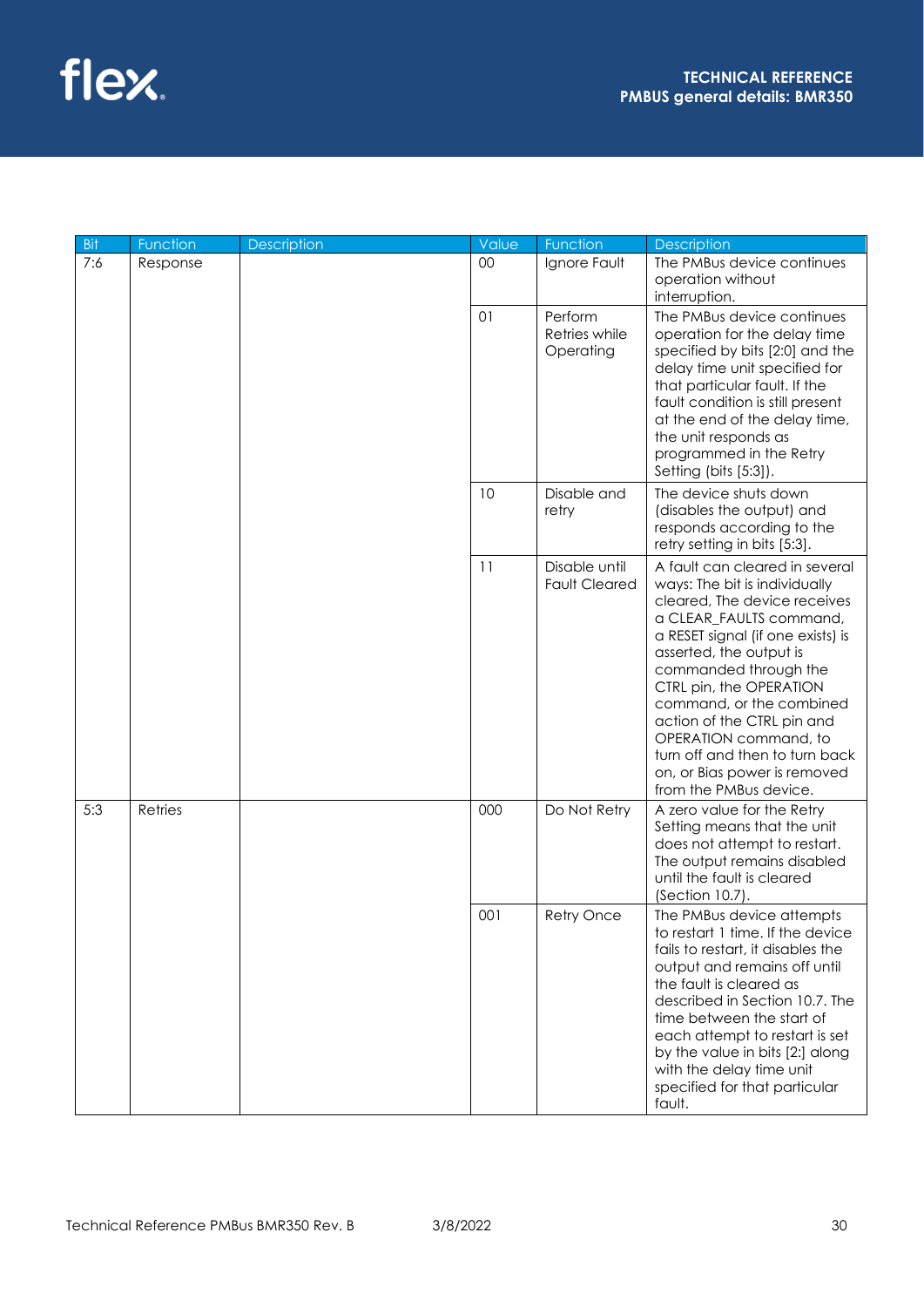

| <b>Bit</b> | Function | <b>Description</b> | Value | Function           | <b>Description</b>                                                                                                                                                                                                                                                                                                                                                        |
|------------|----------|--------------------|-------|--------------------|---------------------------------------------------------------------------------------------------------------------------------------------------------------------------------------------------------------------------------------------------------------------------------------------------------------------------------------------------------------------------|
|            |          |                    | 010   | <b>Retry Twice</b> | The PMBus device attempts<br>to restart 2 times. If the device<br>fails to restart, it disables the<br>output and remains off until<br>the fault is cleared as<br>described in Section 10.7. The<br>time between the start of<br>each attempt to restart is set<br>by the value in bits [2:] along<br>with the delay time unit<br>specified for that particular<br>fault. |
|            |          |                    | 011   | Retry 3 times      | The PMBus device attempts<br>to restart 3 times. If the device<br>fails to restart, it disables the<br>output and remains off until<br>the fault is cleared as<br>described in Section 10.7. The<br>time between the start of<br>each attempt to restart is set<br>by the value in bits [2:] along<br>with the delay time unit<br>specified for that particular<br>fault. |
|            |          |                    | 100   | Retry 4 times      | The PMBus device attempts<br>to restart 4 times. If the device<br>fails to restart, it disables the<br>output and remains off until<br>the fault is cleared as<br>described in Section 10.7. The<br>time between the start of<br>each attempt to restart is set<br>by the value in bits [2:] along<br>with the delay time unit<br>specified for that particular<br>fault. |
|            |          |                    | 101   | Retry 5 times      | The PMBus device attempts<br>to restart 5 times. If the device<br>fails to restart, it disables the<br>output and remains off until<br>the fault is cleared as<br>described in Section 10.7. The<br>time between the start of<br>each attempt to restart is set<br>by the value in bits [2:] along<br>with the delay time unit<br>specified for that particular<br>fault. |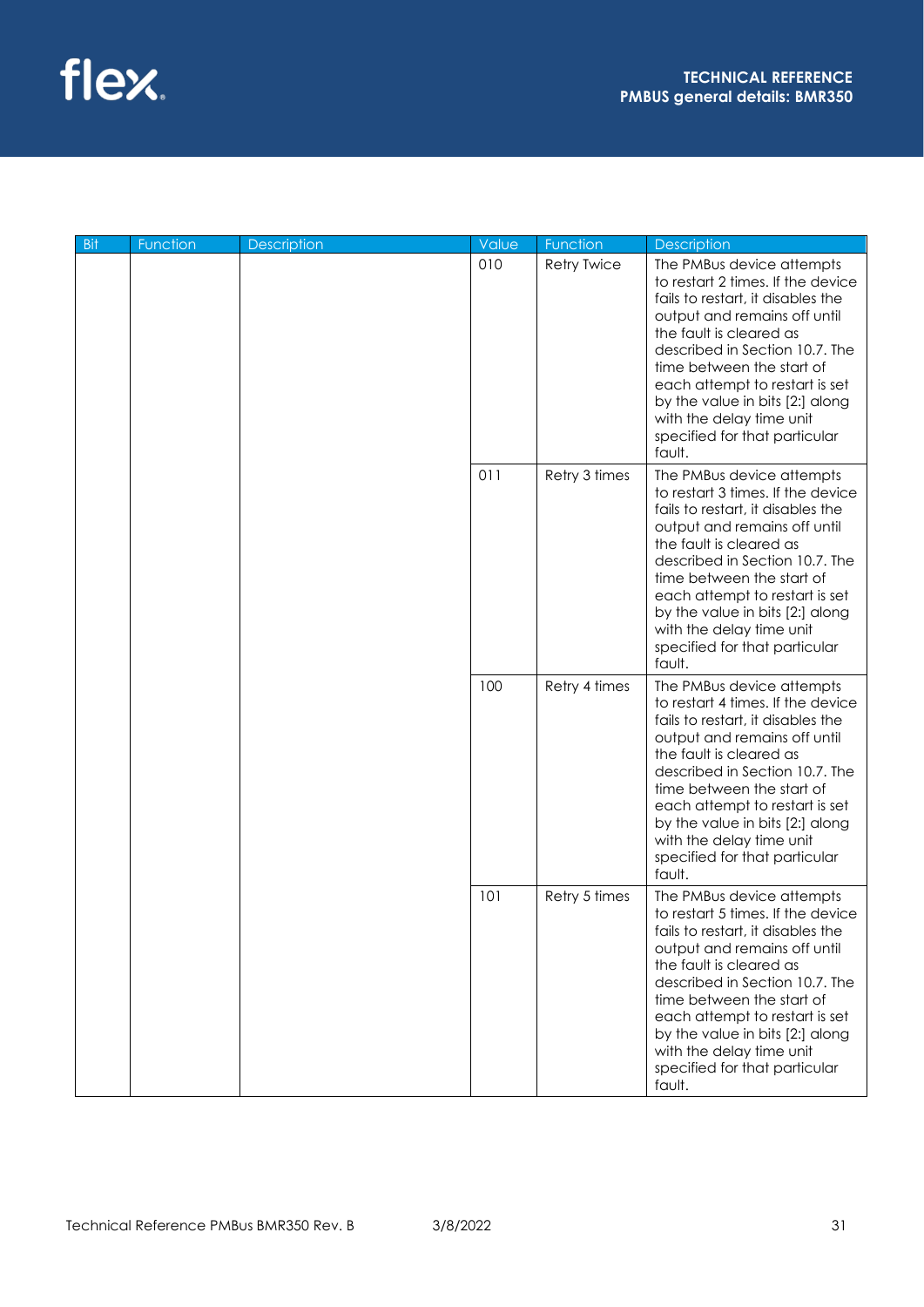

| Bit | Function   | <b>Description</b>                                           | Value          | Function              | <b>Description</b>                                                                                                                                                                                                                                                                                                                                                        |
|-----|------------|--------------------------------------------------------------|----------------|-----------------------|---------------------------------------------------------------------------------------------------------------------------------------------------------------------------------------------------------------------------------------------------------------------------------------------------------------------------------------------------------------------------|
|     |            |                                                              | 110            | Retry 6 times         | The PMBus device attempts<br>to restart 6 times. If the device<br>fails to restart, it disables the<br>output and remains off until<br>the fault is cleared as<br>described in Section 10.7. The<br>time between the start of<br>each attempt to restart is set<br>by the value in bits [2:] along<br>with the delay time unit<br>specified for that particular<br>fault. |
|     |            |                                                              | 111            | Retry<br>Continuously | The PMBus device attempts<br>to restart continuously,<br>without limitation, until it is<br>commanded OFF (by the<br>CONTROL pin or OPERATION<br>command or both), bias<br>power is removed, or another<br>fault condition causes the<br>unit to shut down.                                                                                                               |
| 2:0 | Retry Time | Number of delay time units.                                  | $\mathbf 0$    |                       |                                                                                                                                                                                                                                                                                                                                                                           |
|     | and Delay  | Used for either the amount of                                | $\mathbf{1}$   | $\overline{2}$        |                                                                                                                                                                                                                                                                                                                                                                           |
|     | Time       | time the device is to continue<br>operating after a fault is | $\overline{2}$ | 4                     |                                                                                                                                                                                                                                                                                                                                                                           |
|     |            | detected or for the amount of                                | 3              | 8                     |                                                                                                                                                                                                                                                                                                                                                                           |
|     |            | time between attempts to                                     | 4              | 16                    |                                                                                                                                                                                                                                                                                                                                                                           |
|     |            | restart. The time unit is set in                             | 5              | 32                    |                                                                                                                                                                                                                                                                                                                                                                           |
|     |            | register 0xD2.                                               | 6              | 64                    |                                                                                                                                                                                                                                                                                                                                                                           |
|     |            |                                                              | $\overline{7}$ | 128                   |                                                                                                                                                                                                                                                                                                                                                                           |

## **POWER\_GOOD\_ON (0x5E)**

Description: Sets the output voltage threshold for asserting PG (Power Good).

| <b>Bit</b> | <b>Description</b>                                                     | - Format | Unit |
|------------|------------------------------------------------------------------------|----------|------|
| 15:0       | The POWER GOOD ON command sets the output voltage at which an optional | Vout     |      |
|            | POWER GOOD signal should be asserted.                                  | Mode     |      |
|            |                                                                        | Unsigned |      |

## **POWER\_GOOD\_OFF (0x5F)**

Description: Sets the output voltage threshold for deasserting PG (Power Good).

| <b>Bit</b> | Description <sup>1</sup>                                                | - Format | Unit |
|------------|-------------------------------------------------------------------------|----------|------|
| 15:0       | The POWER_GOOD_OFF command sets the output voltage at which an optional | Vout     |      |
|            | POWER GOOD signal should be deasserted.                                 | Mode     |      |
|            |                                                                         | Unsigned |      |

### **TON\_DELAY (0x60)**

Description: Sets the turn-on delay time

| $\overline{ }$ DH<br>ווט | ،۱۹۹<br>lon<br>rır                                                                                         | prma:  |    |
|--------------------------|------------------------------------------------------------------------------------------------------------|--------|----|
| 15:0                     | VOLIT<br>Sets<br>ENABLE to<br>Trise.<br>оt<br>start<br>time .<br>. $\mathcal{M}$<br>trom<br>the .<br>delav | .ınear | ms |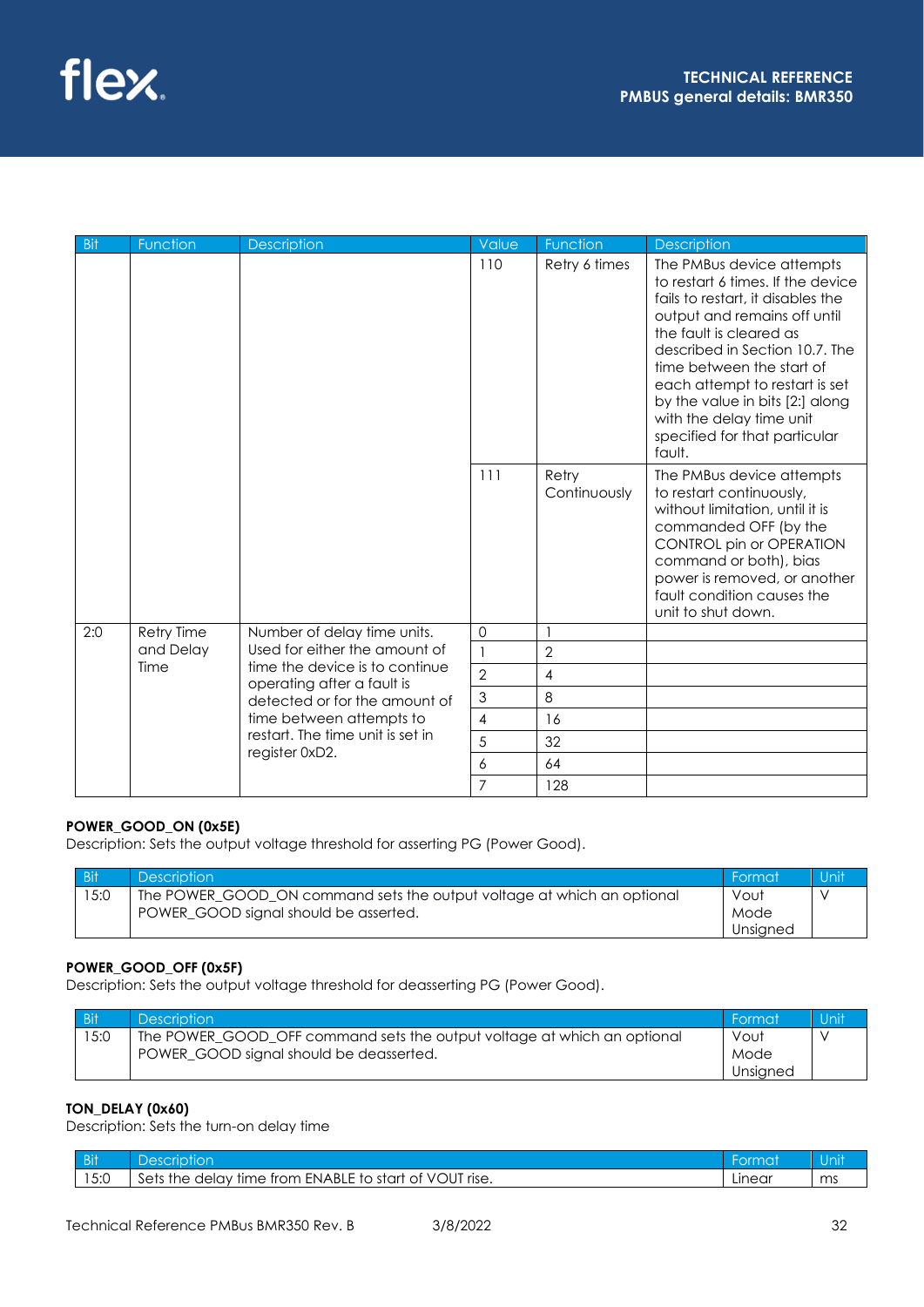#### **TON\_RISE (0x61)**

Description: Sets the turn-on transition time.

| <b>Bit</b> | )escrip:                                                       |        |        |
|------------|----------------------------------------------------------------|--------|--------|
| 5:0        | Sets the rise time of VOUT after ENABLE and TON<br>DFL,<br>A Y | Linear | $\sim$ |

#### **TON\_MAX\_FAULT\_LIMIT (0x62)**

Description: Sets an upper limit, in milliseconds, on how long the unit can attempt to power up the output without reaching the output undervoltage fault limit.

| Bit | <b>Description</b>                                                                                  | <b>Format</b> | <b>Unit</b> |
|-----|-----------------------------------------------------------------------------------------------------|---------------|-------------|
|     | $\,$ A value of 0 milliseconds means that there is no limit and that the unit can attempt to $\,$ I | Linear        |             |
|     | bring up the output voltage indefinitely.                                                           |               |             |

#### **TON\_MAX\_FAULT\_RESPONSE (0x63)**

Description: Only some of the response types are supported.

| Bit | Function       | <b>Description</b> | Value  | Function                              | <b>Description</b>                                                                                                                                                                                                                                                                                                                                                                                                            |
|-----|----------------|--------------------|--------|---------------------------------------|-------------------------------------------------------------------------------------------------------------------------------------------------------------------------------------------------------------------------------------------------------------------------------------------------------------------------------------------------------------------------------------------------------------------------------|
| 7:6 | Response       |                    | $00\,$ | Ignore Fault                          | The PMBus device continues<br>operation without<br>interruption.                                                                                                                                                                                                                                                                                                                                                              |
|     |                |                    | 01     | Perform<br>Retries while<br>Operating | The PMBus device continues<br>operation for the delay time<br>specified by bits [2:0] and the<br>delay time unit specified for<br>that particular fault. If the<br>fault condition is still present<br>at the end of the delay time,<br>the unit responds as<br>programmed in the Retry<br>Setting (bits [5:3]).                                                                                                              |
|     |                |                    | 10     | Disable and<br>retry                  | The device shuts down<br>(disables the output) and<br>responds according to the<br>retry setting in bits [5:3].                                                                                                                                                                                                                                                                                                               |
|     |                |                    | 11     | Disable until<br><b>Fault Cleared</b> | A fault can cleared in several<br>ways: The bit is individually<br>cleared, The device receives<br>a CLEAR_FAULTS command,<br>a RESET signal (if one exists) is<br>asserted, the output is<br>commanded through the<br>CTRL pin, the OPERATION<br>command, or the combined<br>action of the CTRL pin and<br>OPERATION command, to<br>turn off and then to turn back<br>on, or Bias power is removed<br>from the PMBus device. |
| 5:3 | <b>Retries</b> |                    | 000    | Do Not Retry                          | A zero value for the Retry<br>Setting means that the unit<br>does not attempt to restart.<br>The output remains disabled<br>until the fault is cleared<br>(Section 10.7).                                                                                                                                                                                                                                                     |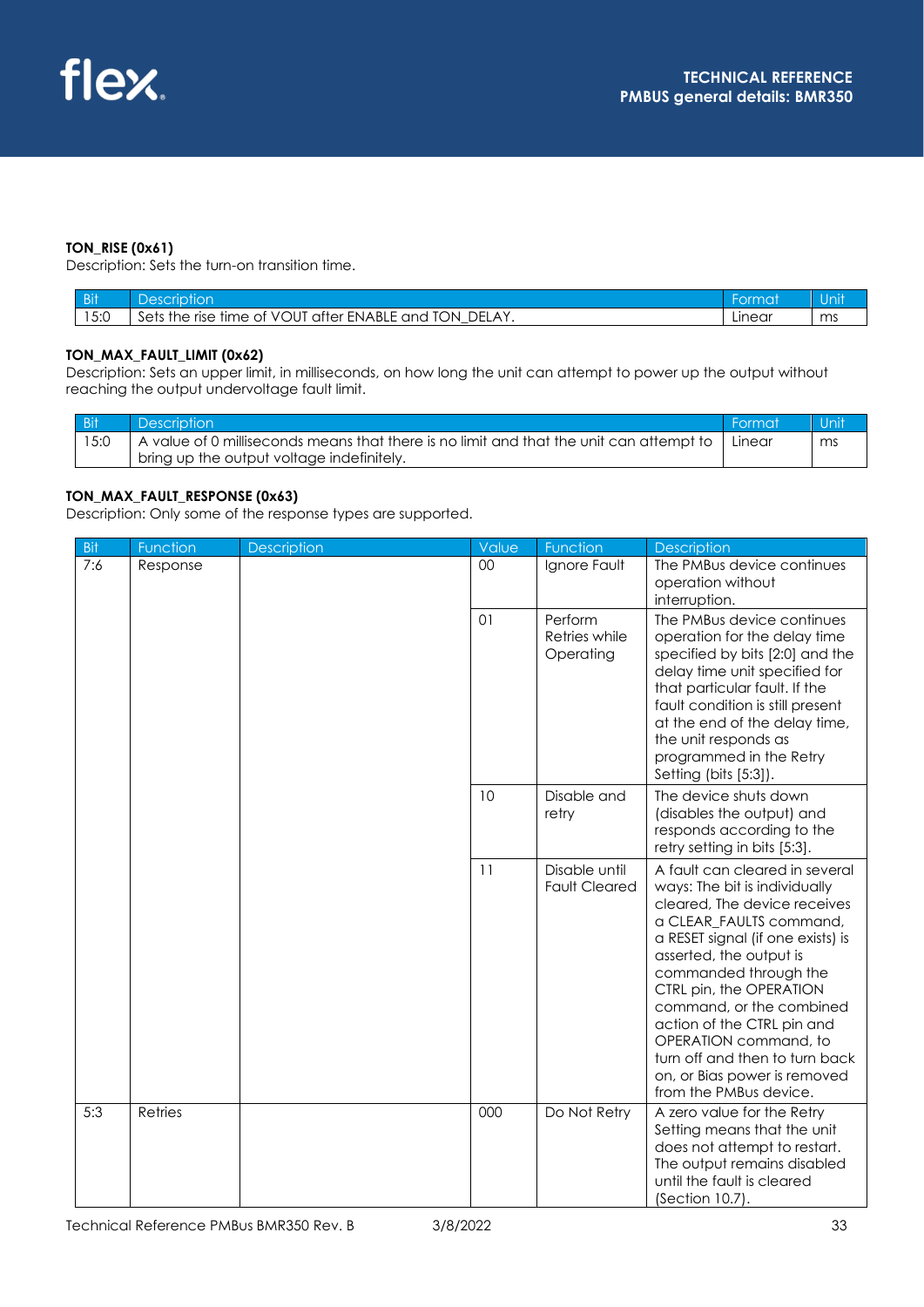

| <b>Bit</b> | Function | Description | Value         | Function                                                                                                                                                                                                                                                                                                                                                                  | <b>Description</b>                                                                                                                                                                                                                                                                                                                                                        |
|------------|----------|-------------|---------------|---------------------------------------------------------------------------------------------------------------------------------------------------------------------------------------------------------------------------------------------------------------------------------------------------------------------------------------------------------------------------|---------------------------------------------------------------------------------------------------------------------------------------------------------------------------------------------------------------------------------------------------------------------------------------------------------------------------------------------------------------------------|
|            |          |             | 001           | Retry Once                                                                                                                                                                                                                                                                                                                                                                | The PMBus device attempts<br>to restart 1 time. If the device<br>fails to restart, it disables the<br>output and remains off until<br>the fault is cleared as<br>described in Section 10.7. The<br>time between the start of<br>each attempt to restart is set<br>by the value in bits [2:] along<br>with the delay time unit<br>specified for that particular<br>fault.  |
|            |          |             | 010           | <b>Retry Twice</b>                                                                                                                                                                                                                                                                                                                                                        | The PMBus device attempts<br>to restart 2 times. If the device<br>fails to restart, it disables the<br>output and remains off until<br>the fault is cleared as<br>described in Section 10.7. The<br>time between the start of<br>each attempt to restart is set<br>by the value in bits [2:] along<br>with the delay time unit<br>specified for that particular<br>fault. |
|            |          | 011         | Retry 3 times | The PMBus device attempts<br>to restart 3 times. If the device<br>fails to restart, it disables the<br>output and remains off until<br>the fault is cleared as<br>described in Section 10.7. The<br>time between the start of<br>each attempt to restart is set<br>by the value in bits [2:] along<br>with the delay time unit<br>specified for that particular<br>fault. |                                                                                                                                                                                                                                                                                                                                                                           |
|            |          |             | 100           | Retry 4 times                                                                                                                                                                                                                                                                                                                                                             | The PMBus device attempts<br>to restart 4 times. If the device<br>fails to restart, it disables the<br>output and remains off until<br>the fault is cleared as<br>described in Section 10.7. The<br>time between the start of<br>each attempt to restart is set<br>by the value in bits [2:] along<br>with the delay time unit<br>specified for that particular<br>fault. |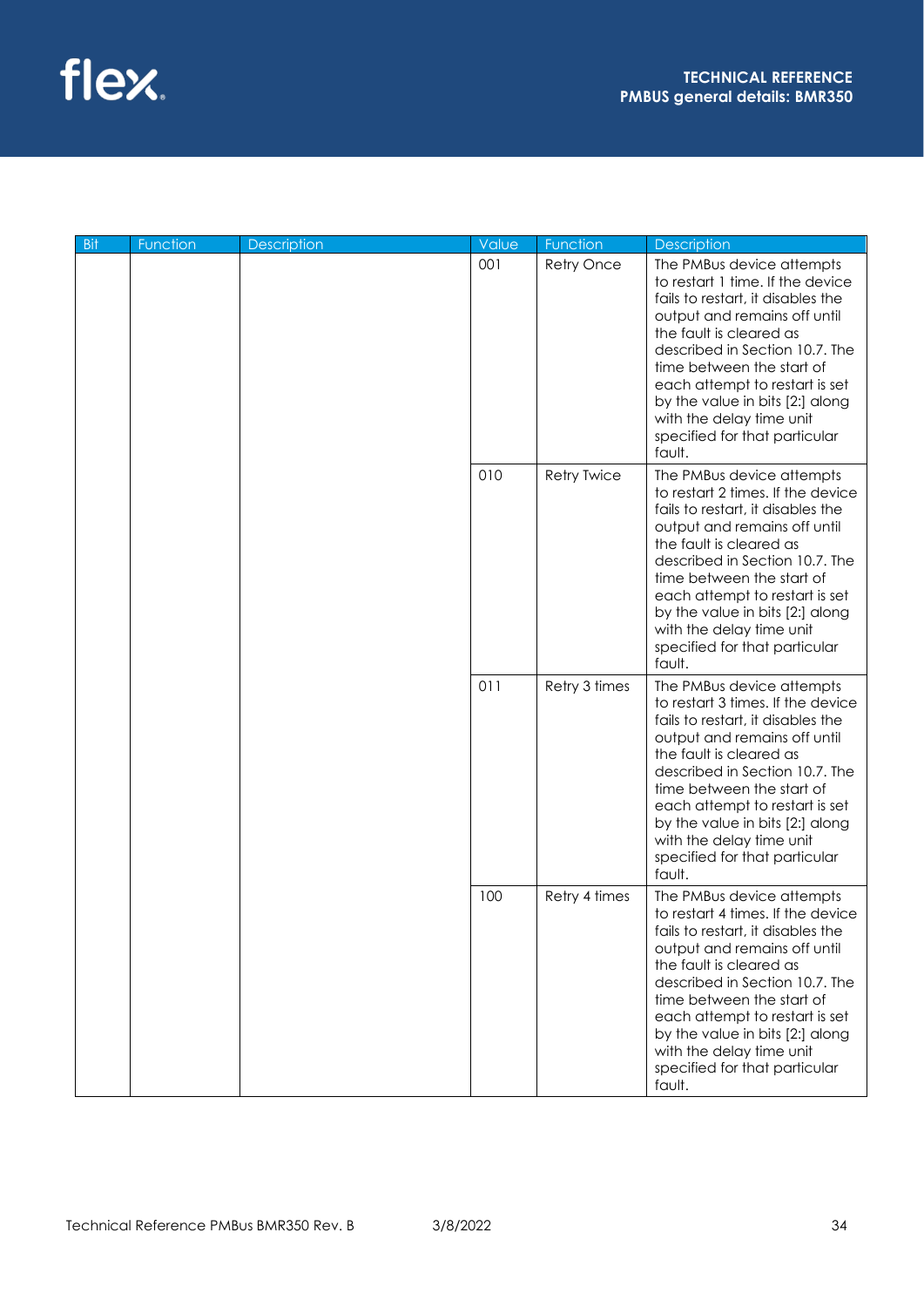

| <b>Bit</b> | <u>Fu</u> nction  | <b>Description</b>                                           | Value          | Function              | <b>Description</b>                                                                                                                                                                                                                                                                                                                                                        |
|------------|-------------------|--------------------------------------------------------------|----------------|-----------------------|---------------------------------------------------------------------------------------------------------------------------------------------------------------------------------------------------------------------------------------------------------------------------------------------------------------------------------------------------------------------------|
|            |                   |                                                              | 101            | Retry 5 times         | The PMBus device attempts<br>to restart 5 times. If the device<br>fails to restart, it disables the<br>output and remains off until<br>the fault is cleared as<br>described in Section 10.7. The<br>time between the start of<br>each attempt to restart is set<br>by the value in bits [2:] along<br>with the delay time unit<br>specified for that particular<br>fault. |
|            |                   |                                                              | 110            | Retry 6 times         | The PMBus device attempts<br>to restart 6 times. If the device<br>fails to restart, it disables the<br>output and remains off until<br>the fault is cleared as<br>described in Section 10.7. The<br>time between the start of<br>each attempt to restart is set<br>by the value in bits [2:] along<br>with the delay time unit<br>specified for that particular<br>fault. |
|            |                   |                                                              | 111            | Retry<br>Continuously | The PMBus device attempts<br>to restart continuously,<br>without limitation, until it is<br>commanded OFF (by the<br>CONTROL pin or OPERATION<br>command or both), bias<br>power is removed, or another<br>fault condition causes the<br>unit to shut down.                                                                                                               |
| 2:0        | <b>Retry Time</b> | Number of delay time units.                                  | 0              | 1                     |                                                                                                                                                                                                                                                                                                                                                                           |
|            | and Delay         | Used for either the amount of                                | $\mathbf{1}$   | $\overline{2}$        |                                                                                                                                                                                                                                                                                                                                                                           |
|            | Time              | time the device is to continue<br>operating after a fault is | $\overline{2}$ | $\overline{4}$        |                                                                                                                                                                                                                                                                                                                                                                           |
|            |                   | detected or for the amount of                                | 3              | 8                     |                                                                                                                                                                                                                                                                                                                                                                           |
|            |                   | time between attempts to                                     | 4              | 16                    |                                                                                                                                                                                                                                                                                                                                                                           |
|            |                   | restart. The time unit is set in<br>register 0xD2.           | 5              | 32                    |                                                                                                                                                                                                                                                                                                                                                                           |
|            |                   | TON MAX FAULT RESPONSE                                       | 6              | 64                    |                                                                                                                                                                                                                                                                                                                                                                           |
|            |                   | time unit is referenced to VOUT<br>FAULT time unit.          | $\overline{7}$ | 128                   |                                                                                                                                                                                                                                                                                                                                                                           |

## **TOFF\_DELAY (0x64)**

Description: Sets the turn-off delay.

| / Dif<br>ווט           | )ڪھ<br>ior<br>m                                                                                                                                                    |        | Ш<br>NU. |
|------------------------|--------------------------------------------------------------------------------------------------------------------------------------------------------------------|--------|----------|
| $F \cdot \cap$<br>10.U | fall.<br><b>DISABLE</b><br>$\cdots$<br>start<br>וור<br>sets<br>time<br>trom<br>Οt<br>the<br>delav<br>$+ -$<br>$\overline{\phantom{0}}$<br>$\overline{\phantom{a}}$ | Linear | ms       |

## **TOFF\_FALL (0x65)**

Description: Sets the turn-off transition time.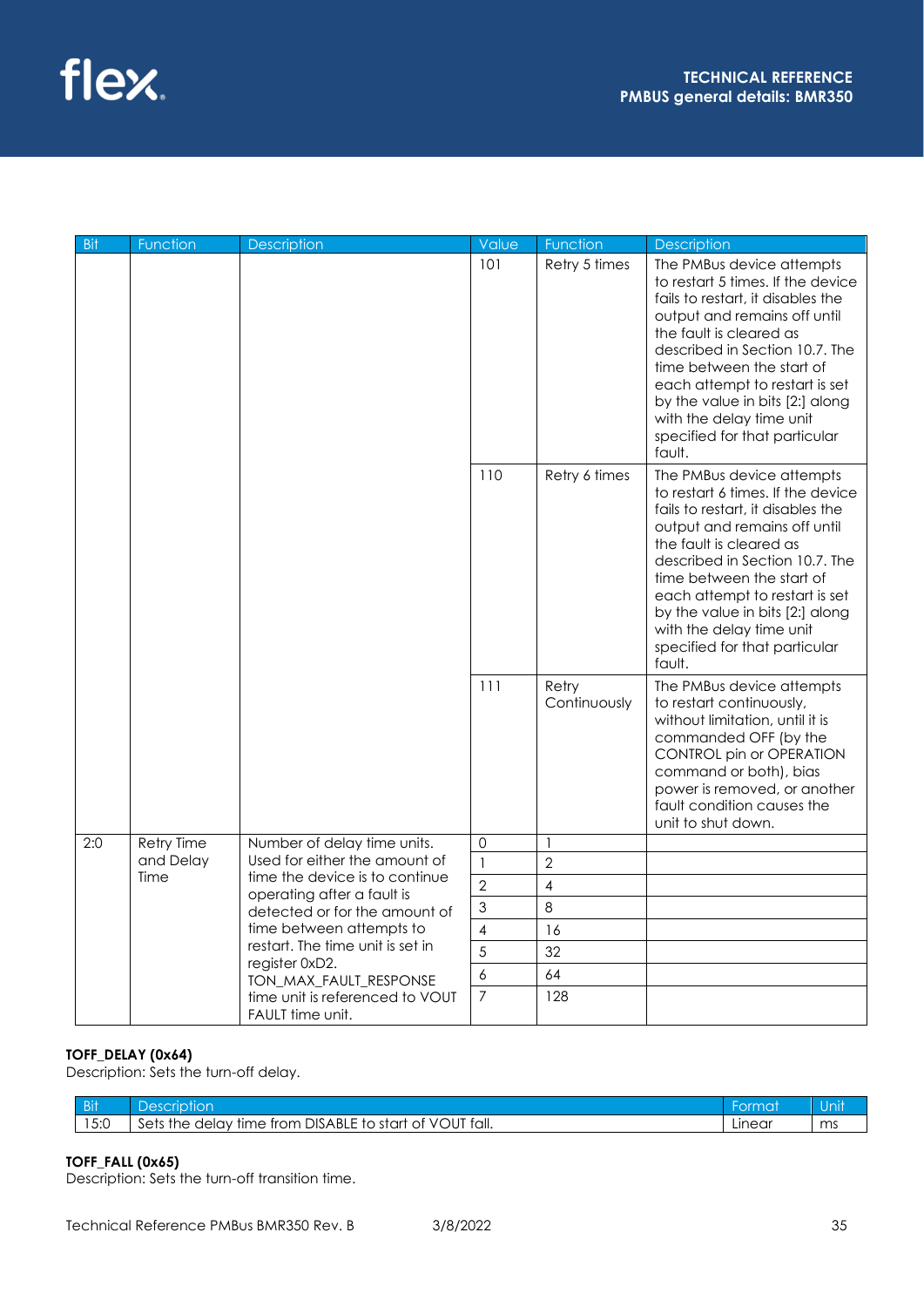| Bit  | 'iptior                                                                                    |        | Jnit |
|------|--------------------------------------------------------------------------------------------|--------|------|
| 15:0 | after DISABLE .<br>, fall time for VOUT<br>DEL<br><b>TOFF</b><br>LAY.<br>Sets the<br>and T | Linear | ms   |

#### **TOFF\_MAX\_WARN\_LIMIT (0x66)**

Description: Sets an upper limit, in milliseconds, on how long the unit can attempt to power down the output without reaching 12.5% of the output voltage programmed at the time the unit is turned off.

| <b>Bit</b>                                            | $\overline{\phantom{a}}$<br>ے عدا<br>$\sim$ $\sim$<br>יוטו | ormat  | .<br>∪ı     |
|-------------------------------------------------------|------------------------------------------------------------|--------|-------------|
| $\overline{1}$ $\overline{2}$ $\overline{2}$<br>I J.U |                                                            | Linear | $\sim$<br>. |

#### **POUT\_OP\_WARN\_LIMIT (0x6A)**

Description: Sets the output over-power warning limit.

| Bit                     | $\alpha$                                                                             | <b>Express</b> | au m |
|-------------------------|--------------------------------------------------------------------------------------|----------------|------|
| $F \cdot \cap$<br>1 J.U | $\sim$<br>warnina<br>threshold.<br>over-power v<br>the .<br>outpu<br><b>betr</b><br> | ∟ınear         | ۱Λ   |

### **PIN\_OP\_WARN\_LIMIT (0x6B)**

Description: Sets the input over-power warning limit.

| <b>Bit</b> | ≏                                                                                                                     | rma    |           |
|------------|-----------------------------------------------------------------------------------------------------------------------|--------|-----------|
| 5:0        | $\sim$<br>warning<br>threshold.<br>$\mathsf{In} \mathsf{In}$<br>the<br>setr<br><b>OVEL-L</b><br>วower<br>$\mathbf{u}$ | -ınear | <b>VV</b> |

### **STATUS\_BYTE (0x78)**

Description: Returns a brief fault/warning status byte.

| <b>Bit</b>     | Function          | <b>Description</b>                                                                    | Value    | <b>Description</b> |
|----------------|-------------------|---------------------------------------------------------------------------------------|----------|--------------------|
| 6              | Off               | This bit is asserted if the unit is not providing                                     |          | No fault           |
|                |                   | power to the output, regardless of the reason,<br>including simply not being enabled. |          | Fault              |
| 5              | Vout Overvoltage  | An output overvoltage fault has occurred.                                             | $\Omega$ | No fault           |
|                | Fault             |                                                                                       |          | Fault              |
| 4              | lout Overcurrent  | An output overcurrent fault has occurred.                                             |          | No fault           |
|                | Fault             |                                                                                       |          | Fault              |
| 3              | Vin Undervoltage  | An input undervoltage fault has occurred.                                             |          | No fault           |
|                | Fault             |                                                                                       |          | Fault              |
| $\overline{2}$ | Temperature       | A temperature fault or warning has occurred.                                          |          | No fault           |
|                |                   |                                                                                       |          | Fault              |
|                | Communication/Lo  | A communications, memory or logic fault has                                           | $\left($ | No fault           |
|                | gic               | occurred.                                                                             |          | Fault              |
| $\Omega$       | None of the Above | A fault or warning not listed in bits [7:1] has                                       |          | No fault           |
|                |                   | occurred.                                                                             |          | Fault              |

### **STATUS\_WORD (0x79)**

Description: Returns an extended fault/warning status byte.

| / Bit | <b>Function</b> | <b>Description</b>                              | Value | <b>Description</b> |
|-------|-----------------|-------------------------------------------------|-------|--------------------|
| 15    | Vout            | An output voltage fault or warning has          |       | No fault           |
|       |                 | occurred.                                       |       | Fault              |
| 14    | lout/Pout       | An output current or output power fault or      |       | No Fault.          |
|       |                 | warning has occurred.                           |       | Fault.             |
| 13    | Input           | An input voltage, input current, or input power |       | No Fault.          |
|       |                 | fault or warning has occurred.                  |       | Fault.             |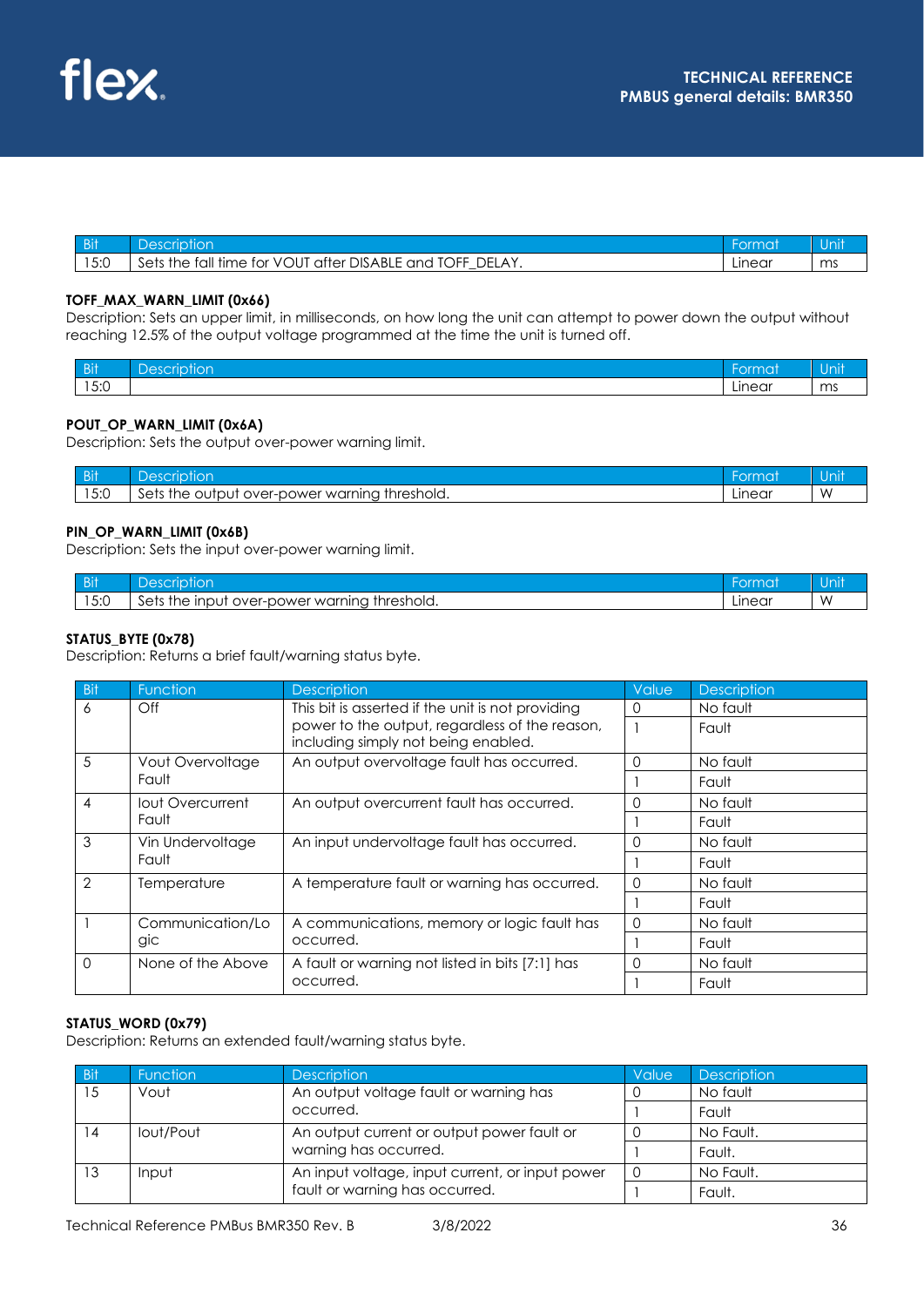| Bit            | <b>Function</b>   | <b>Description</b>                                                                    | Value | <b>Description</b> |
|----------------|-------------------|---------------------------------------------------------------------------------------|-------|--------------------|
| 11             | Power-Good        | The Power-Good signal, if present, is negated.                                        | 0     | No Fault.          |
|                |                   |                                                                                       |       | Fault.             |
| 6              | $\bigcirc$ ff     | This bit is asserted if the unit is not providing                                     | 0     | No fault           |
|                |                   | power to the output, regardless of the reason,<br>including simply not being enabled. |       | Fault              |
| 5              | Vout Overvoltage  | An output overvoltage fault has occurred.                                             | 0     | No Fault.          |
|                | Fault             |                                                                                       |       | Fault.             |
| $\overline{4}$ | lout Overcurrent  | An output overcurrent fault has occurred.                                             | 0     | No Fault.          |
|                | Fault             |                                                                                       |       | Fault.             |
| 3              | Vin Undervoltage  | An input undervoltage fault has occurred.                                             | ∩     | No Fault.          |
|                | Fault             |                                                                                       |       | Fault.             |
| 2              | Temperature       | A temperature fault or warning has occurred.                                          | ი     | No Fault.          |
|                |                   |                                                                                       |       | Fault.             |
|                | Communication/Lo  | A communications, memory or logic fault has                                           | 0     | No fault.          |
|                | gic               | occurred.                                                                             |       | Fault.             |
| $\Omega$       | None of the Above | A fault or warning not listed in bits [7:1] has                                       | 0     | No fault.          |
|                |                   | occurred.                                                                             |       | Fault.             |

## **STATUS\_VOUT (0x7A)**

Description: Returns Vout-related fault/warning status bits.

| <b>Bit</b>     | Function          | <b>Description</b>                                                                     | Value    | <b>Description</b> |
|----------------|-------------------|----------------------------------------------------------------------------------------|----------|--------------------|
| 7              | Vout Overvoltage  | Vout Overvoltage Fault.                                                                | $\left($ | No Fault.          |
|                | Fault             |                                                                                        |          | Fault.             |
| 6              | Vout Overvoltage  | Vout Overvoltage Warning.                                                              | 0        | No Warning.        |
|                | Warning           |                                                                                        |          | Warning.           |
| 5              | Vout Undervoltage | Vout Undervoltage Warning.                                                             | 0        | No Warning.        |
|                | Warning           |                                                                                        |          | Warning.           |
| 4              | Vout Undervoltage | Vout Undervoltage Fault.                                                               | O        | No Fault.          |
|                | Fault             |                                                                                        |          | Fault.             |
| 3              | Vout Max Warning  | Vout Max Warning (An attempt has been                                                  | 0        | No Warning.        |
|                |                   | made to set the output voltage to value higher<br>than allowed by the Vout Max command |          | Warning.           |
|                |                   | $(Section 13.5)$ .                                                                     |          |                    |
| $\overline{2}$ | Ton Max Fault     | Ton-Max Fault.                                                                         | 0        | No Fault           |
|                |                   |                                                                                        |          | Fault.             |
|                | Toff Max Warning  | Toff Max Warning.                                                                      | 0        | No Warning.        |
|                |                   |                                                                                        |          | Warning.           |

## **STATUS\_IOUT (0x7B)**

Description: Returns Iout-related fault/warning status bits.

| - Bit | <b>Function</b>   | <b>Description</b>                      | Value | <b>Description</b> |
|-------|-------------------|-----------------------------------------|-------|--------------------|
|       | lout Overcurrent  | lout Overcurrent Fault.                 |       | No Fault.          |
|       | Fault             |                                         |       | Fault.             |
| 6     | lout Overcurrent  | lout Overcurrent and low voltage fault. |       | No Fault.          |
|       | And Low Voltage   |                                         |       | Fault.             |
|       | Fault             |                                         |       |                    |
|       | lout Over Current | lout Overcurrent Warning.               |       | No Warning.        |
|       | Warning           |                                         |       | Warning.           |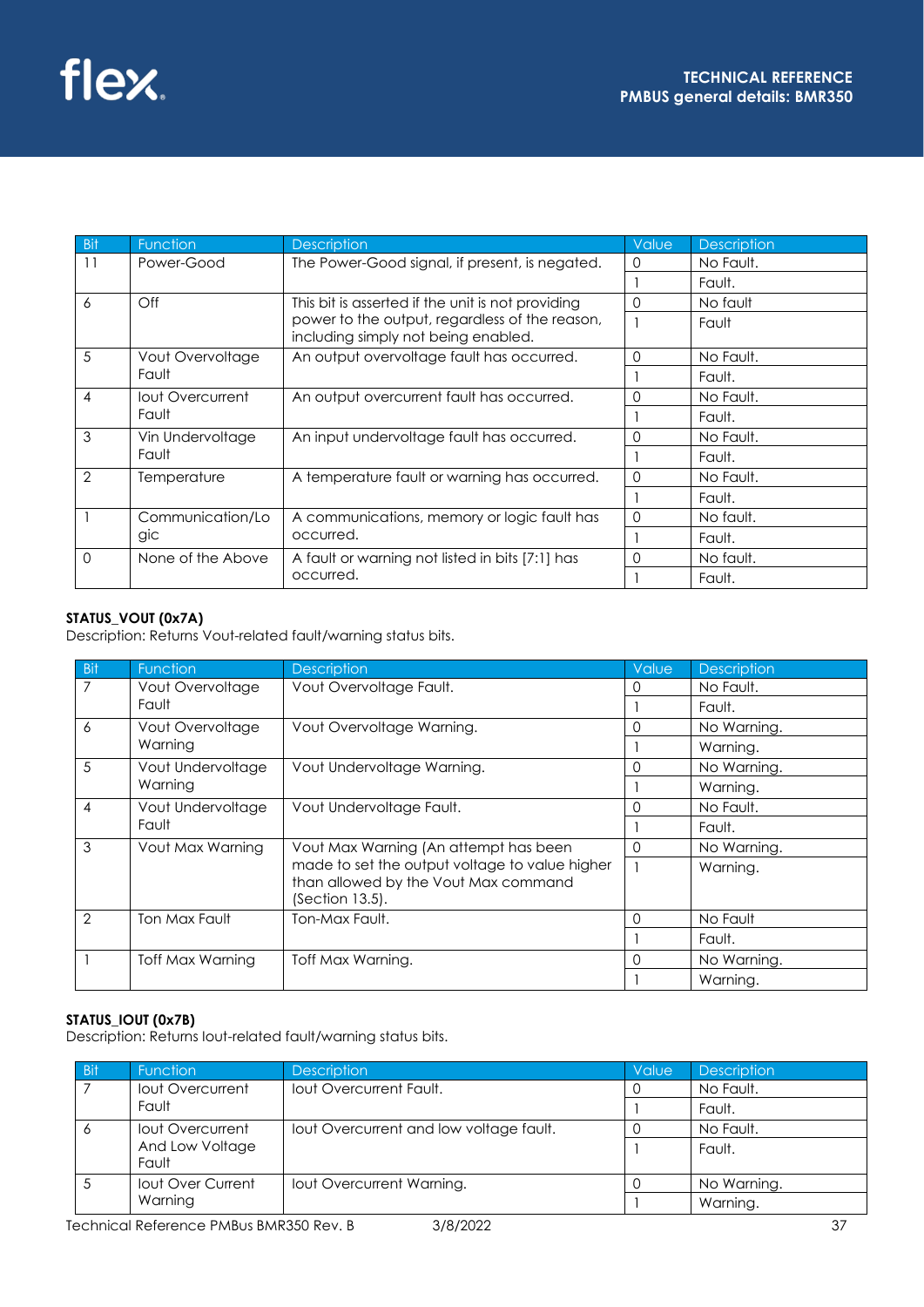| Bit | Function          | <b>Description</b>              | Value | Description |
|-----|-------------------|---------------------------------|-------|-------------|
|     | lout Undercurrent | <b>Tout Undercurrent Fault.</b> |       | No Fault.   |
|     | Fault             |                                 |       | Fault.      |

## **STATUS\_INPUT (0x7C)**

Description: Returns VIN/IIN-related fault/warning status bits.

| Bit | Function         | <b>Description</b>                                                                             | Value | <b>Description</b>        |
|-----|------------------|------------------------------------------------------------------------------------------------|-------|---------------------------|
|     | Vin Overvoltage  | Vin Overvoltage Fault.                                                                         |       | No Fault.                 |
|     | Fault            |                                                                                                |       | Fault.                    |
| 6   | Vin Overvoltage  | VIN Overvoltage Warning.                                                                       |       | No Warning.               |
|     | Warnina          |                                                                                                |       | Warning.                  |
| 5   | Vin Undervoltage | Vin Undervoltage Warning.                                                                      |       | No Warning.               |
|     | Warning          |                                                                                                |       | Warning.                  |
| 4   | Vin Undervoltage | Vin Undervoltage Fault.                                                                        |       | No Fault.                 |
|     | Fault            |                                                                                                |       | Fault.                    |
| 3   | Insufficient Vin | Asserted when either the input voltage has                                                     |       | No Insufficient VIN       |
|     |                  | never exceeded the input turn-on threshold                                                     |       | encountered yet.          |
|     |                  | Vin-On, or if the unit did start, the input voltage<br>decreased below the turn-off threshold. |       | Insufficient Unit is off. |

### **STATUS\_TEMPERATURE (0x7D)**

Description: Returns the temperature-related fault/warning status bits

| <b>Bit</b> | <b>Function</b>  | <b>Description</b>        | Value | <b>Description</b> |
|------------|------------------|---------------------------|-------|--------------------|
|            | Overtemperature  | Overtemperature Fault.    |       | No Fault.          |
|            | Fault            |                           |       | Fault.             |
| 6          | Overtemperature  | Overtemperature Warning.  |       | No Warning.        |
|            | Warning          |                           |       | Warning.           |
|            | Undertemperature | Undertemperature Warning. |       | No Warning.        |
|            | Warning          |                           |       | Warning.           |
|            | Undertemperature | Undertemperature Fault.   |       | No Fault.          |
|            | Fault            |                           |       | Fault.             |

## **STATUS\_CML (0x7E)**

Description: Returns Communication/Logic/Memory-related fault/warning status bits.

| <b>Bit</b>     | Function                       | <b>Description</b>                       | <b>Value</b> | <b>Description</b>                  |
|----------------|--------------------------------|------------------------------------------|--------------|-------------------------------------|
| 7              | Invalid Or<br>Unsupported      | Invalid Or Unsupported Command Received. | 0            | No Invalid Command<br>Received.     |
|                | Command<br>Received            |                                          |              | <b>Invalid Command</b><br>Received. |
| 6              | Invalid Or<br>Unsupported Data | Invalid Or Unsupported Data Received.    | 0            | No Invalid Data<br>Received.        |
|                | Received                       |                                          |              | Invalid Data Received.              |
| $\overline{5}$ | <b>Packet Error Check</b>      | Packet Error Check Failed.               |              | No Failure.                         |
|                | Failed                         |                                          |              | Failure.                            |
| $\overline{4}$ | Memory Fault                   | Memory Fault Detected.                   |              | No Fault.                           |
|                | Detected                       |                                          |              | Fault.                              |
|                |                                |                                          |              | No Fault.                           |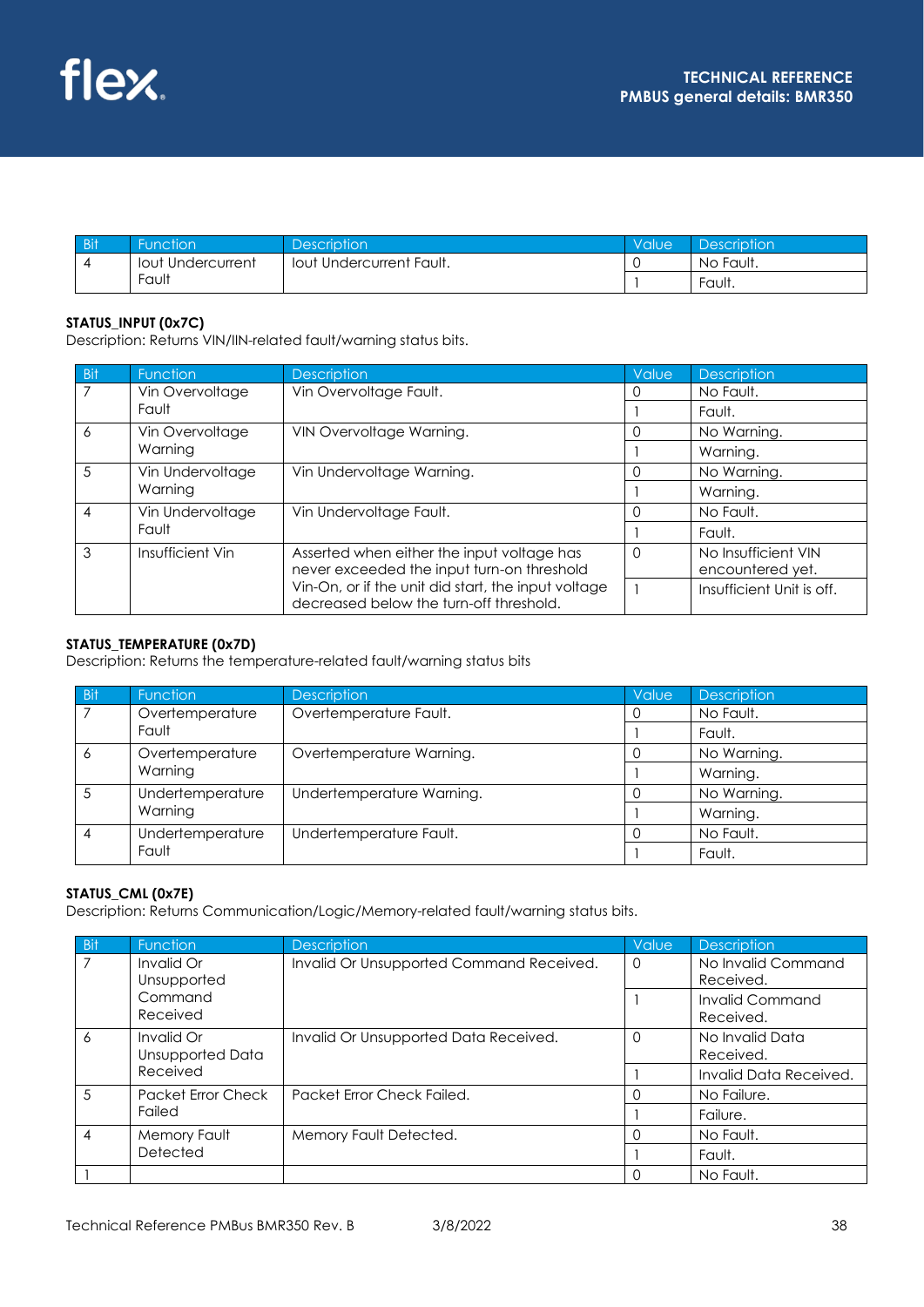

| / Bit | <b>Function</b>                 | <b>Description</b>                                                              | Value | <b>Description</b> |
|-------|---------------------------------|---------------------------------------------------------------------------------|-------|--------------------|
|       | Other<br>Communication<br>Fault | A communication fault other than the ones<br>listed in this table has occurred. |       | Fault.             |
|       | Memory Or Logic                 | Other Memory Or Logic Fault has occurred.                                       |       | No Fault.          |
|       | Fault                           |                                                                                 |       | Fault.             |

### **READ\_VIN (0x88)**

Description: Returns the measured input voltage.

| <b>Bit</b>            | $\Delta$<br>ושו                                                                | чик.          | ווחו |
|-----------------------|--------------------------------------------------------------------------------|---------------|------|
| $F \cdot \cap$<br>∪.ט | $\overline{\phantom{0}}$<br>readina.<br>inc<br>voltage<br>"Re<br>the<br>urns ، | . .<br>Linear |      |

### **READ\_VOUT (0x8B)**

Description: Returns the measured output voltage.

| <b>Bit</b> | Description <sup>1</sup>             | Format   | Uniti |
|------------|--------------------------------------|----------|-------|
| 15:0       | Returns the measured output voltage. | Vout     |       |
|            |                                      | Mode     |       |
|            |                                      | Unsigned |       |

### **READ\_IOUT (0x8C)**

Description: Returns the measured output current.

| <b>Bit</b> | <b>Description</b>                                                            | ' Format |  |
|------------|-------------------------------------------------------------------------------|----------|--|
| 15:0       | The device will NACK this command when not enabled and not in the USER CONFIG | Linear   |  |
|            | monitor mode.                                                                 |          |  |

#### **READ\_TEMPERATURE\_1 (0x8D)**

Description: Returns the measured temperature (internal).

| <b>Bit</b>   | <b>Service Service</b><br>$\sim$<br><b>Contract Contract Contract</b><br>ושו | ormat  | <b>Contract Contract</b><br><b>UII</b> |
|--------------|------------------------------------------------------------------------------|--------|----------------------------------------|
| $  -$<br>∪.ט |                                                                              | Linear | $\circ$                                |

## **READ\_DUTY\_CYCLE (0x94)**

Description: Returns the measured duty cycle in percent.

| <b>Bit</b> | <b>Description</b>                                                               | - Format      | <b>Unit</b> |
|------------|----------------------------------------------------------------------------------|---------------|-------------|
| 15:0       | Returns the target duty cycle during the ENABLE state. The device will NACK this | <b>Direct</b> | $\%$        |
|            | command when not enabled and not in the USER CONFIG monitor mode.                |               |             |

### **READ\_FREQUENCY (0x95)**

Description: Returns the measured SYNC frequency.

| <b>Bit</b> | <b>Description</b>                                                         | - Format | Unit |
|------------|----------------------------------------------------------------------------|----------|------|
| 15:0       | Returns the measured operating switch frequency. The device will NACK this | Linear   | kHz  |
|            | command when not enabled and not in the USER CONFIG monitor mode.          |          |      |

#### **PMBUS\_REVISION (0x98)**

Description: Returns the PMBus revision number for this device.

| Bit | <b>Function</b> | <b>Description</b> | Value | <b>Eunction</b> | Description'         |
|-----|-----------------|--------------------|-------|-----------------|----------------------|
| 7:4 | Part I Revision | Part   Revision.   | 0x0   | ں .             | Part   Revision 1.0. |
|     |                 |                    | 0x1   | . .             | Part I Revision 1.1. |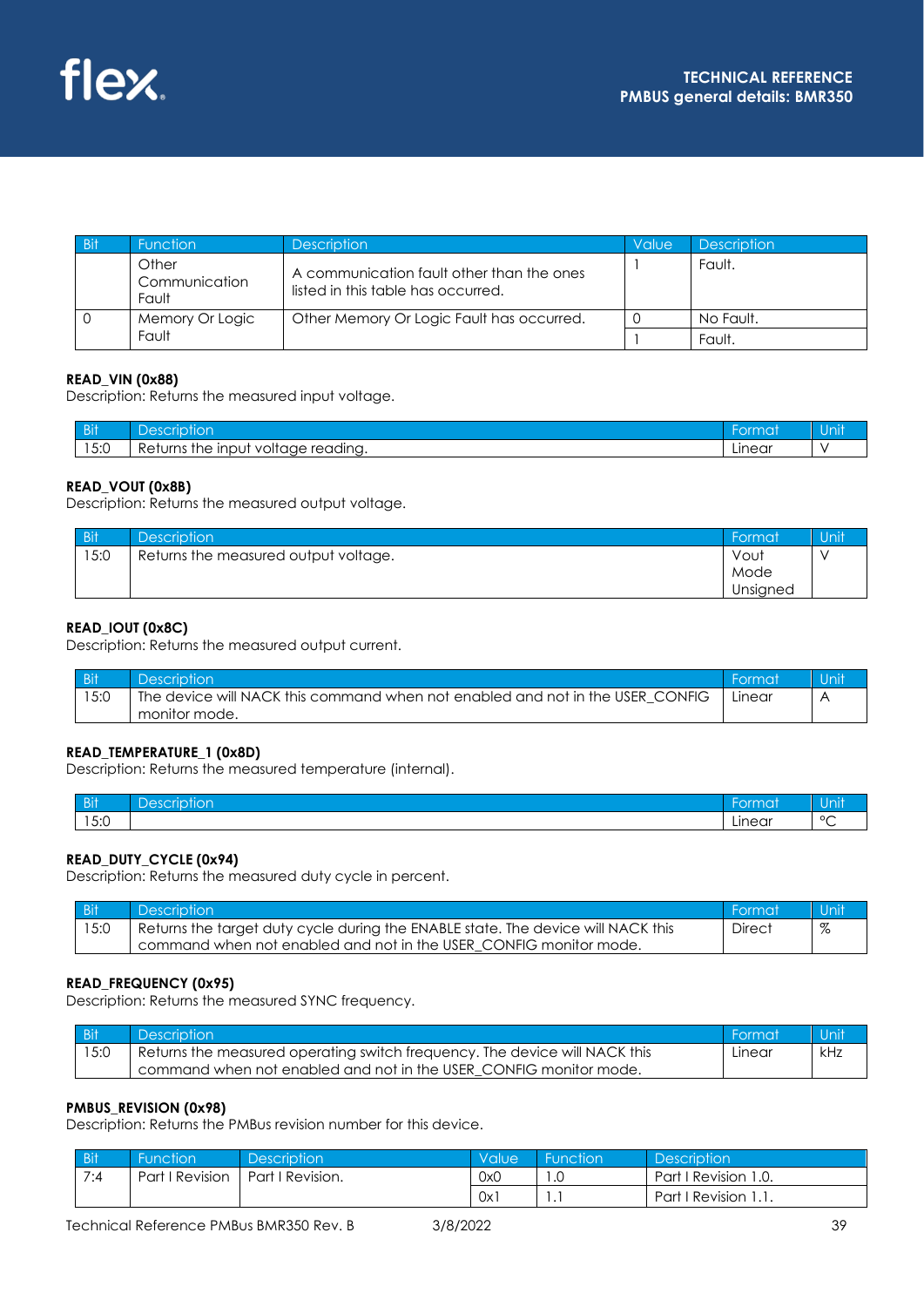| <b>Bit</b> | <b>Function</b> | <b>Description</b> | Value | <b>Function</b> | <b>Description</b>    |
|------------|-----------------|--------------------|-------|-----------------|-----------------------|
|            |                 |                    | 0x2   | 1.2             | Part   Revision 1.2.  |
|            |                 |                    | 0x3   | l .3            | Part   Revision 1.3.  |
| 3:0        | Part II         | Part II Revision.  | 0x0   | 1.0             | Part II Revision 1.0. |
|            | Revision        |                    | 0x1   | 1.1             | Part II Revision 1.1. |
|            |                 |                    | 0x2   | 1.2             | Part II Revision 1.2. |
|            |                 |                    | 0x3   | I.3             | Part II Revision 1.3. |

#### **MFR\_ID (0x99)**

Description: Sets the Manufacturers ID

| / n:8<br>- 211        | $A^{\alpha}$<br>ior<br>rır                    | ormai             |
|-----------------------|-----------------------------------------------|-------------------|
| $OE \cdot O$<br>7 J.U | $\sim$<br>. unaracters.<br>Maximum<br>ΟĪ<br>▴ | $\sim$<br>- ASCII |

#### **MFR\_MODEL (0x9A)**

Description: Sets the MFR MODEL string.

| / DiV<br>- DII       | –<br>DASI<br>ion<br>rir                        | ormat              |
|----------------------|------------------------------------------------|--------------------|
| $50 - C$<br>1 J Z .U | $\Omega$<br>characters.<br>Maximum<br>ΟĪ<br>ັ∠ | $\sim$<br>- ASCII. |

#### **MFR\_REVISION (0x9B)**

Description: Sets the MFR revision string.

| <b>Bit</b>                              | $\overline{\phantom{a}}$<br>ءد\<br><b>Contract Contract Contract</b><br>IOI<br>. . | uu              |
|-----------------------------------------|------------------------------------------------------------------------------------|-----------------|
| $O E \cdot C$<br>$\lambda \cup \lambda$ | haracters.<br>num<br>. Maxim :<br>Οt<br>∼                                          | $\sim$<br>ASCII |

#### **MFR\_LOCATION (0x9C)**

Description: Sets the MFR location string.

| in:<br>ுப | $\Omega$<br>lor                                  | ermat           |
|-----------|--------------------------------------------------|-----------------|
| 95:0      | $\sim$<br>characters.<br>Maximum<br>.<br>OT<br>∸ | $\sim$<br>∴ASC⊪ |

#### **MFR\_DATE (0x9D)**

Description: This command returns the date the regulator was manufactured.

| <b>Bit</b>           |                                                              |                      |
|----------------------|--------------------------------------------------------------|----------------------|
| $O E \cdot O$<br>ט.ט | $\sim$ $\sim$<br>`haracters.<br>Maximum<br>Οl<br>$\sim$<br>∸ | $\sim$<br>↗<br>וו⊃כר |

#### **MFR\_SERIAL (0x9E)**

Description: This command returns a string of 13 characters and numbers that provides a unique identification of the regulator.

| <b>DI</b><br>- 21 | $\sim$<br>ŐI                                       | чи.                         |
|-------------------|----------------------------------------------------|-----------------------------|
| 50.L<br>I J 7 .U  | $\sim$<br>characters.<br>ΟĪ<br>Maxımı<br>num<br>ZU | $\sim$<br>$\Delta$<br>ASUIL |

#### **MFR\_VIN\_MIN (0xA0)**

Description: The MFR\_VIN\_MIN command sets or retrieves the minimum rated value, in Volts, of the input voltage.

| $\sim$ $\sim$ $\sim$<br>ப | $\sim$<br>> ⊖ (<br>ior<br>41                                    |        | лш |
|---------------------------|-----------------------------------------------------------------|--------|----|
| $F \cdot \cap$<br>∪.⊽     | າບm<br>minimu.<br>voltage.<br>. Input<br>allowed<br>Sets<br>the | Linear |    |

#### **MFR\_VIN\_MAX (0xA1)**

Description: The MFR\_VIN\_MAX command sets or retrieves the maximum rated value, in Volts, of the input voltage.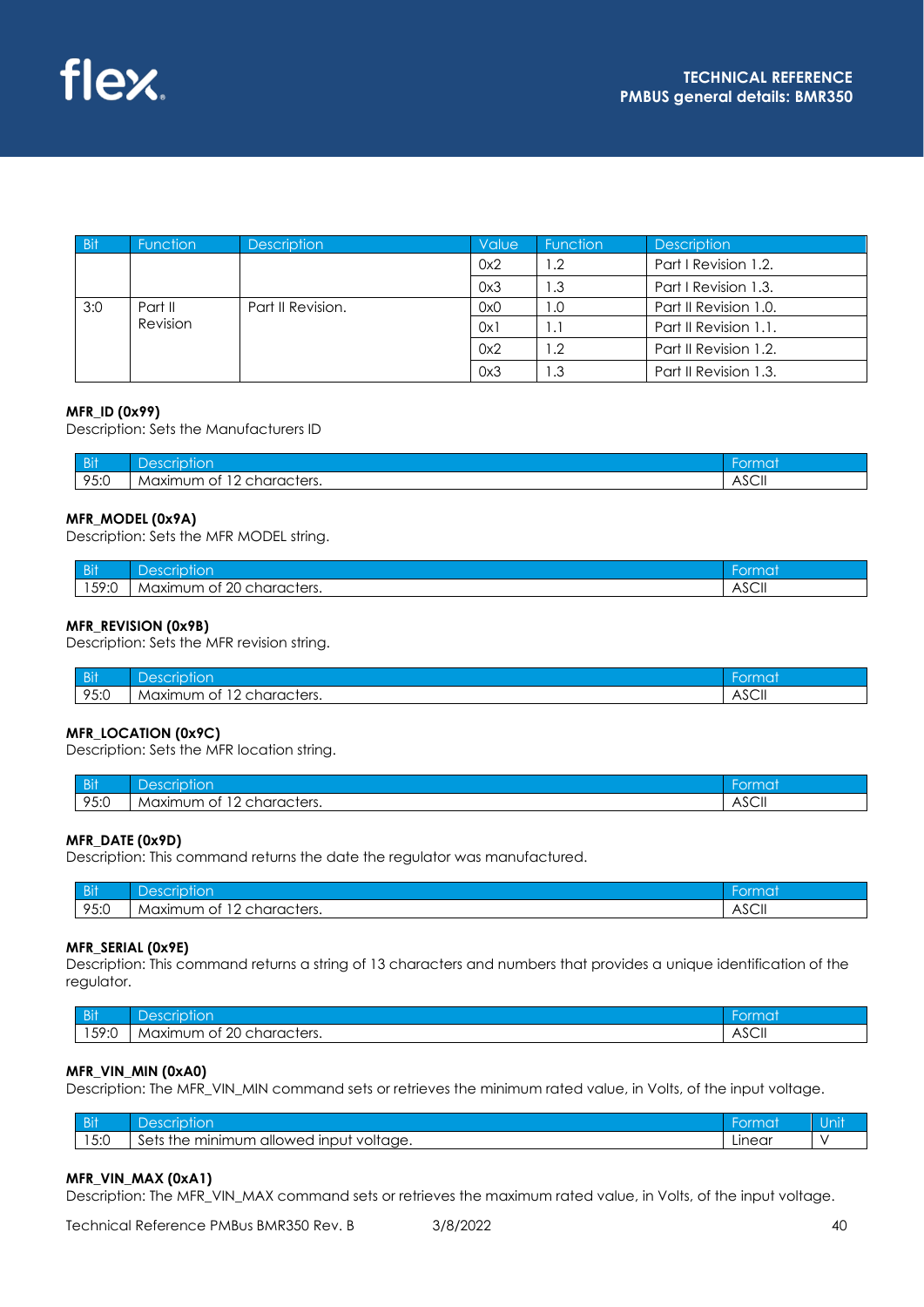| <b>Bit</b> |                                                                  |        | 'VIII. |
|------------|------------------------------------------------------------------|--------|--------|
| 5.0<br>ن.ر | $\sim$<br>allowed<br>input<br>maximum<br>Sets<br>voltage.<br>the | Linear |        |

#### **MFR\_VOUT\_MIN (0xA4)**

Description: The MFR\_VOUT\_MIN command sets or retrieves the minimum rated value, in Volts, to which the output voltage may be set.

| <b>Bit</b> | <b>Description</b>                       | Format   | Unit |
|------------|------------------------------------------|----------|------|
| 15:0       | Sets the minimum allowed output voltage. | Vout     |      |
|            |                                          | Mode     |      |
|            |                                          | Unsigned |      |

#### **MFR\_VOUT\_MAX (0xA5)**

Description: The MFR\_VOUT\_MAX command sets or retrieves the maximum rated value, in Volts, to which the output voltage may be set.

| <b>Bit</b> | Description <sup>1</sup>                 | Format   | Unit |
|------------|------------------------------------------|----------|------|
| 15:0       | Sets the maximum allowed output voltage. | Vout     |      |
|            |                                          | Mode     |      |
|            |                                          | Unsigned |      |

### **MFR\_IOUT\_MAX (0xA6)**

Description: The MFR\_IOUT\_MAX command sets or retrieves the maximum rated value, in Amperes, to which the output may be loaded.

| <b>Bit</b>                                     | $A \cap C \cap R$<br>tior<br>Ίr                                   | $rm \sim$<br>uma |  |
|------------------------------------------------|-------------------------------------------------------------------|------------------|--|
| $\overline{\phantom{0}}$<br>$F \cdot C$<br>ن.ر | $\sim$<br>Current.<br>allowed<br>maximum<br>output<br>the<br>Sets | ∟ınear           |  |

#### **FW\_CONFIG\_REGULATION (0xC5)**

Description: FW CONFIG REGULATION parameter

| <b>Bit</b>                        | Description <sup>1</sup> | Value | <b>Function</b> | <b>Description</b> |
|-----------------------------------|--------------------------|-------|-----------------|--------------------|
| Enable diode emulation at startup |                          |       | <b>Disabled</b> |                    |
|                                   |                          |       | Enabled         |                    |

#### **FW\_CONFIG\_FAULTS (0xC8)**

Description: FW CONFIG FAULTS parameter

| <b>Bit</b> | Function                  | <b>Description</b>                                                                    | Value                | Function                                                | <b>Description</b>                               |
|------------|---------------------------|---------------------------------------------------------------------------------------|----------------------|---------------------------------------------------------|--------------------------------------------------|
| 7:6        | <b>Vout Delay</b><br>Unit | Vout_Delay_Unit Time unit for<br>retry responses. 0: 1ms, 1: 4ms,                     | 00                   | 1 <sub>ms/unit</sub>                                    | Vout Delay Unit Time unit for<br>retry responses |
|            | 2: 16ms, 3: 256ms         | 01                                                                                    | 4 <sub>ms/unit</sub> | <b>Vout Delay Unit Time unit for</b><br>retry responses |                                                  |
|            |                           | 10                                                                                    | 16ms/unit            | Vout Delay Unit Time unit for<br>retry responses        |                                                  |
|            |                           |                                                                                       | 11                   | 256ms/unit                                              | Vout Delay Unit Time unit for<br>retry responses |
| 5:4        | Vin Delay<br>Unit         | Vin_Delay_Unit Time unit for<br>retry responses. 0: 1ms, 1: 4ms,<br>2: 16ms, 3: 256ms | 00                   | 1 <sub>ms/unit</sub>                                    | Vin Delay Unit Time unit for<br>retry responses  |
|            |                           |                                                                                       | $\Omega$             | 4 <sub>ms/unit</sub>                                    | Vin Delay Unit Time unit for<br>retry responses  |
|            |                           |                                                                                       | 10                   | 16ms/unit                                               | Vin Delay Unit Time unit for<br>retry responses  |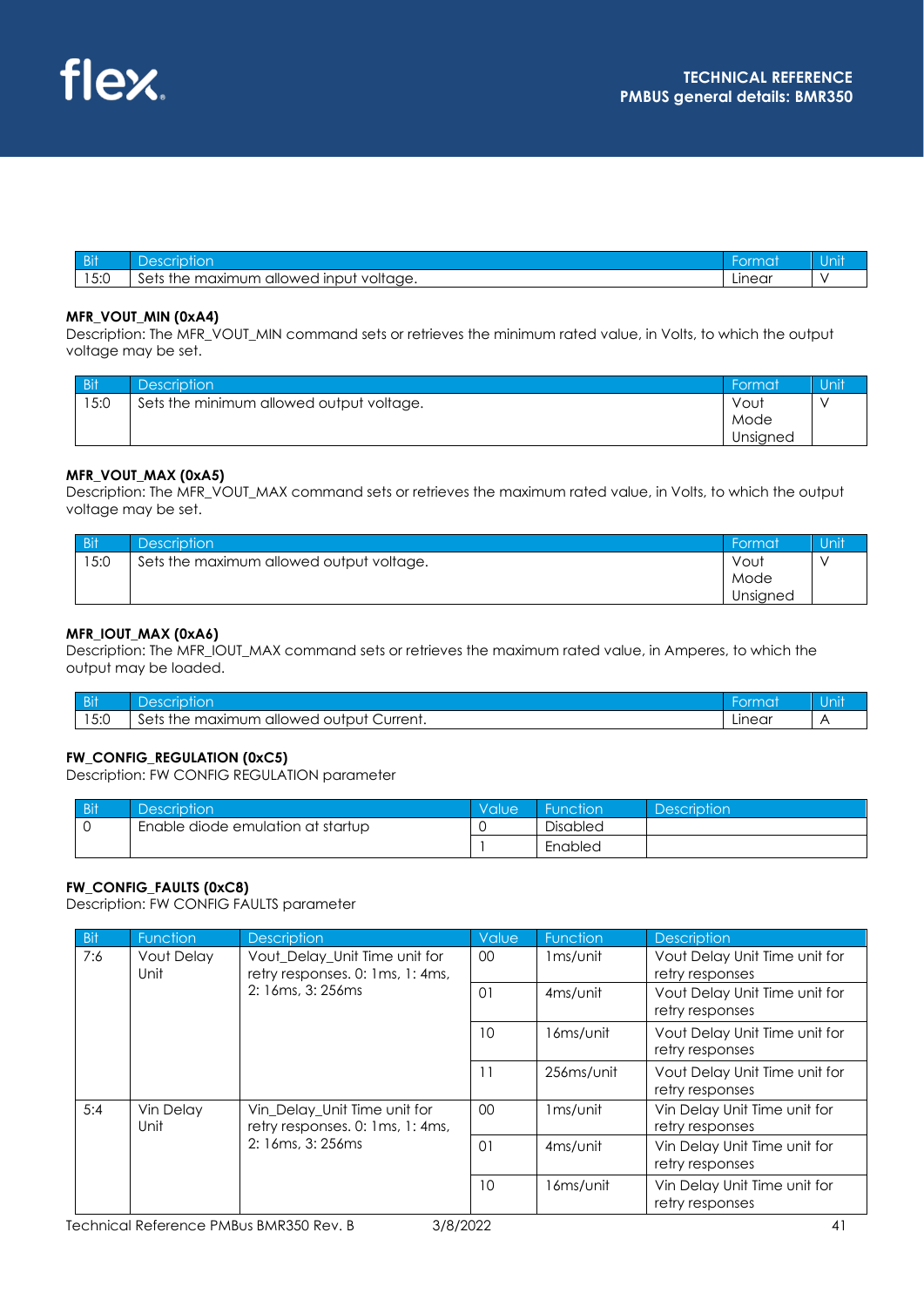| <b>Bit</b> | Function                  | <b>Description</b>                                                                            | Value    | Function             | <b>Description</b>                                      |
|------------|---------------------------|-----------------------------------------------------------------------------------------------|----------|----------------------|---------------------------------------------------------|
|            |                           |                                                                                               | 11       | 256ms/unit           | Vin Delay Unit Time unit for<br>retry responses         |
| 3:2        | lout Delay<br>Unit        | IOUT_Delay_Unit Time unit for<br>retry responses. 0: 1ms, 1: 4ms,                             | 00       | 1ms/unit             | <b>IOUT Delay Unit Time unit for</b><br>retry responses |
|            |                           | 2: 16ms, 3: 256ms                                                                             | $\Omega$ | 4 <sub>ms/unit</sub> | <b>IOUT Delay Unit Time unit for</b><br>retry responses |
|            |                           |                                                                                               | 10       | 16ms/unit            | <b>IOUT Delay Unit Time unit for</b><br>retry responses |
|            |                           |                                                                                               | 11       | 256ms/unit           | <b>IOUT Delay Unit Time unit for</b><br>retry responses |
| 1:0        | Temperature<br>Delay Unit | Temperature_Delay_Unit Time<br>unit for retry responses. 0: 1ms,<br>1: 4ms, 2: 16ms, 3: 256ms | 00       | 1 <sub>ms/unit</sub> | Temperature Delay Unit Time<br>unit for retry responses |
|            |                           |                                                                                               | $\Omega$ | 4 <sub>ms/unit</sub> | Temperature Delay Unit Time<br>unit for retry responses |
|            |                           |                                                                                               | 10       | 16ms/unit            | Temperature Delay Unit Time<br>unit for retry responses |
|            |                           |                                                                                               | 11       | 256ms/unit           | Temperature Delay Unit Time<br>unit for retry responses |

## **FW\_CONFIG\_PMBUS (0xC9)**

Description: The GPIO selection for the fault select, Power good select, and enable select has to be unique, please choose different values for these configurations. The overall I2C address (Base + offset or XADDR1/XADDR2) and PMBus (Base + offset or XADDR1/XADDR2) can not be same, please configure different address either base or offset.

| <b>Bit</b> | <b>Function</b>           | <b>Description</b>                                    | Format           |
|------------|---------------------------|-------------------------------------------------------|------------------|
| 31:24      | <b>PMBus Base</b><br>Addr | Base Address for PMBus offset to start from           | Integer Unsigned |
| 23:17      | PMBus Addr<br>Offset      | PMBUS Address offset when resistor offset Not enabled | Integer Unsigned |

| <b>Bit</b> | <b>Function</b>                                                             | <b>Description</b>             | Value    | <b>Function</b> | <b>Description</b> |
|------------|-----------------------------------------------------------------------------|--------------------------------|----------|-----------------|--------------------|
| 39         | Power good                                                                  | Power good polarity (1:active  | 0        | Active low      |                    |
|            | polarity                                                                    | high; 0: active low).          |          | Active high     |                    |
| 32         | Control pin                                                                 | Control pin polarity (1:active | $\Omega$ | Active low      |                    |
|            | polarity                                                                    | high; 0: active low).          |          | Active high     |                    |
| 16         | PMBus Addr                                                                  | PMBus addr offset enable       |          | <b>Disabled</b> |                    |
|            | Enable PMBUS Address Offset<br>Offset<br>Resistor<br>via resistor<br>Enable |                                | Enabled  |                 |                    |

## **MFR\_IOUT\_OC\_FAST\_FAULT\_RESPONSE (0xCA)**

Description: Output over current fault response.

| <b>Bit</b> | Function | <b>Description</b>                                                                                                                                                        | Value | <b>Function</b> | <b>Description</b>                                                                                                                                                                                                                           |
|------------|----------|---------------------------------------------------------------------------------------------------------------------------------------------------------------------------|-------|-----------------|----------------------------------------------------------------------------------------------------------------------------------------------------------------------------------------------------------------------------------------------|
| 7:6        | Response | For all values of bits [7:6], the<br>device: Sets the corresponding<br>fault bit in the status registers<br>and If the device supports<br>notifying the host, it does so. | 00    | Ignore Fault    | The PMBus device continues<br>to operate indefinitely while<br>maintaining the output<br>current at the value set by<br>IOUT_OC_FAULT_LIMIT without<br>regard to the output voltage<br>(known as constant-current or<br>brickwall limiting). |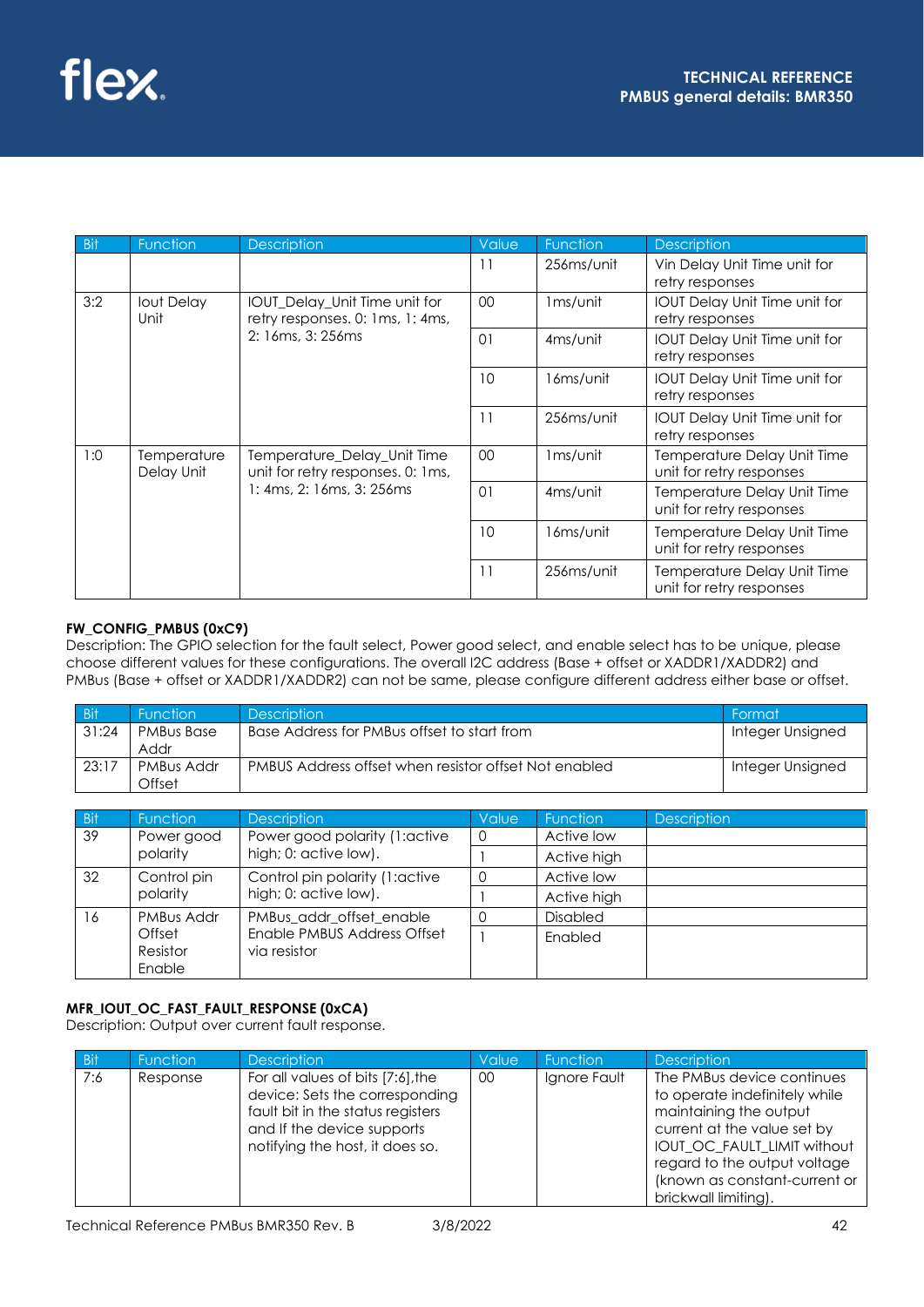

| <b>Bit</b> | Function                                                                                                                                                                                                     | <b>Description</b> | Value                      | Function                                                                                                                                                                                                                                                                                                | <b>Description</b>                                                                                                                                                                                                                                                                                                                                                                                                                                                              |
|------------|--------------------------------------------------------------------------------------------------------------------------------------------------------------------------------------------------------------|--------------------|----------------------------|---------------------------------------------------------------------------------------------------------------------------------------------------------------------------------------------------------------------------------------------------------------------------------------------------------|---------------------------------------------------------------------------------------------------------------------------------------------------------------------------------------------------------------------------------------------------------------------------------------------------------------------------------------------------------------------------------------------------------------------------------------------------------------------------------|
|            |                                                                                                                                                                                                              |                    | 11                         | Shutdown<br>and Retry                                                                                                                                                                                                                                                                                   | The PMBus device continues<br>to operate, maintaining the<br>output current at the value<br>set by<br>IOUT_OC_FAST_FAULT_LIMIT<br>without regard to the output<br>voltage, for the delay time set<br>by bits [2:0] and the delay<br>time units for specified in the<br>IOUT_OC_FAST_FAULT_RESPO<br>NSE. If the device is still<br>operating in current limiting at<br>the end of the delay time, the<br>device responds as<br>programmed by the Retry<br>Setting in bits [5:3]. |
| 5:3        | Retries<br>The device attempts to restart<br>the number of times set by<br>these bits. 000b means the<br>device does not attempt a<br>restart. 111b means the device<br>attempts restarting<br>continuously. | 000<br>001         | Do Not Retry<br>Retry Once | A zero value for the Retry<br>Setting means that the unit<br>does not attempt to restart.<br>The output remains disabled<br>until the fault is cleared<br>(Section 10.7).<br>The PMBus device attempts<br>to restart 1 time. If the device                                                              |                                                                                                                                                                                                                                                                                                                                                                                                                                                                                 |
|            |                                                                                                                                                                                                              |                    |                            | fails to restart, it disables the<br>output and remains off until<br>the fault is cleared as<br>described in Section 10.7. The<br>time between the start of<br>each attempt to restart is set<br>by the value in bits [2:] along<br>with the delay time unit<br>specified for that particular<br>fault. |                                                                                                                                                                                                                                                                                                                                                                                                                                                                                 |
|            |                                                                                                                                                                                                              |                    | 010                        | <b>Retry Twice</b>                                                                                                                                                                                                                                                                                      | The PMBus device attempts<br>to restart 2 times. If the device<br>fails to restart, it disables the<br>output and remains off until<br>the fault is cleared as<br>described in Section 10.7. The<br>time between the start of<br>each attempt to restart is set<br>by the value in bits [2:] along<br>with the delay time unit<br>specified for that particular<br>fault.                                                                                                       |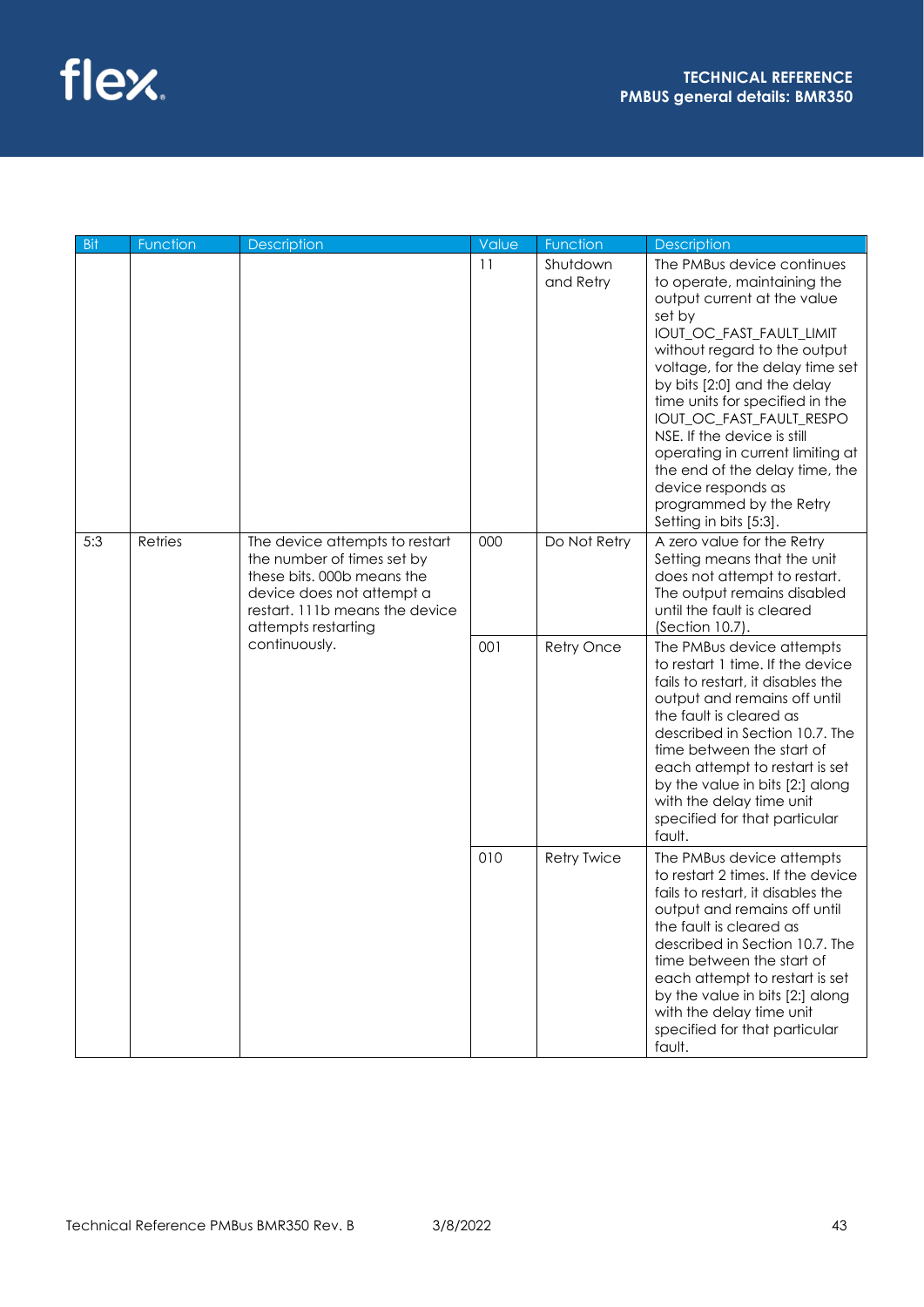

| <b>Bit</b> | Function | Description | Value         | Function                                                                                                                                                                                                                                                                                                                                                                  | <b>Description</b>                                                                                                                                                                                                                                                                                                                                                        |
|------------|----------|-------------|---------------|---------------------------------------------------------------------------------------------------------------------------------------------------------------------------------------------------------------------------------------------------------------------------------------------------------------------------------------------------------------------------|---------------------------------------------------------------------------------------------------------------------------------------------------------------------------------------------------------------------------------------------------------------------------------------------------------------------------------------------------------------------------|
|            |          |             | 011           | Retry 3 times                                                                                                                                                                                                                                                                                                                                                             | The PMBus device attempts<br>to restart 3 times. If the device<br>fails to restart, it disables the<br>output and remains off until<br>the fault is cleared as<br>described in Section 10.7. The<br>time between the start of<br>each attempt to restart is set<br>by the value in bits [2:] along<br>with the delay time unit<br>specified for that particular<br>fault. |
|            |          |             | 100           | Retry 4 times                                                                                                                                                                                                                                                                                                                                                             | The PMBus device attempts<br>to restart 4 times. If the device<br>fails to restart, it disables the<br>output and remains off until<br>the fault is cleared as<br>described in Section 10.7. The<br>time between the start of<br>each attempt to restart is set<br>by the value in bits [2:] along<br>with the delay time unit<br>specified for that particular<br>fault. |
|            |          | 101         | Retry 5 times | The PMBus device attempts<br>to restart 5 times. If the device<br>fails to restart, it disables the<br>output and remains off until<br>the fault is cleared as<br>described in Section 10.7. The<br>time between the start of<br>each attempt to restart is set<br>by the value in bits [2:] along<br>with the delay time unit<br>specified for that particular<br>fault. |                                                                                                                                                                                                                                                                                                                                                                           |
|            |          |             | 110           | Retry 6 times                                                                                                                                                                                                                                                                                                                                                             | The PMBus device attempts<br>to restart 6 times. If the device<br>fails to restart, it disables the<br>output and remains off until<br>the fault is cleared as<br>described in Section 10.7. The<br>time between the start of<br>each attempt to restart is set<br>by the value in bits [2:] along<br>with the delay time unit<br>specified for that particular<br>fault. |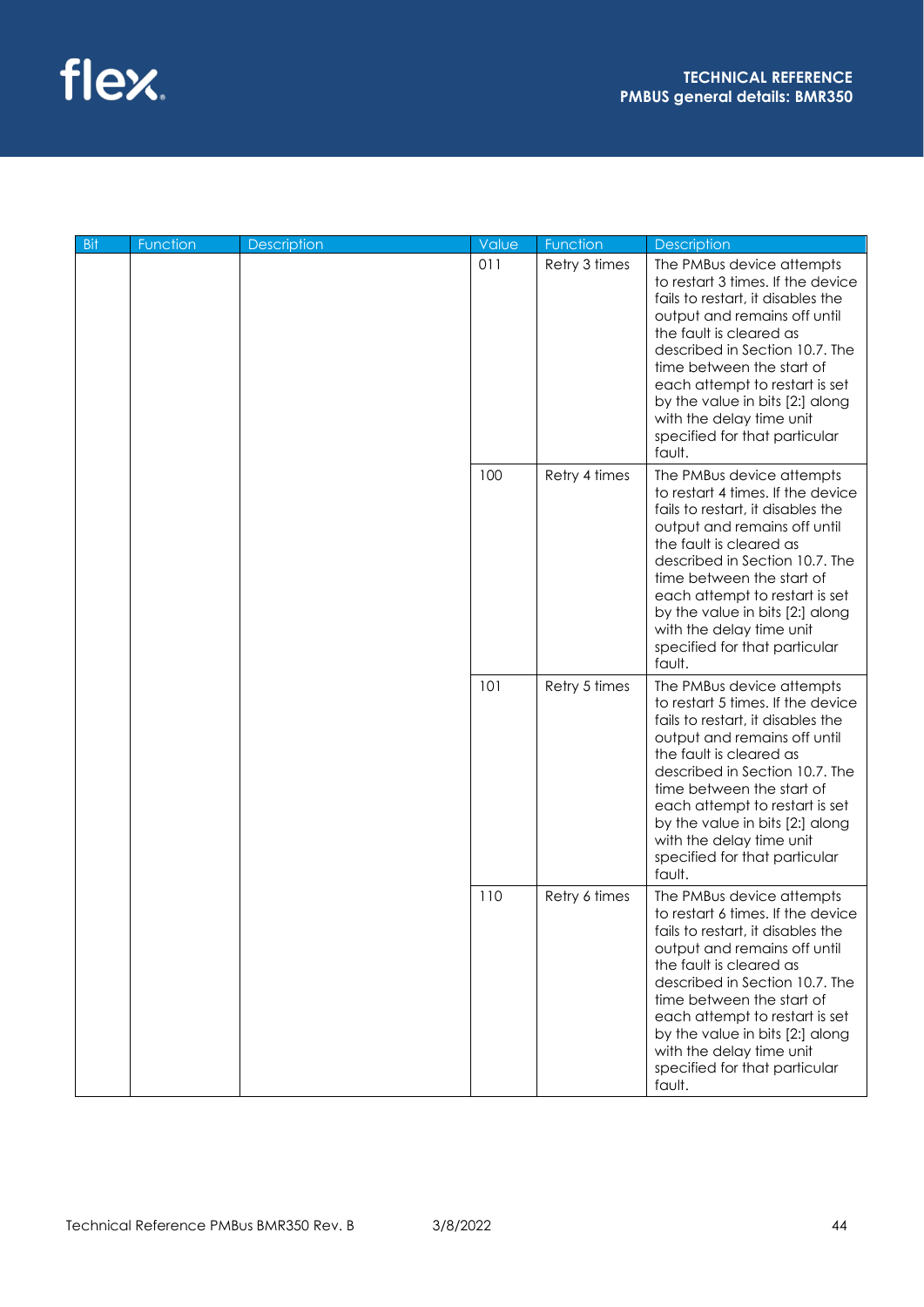| <b>Bit</b> | Function                      | <b>Description</b>                                           | Value          | Function              | <b>Description</b>                                                                                                                                                                                                                                                 |
|------------|-------------------------------|--------------------------------------------------------------|----------------|-----------------------|--------------------------------------------------------------------------------------------------------------------------------------------------------------------------------------------------------------------------------------------------------------------|
|            |                               |                                                              | 111            | Retry<br>Continuously | The PMBus device attempts<br>to restart continuously,<br>without limitation, until it is<br>commanded OFF (by the<br><b>CONTROL pin or OPERATION</b><br>command or both), bias<br>power is removed, or another<br>fault condition causes the<br>unit to shut down. |
| 2:0        | <b>Retry Time</b>             | Number of delay time units.                                  | $\Omega$       |                       |                                                                                                                                                                                                                                                                    |
|            | and Delay                     | Used for either the amount of                                |                | 2                     |                                                                                                                                                                                                                                                                    |
|            | Time                          | time the device is to continue<br>operating after a fault is | $\overline{2}$ | 4                     |                                                                                                                                                                                                                                                                    |
|            | detected or for the amount of | 3                                                            | 8              |                       |                                                                                                                                                                                                                                                                    |
|            |                               | time between attempts to                                     | 4              | 16                    |                                                                                                                                                                                                                                                                    |
|            |                               | restart. The time unit is set in                             | 5              | 32                    |                                                                                                                                                                                                                                                                    |
|            |                               | register 0xC8.                                               | 6              | 64                    |                                                                                                                                                                                                                                                                    |
|            |                               |                                                              | 7              | 128                   |                                                                                                                                                                                                                                                                    |

## **MFR\_IOUT\_OC\_FAST\_FAULT\_LIMIT (0xD1)**

Description: The MFR\_IOUT\_OC\_FAST\_FAULT\_LIMIT command sets or retrieves Iout fast overcurrent fault threshold, in Amperes.

| <b>Bit</b> | <b>Description</b>                           | <sup>'</sup> ormat | Unit |
|------------|----------------------------------------------|--------------------|------|
| 15:0       | Sets lout fast over-current fault threshold. | Integer            |      |
|            |                                              | Unsigned           |      |

## **MFR\_SELECT\_TEMPERATURE\_SENSOR (0xDC)**

Description: Select which temperature sensor, internal one or external remote temperature sensor, is used.

| <b>Bit</b> | Function                                        | <b>Description</b>                                           | Value | Function       | <b>Description</b>                                                                 |
|------------|-------------------------------------------------|--------------------------------------------------------------|-------|----------------|------------------------------------------------------------------------------------|
| 4:3        | <b>Fault Source</b><br>Select                   | Select which temperature<br>sensor, internal one or external | 00    | Temp A         | Temp A temperature sensor<br>selected.                                             |
|            |                                                 | remote temperature sensor, is<br>used.                       | 01    | Temp B         | Temp B temperature sensor<br>selected.                                             |
|            |                                                 |                                                              | 10    | Temp I         | Temp I temperature sensor<br>selected.                                             |
| 2:0        | READ_TEMPE<br>RATURE <sub>1</sub><br>READ_TEMPE | READ TEMPERATURE 1<br>READ TEMPERATURE 2 Source<br>Select.   | 000   | TempA<br>TempB | TempA (External Temperature<br>sensor A) TempB (External<br>Temperature sensor B). |
|            | RATURE <sub>2</sub><br>Source Select            |                                                              | 001   | TempA Templ    | TempA (External Temperature<br>sensor A) Templ (Internal<br>Temperature sensor).   |
|            |                                                 |                                                              | 010   | TempB<br>TempA | TempB (External Temperature<br>sensor B) TempA (External<br>Temperature sensor A). |
|            |                                                 |                                                              | 011   | TempB<br>Templ | TempB (External Temperature<br>sensor B) Templ (Internal<br>Temperature sensor).   |
|            |                                                 |                                                              | 100   | Templ TempA    | Templ (Internal Temperature<br>sensor) TempA (External<br>Temperature sensor A).   |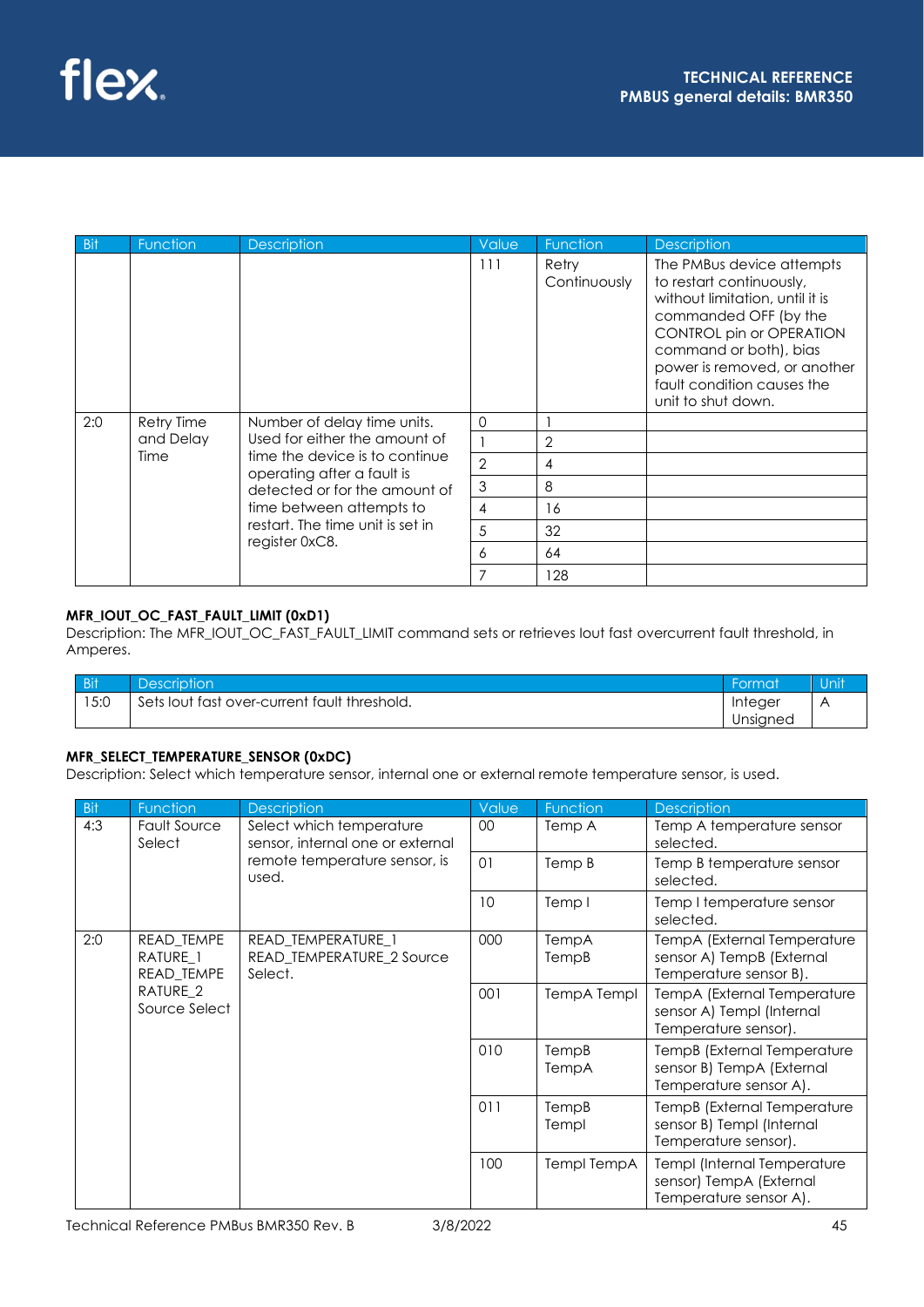| <b>Bit</b> | Function | <b>Description</b> | <b>Value</b> | Function    | <b>Description</b>                                                               |
|------------|----------|--------------------|--------------|-------------|----------------------------------------------------------------------------------|
|            |          |                    | 101          | Templ TempB | Templ (Internal Temperature<br>sensor) TempB (External<br>Temperature sensor B). |

### **MFR\_FILTER\_COEFF (0xE8)**

Description: Mfr. pid coefficients

| Bit/  | <b>Function</b>  | <b>Description</b>           | Format           |
|-------|------------------|------------------------------|------------------|
| 30:24 | PID KD           | PID derivative coefficient   | Integer Unsigned |
| 23:18 | PID KI           | PID integral coefficient     | Integer Unsigned |
| 17:12 | PID KP           | PID proportional coefficient | Integer Unsigned |
| 11:6  | PID pre-filter 2 | PID pre-filter 2 coefficient | Integer Unsigned |
| 5:0   | PID pre-filter 1 | Pid pre-filter 1 coefficient | Integer Unsigned |

#### **MFR\_IOUT\_APC (0xEA)**

Description: The iout apc gain.

| <b>Bit</b> | <b>Description</b>                                                                                                                                                                             | Format | Unit |
|------------|------------------------------------------------------------------------------------------------------------------------------------------------------------------------------------------------|--------|------|
| 15:0       | Set the jout apc gain, the format is Linear 11, Exponent is -9 or -8 (User selection<br>possible). The LSB varies with isen_gain_mode - ISEN_LSB/Secondary current sense<br>resistor (Rsense). | Linear |      |

### **MFR\_MIN\_PW (0xEB)**

Description: The actual minimum output pulse.

| <b>Bit</b> | <b>Description</b>               | Format   | Unit |
|------------|----------------------------------|----------|------|
| 7:0        | The actual minimum output pulse. | Fixed    | ns   |
|            |                                  | Point    |      |
|            |                                  | Unsigned |      |

#### **MFR\_MULTI\_PIN\_CONFIG (0xF9)**

Description: The MFR\_MULTI\_PIN\_CONFIG command can be re-configured to enable or disable different functions and set the pin configuration.

| <b>Bit</b>     | Function                     | <b>Description</b>                                                                              | Value    | Function       | <b>Description</b>                                                                                                                                                                |
|----------------|------------------------------|-------------------------------------------------------------------------------------------------|----------|----------------|-----------------------------------------------------------------------------------------------------------------------------------------------------------------------------------|
| 15:10          |                              | Reserved                                                                                        |          |                |                                                                                                                                                                                   |
| 9              | Snap                         | Enables black box. Automatically                                                                | $\Omega$ | <b>Disable</b> |                                                                                                                                                                                   |
|                | shot<br>feature              | store parametric data to OTP.                                                                   |          | Enable         | When enabled the snapshot<br>function will run once every<br>ms to collect telemetry data<br>and regulator state into ring<br>buffers and to check for OVF,<br>OCF or OTF events. |
| 8:3            |                              | Reserved                                                                                        |          |                |                                                                                                                                                                                   |
| $\overline{2}$ | Power                        | An internal weak pull down for the                                                              | 0        | Enable         | Enable weak pull down                                                                                                                                                             |
|                | Good<br>Weak<br>pull<br>down | power good pin.                                                                                 |          |                | Enable weak pull down                                                                                                                                                             |
|                | Power<br>Good<br>Output      | Two output options are available for<br>Power Good output, they are<br>Push/Pull or Open Drain. | $\Omega$ | Push/Pull      | Power Good configured<br>Push/Pull.                                                                                                                                               |
|                |                              |                                                                                                 |          | Open<br>Drain  | Power Good configured<br>Open Drain.                                                                                                                                              |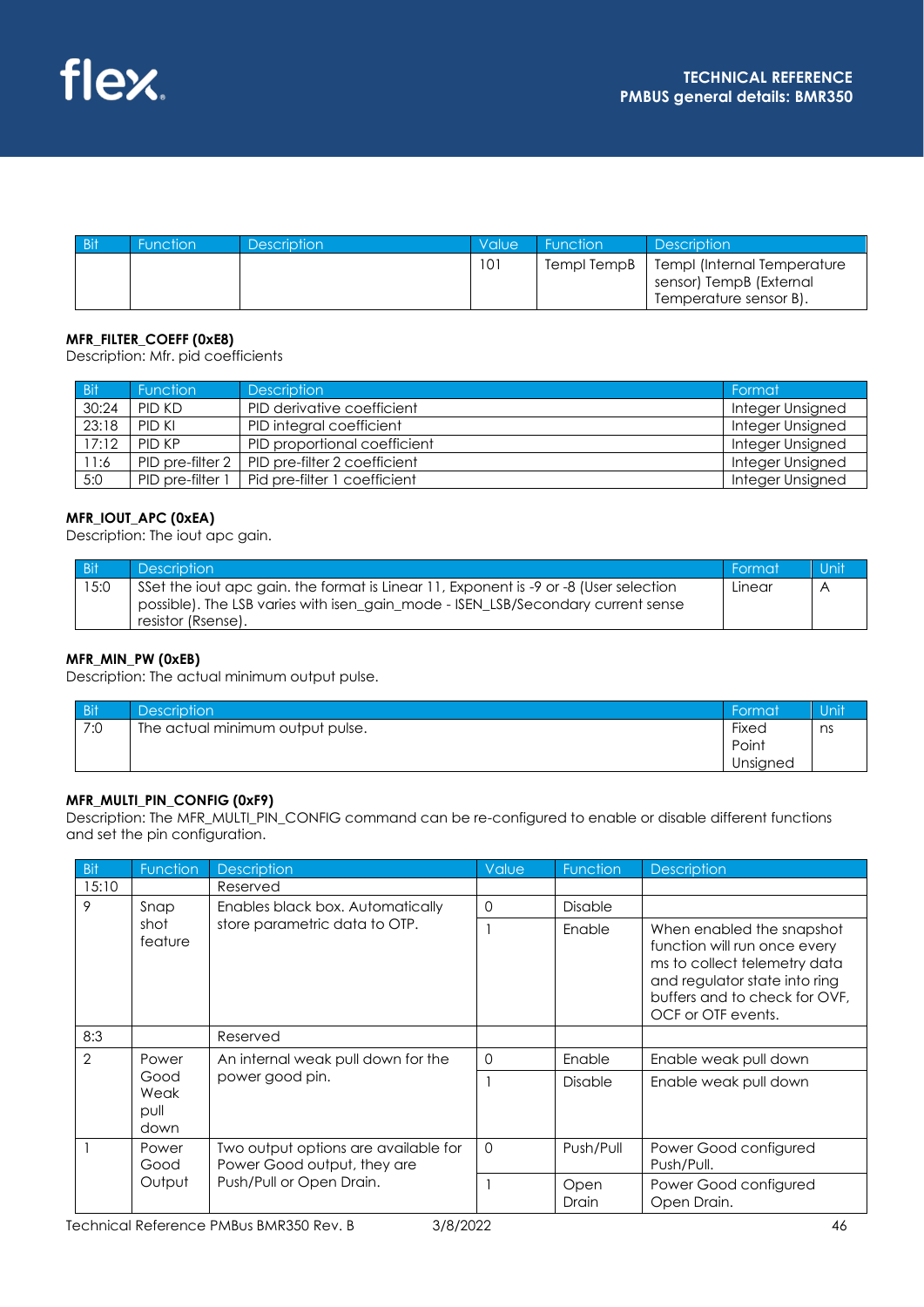| Bit | $\sim$<br>ion<br>$\ln$ | tion     | 906 | $\sim$<br>$\cdots$<br>ction | $\sim$ $\sim$ $\sim$ |
|-----|------------------------|----------|-----|-----------------------------|----------------------|
|     |                        | eserved? |     |                             |                      |